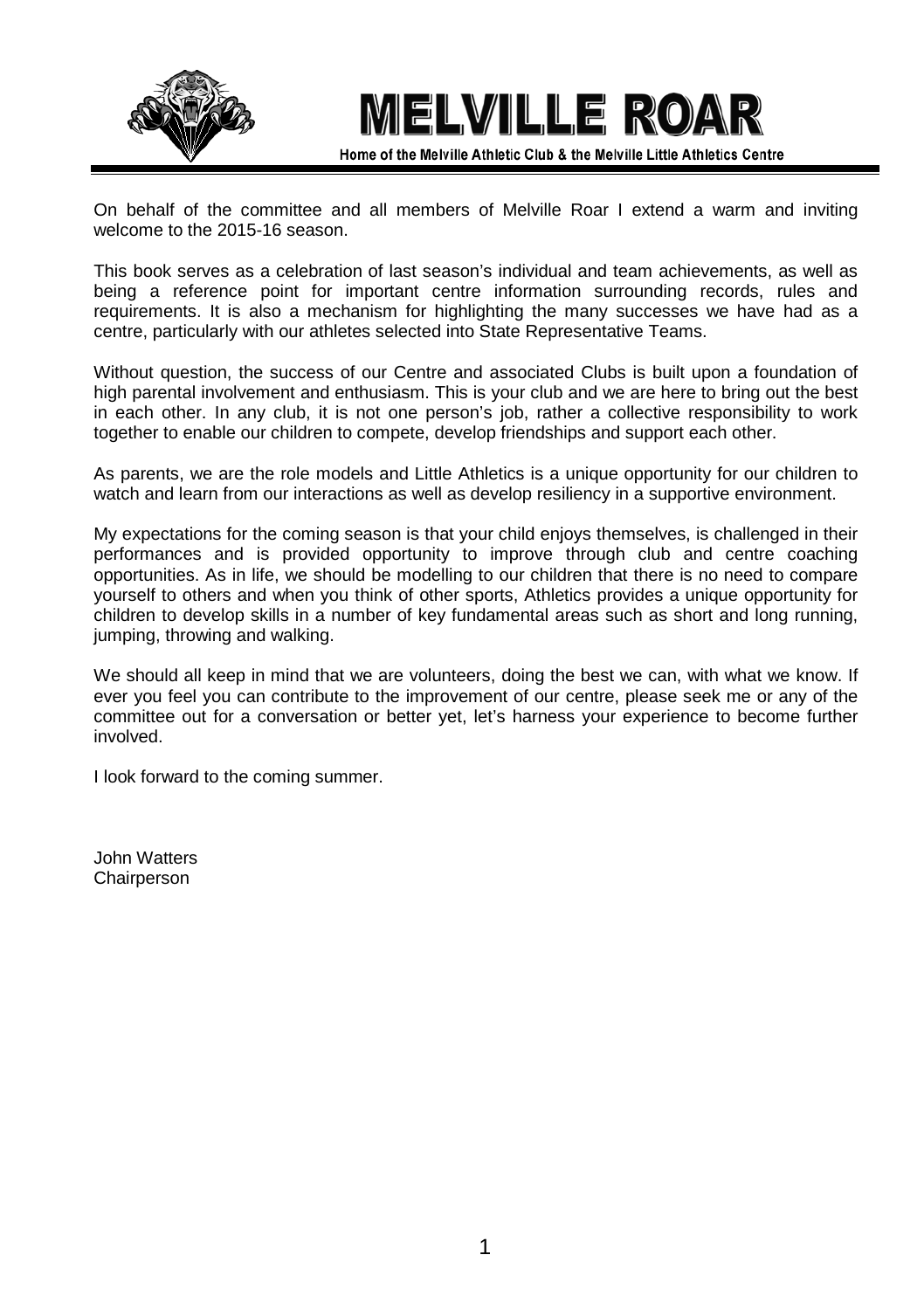# **Table of Contents**

| CHAIRPERSON'S REPORT                                                   |
|------------------------------------------------------------------------|
|                                                                        |
|                                                                        |
|                                                                        |
|                                                                        |
|                                                                        |
|                                                                        |
|                                                                        |
|                                                                        |
|                                                                        |
|                                                                        |
|                                                                        |
|                                                                        |
|                                                                        |
|                                                                        |
|                                                                        |
|                                                                        |
| 2013-14 STATE TRACK AND FIELD RELAY CHAMPIONSHIPS …………………………………………… 30 |
|                                                                        |
| INTERSTATE TEAMS CHAMPIONSHIPS - U13 AUSTRALIAN LITTLE ATHLETICS       |
|                                                                        |
| INTERNATIONAL STATE TEAM - FRIENDLY GAMES SINGAPORE/KUALA LUMPUR  31   |
| ZONE CHAMPIONSHIPS 2013/2014 - U7, U8 AND U9 MEDAL WINNERS  31         |
|                                                                        |
|                                                                        |
| MLAC AGE GROUP CHAMPION / RUNNER UP ATHLETES 2013/2014  35             |
|                                                                        |
|                                                                        |
|                                                                        |
|                                                                        |
|                                                                        |
|                                                                        |
|                                                                        |
|                                                                        |
|                                                                        |
|                                                                        |
|                                                                        |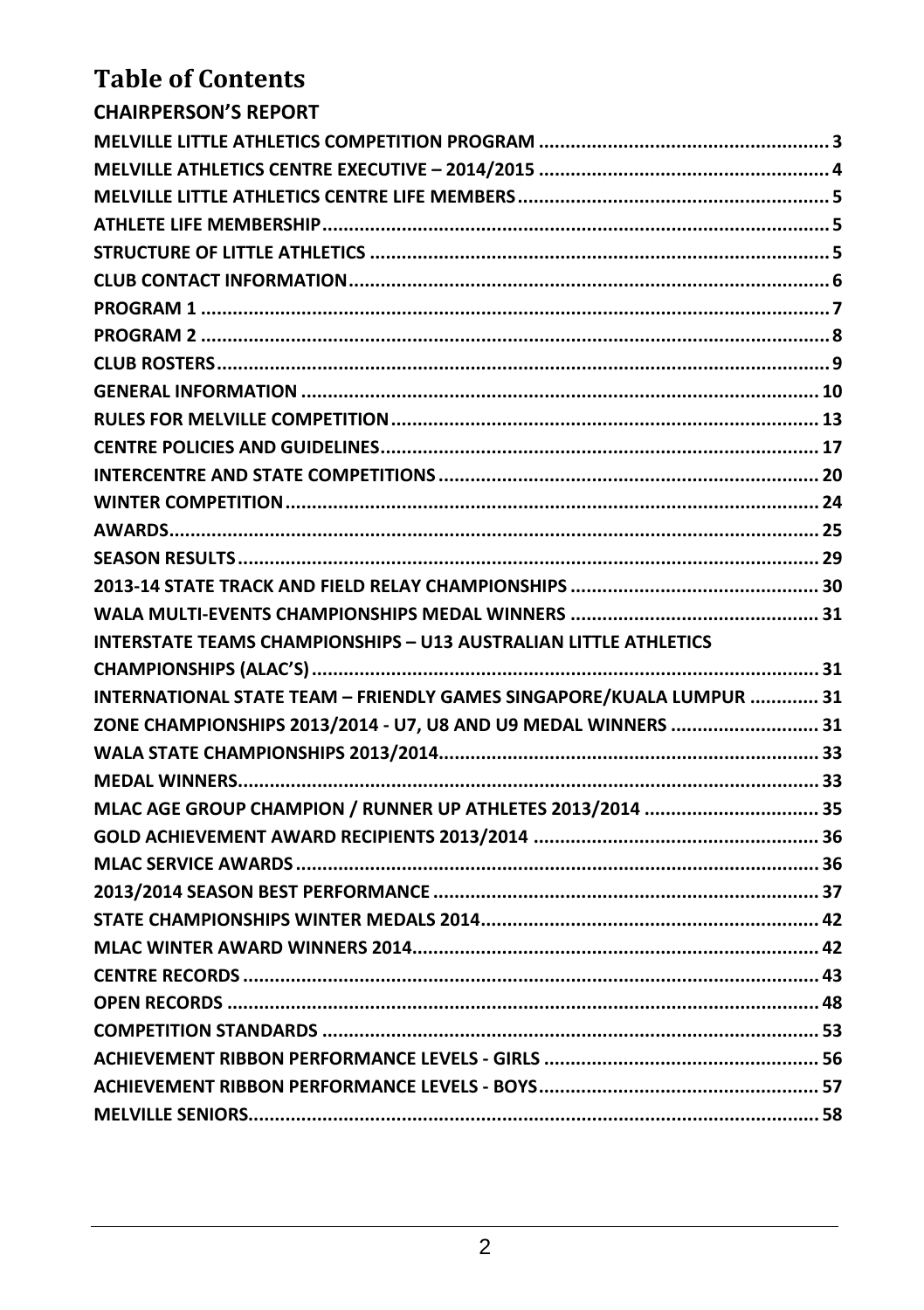# <span id="page-2-0"></span>**Melville Little Athletics Competition Program**

| Day       | <b>Date</b>   | <b>Time</b> | <b>Event</b>                               | <b>BBQ</b>  | <b>Venue</b>               |  |  |  |
|-----------|---------------|-------------|--------------------------------------------|-------------|----------------------------|--|--|--|
|           | 2015          |             |                                            |             |                            |  |  |  |
|           | 10 Oct        |             | <b>MLAC</b>                                |             |                            |  |  |  |
|           | 17 Oct        |             | Program 1                                  | <b>MW</b>   |                            |  |  |  |
|           | 24 Oct        |             | Program 2                                  | OL          |                            |  |  |  |
| Saturday  | 31 Oct        | $7:45$ am   | Program 1                                  | <b>BW</b>   | Len Shearer Reserve        |  |  |  |
|           | 7 Nov         |             | Program 2                                  | LM          |                            |  |  |  |
|           | 14 Nov        |             | Program 1                                  | <b>MW</b>   |                            |  |  |  |
| Sunday    | 15 Nov        | $8:00$ am   | Braveheart's Team Challenge                |             | <b>WA Athletic Stadium</b> |  |  |  |
| Saturday  | 21 Nov        | 7:45 am     | <b>BB</b><br>Program 2                     |             | Len Shearer Reserve        |  |  |  |
| Wednesday | 25 Nov        | <b>TBA</b>  | Allsopp Twilight Relays - Relay Teams Only |             | <b>Southern Districts</b>  |  |  |  |
|           | 28 Nov        |             | Program 1                                  | PB          |                            |  |  |  |
| Saturday  | 5 Dec         | 7:45 am     | Program 2                                  | <b>BW</b>   | Len Shearer Reserve        |  |  |  |
| Friday    | 11 Dec        | 4:45 pm     | Program 1                                  | OL          |                            |  |  |  |
| Sunday    | 13 Dec        | $8:00$ am   | State Relay Championships (Note 2)         |             | <b>WA Athletic Stadium</b> |  |  |  |
|           |               |             | <b>CHRISTMAS BREAK</b>                     |             |                            |  |  |  |
| 2016      |               |             |                                            |             |                            |  |  |  |
| Saturday  | 16 Jan        | 4:45 pm     | Program 2                                  | <b>MLAC</b> |                            |  |  |  |
| Wednesday | 20 Jan        | 4:45 pm     | Program 1                                  | <b>BB</b>   | Len Shearer Reserve        |  |  |  |
| Saturday  | 30 Jan        | 7:45 am     | Program 2                                  | <b>LM</b>   |                            |  |  |  |
| Friday    | 5 Jan         | 4:45 pm     | Program 1                                  | PB          |                            |  |  |  |
| Saturday  | 6 Feb         | $8:00$ am   | WALA State Multi Event Championships       |             | <b>Coker Park</b>          |  |  |  |
| Sunday    | 7 Feb         | 8:00 am     | (Note 3)                                   |             | <b>WA Athletic Stadium</b> |  |  |  |
| Saturday  | 13 Feb        | 7:45am      | Programme 2 - Centre Championships         | <b>MLAC</b> |                            |  |  |  |
| Saturday  | 20 Feb        | 7:45am      | Programme 1 - Centre Championships         | <b>MLAC</b> | Len Shearer Reserve        |  |  |  |
| Sat/Sun   | 5 & 6 March   |             | <b>WALA Zone Championships (Note 5)</b>    |             |                            |  |  |  |
| Friday    | 28 Feb        | <b>TBA</b>  | Centre Wind-up                             |             | Len Shearer Reserve        |  |  |  |
| Sat/Sun   | 19 & 20 March |             | <b>WALA State Championships</b>            |             | <b>WA Athletic Stadium</b> |  |  |  |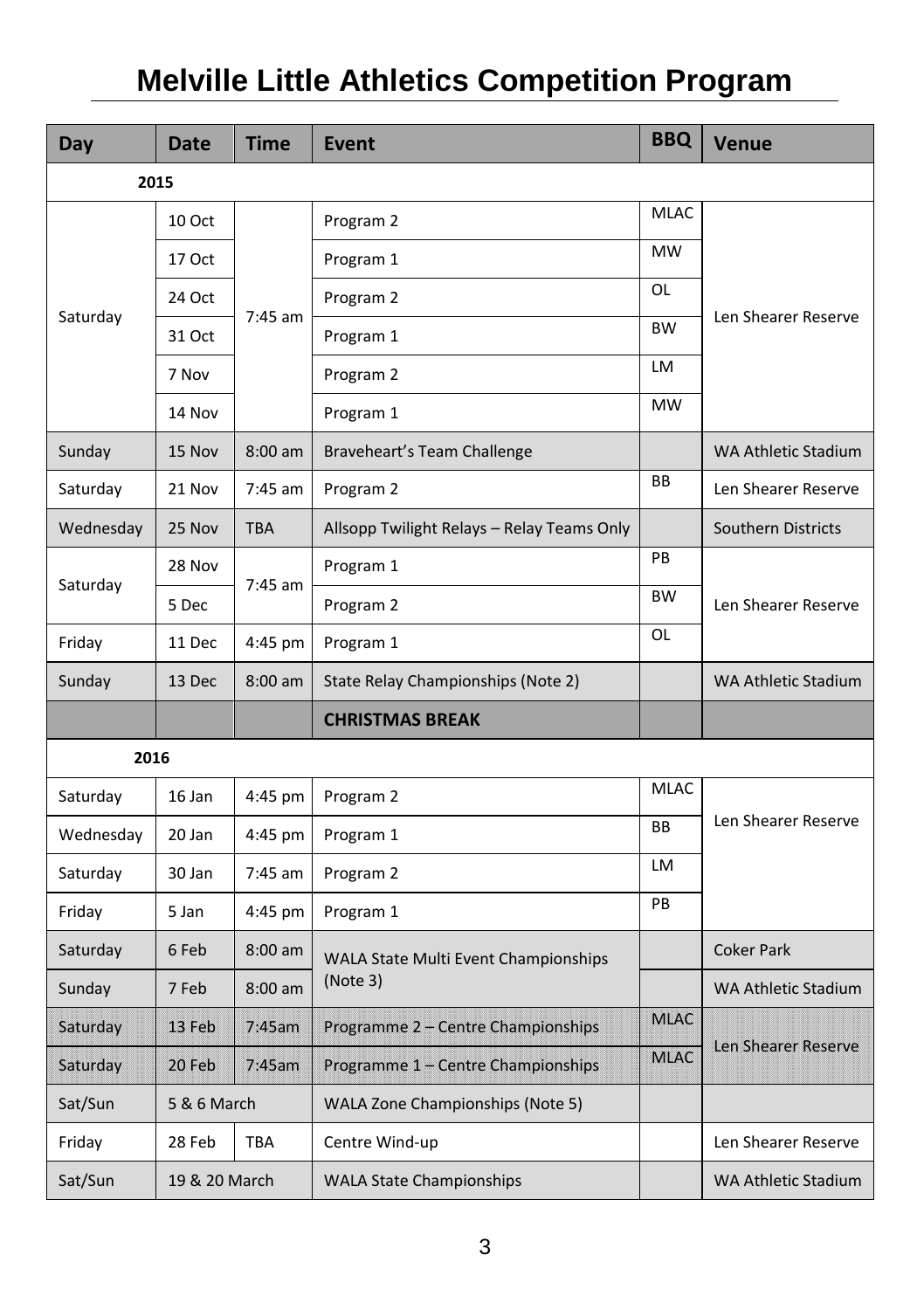# <span id="page-3-0"></span>**Melville Athletics Centre Executive – 2015/2016**

**CHAIRPERSON SECRETARY**<br>
John Watters (PB) **SECRETARY**<br>
Julie Rees (OL) John Watters (PB)

**TRACK RECORDER FIELD RECORDER** Julie Pearman-Johns (PB) [trackrecorder@melvilleroar.com](mailto:trackrecorder@melvilleroar.com)

Mark Blackman (OL)

Mark Shaw (BW) **Vacant** 

[secretary@melvilleroar.com](mailto:secretary@melvilleroar.com)

**REGISTRAR TREASURER** Bill Fox (BW) Rebecca Snowball

> Terri Neilson (BW) [fieldrecorder@melvilleroar.com](mailto:fieldrecorder@melvilleroar.com)

**OFFICIALS CO-ORDINATOR** PUBLICITY & SPONSORSHIP<br>
Julie Rees (BW) **PUBLICITY & SPONSORSHIP** Mark Shaw (BW)

**EQUIPMENT MANAGER COACHING CO-ORDINATOR**

**ARENA MANAGER FIELD ARENA MANAGER** Steven Ford (OL)

**WINTER COMPETITION MANAGER CHAMPIONSHIPS & SPECIAL EVENTS**

Any queries to committee members should be addressed to: [committee@melvilleroar.com](mailto:committee@melvilleroar.com)

#### **ADDITIONAL**

**Website Manager First Aid Officer**<br> **Steve Kempson (LM) First Aid Officer** 

**Council Liaison**<br>
Simon Kenworthy-Groen (BB) Simon Kenworthy-Groen (BB) Mark Blackman (OL) Simon Kenworthy-Groen (BB)

**Uniform Officer**<br>
Tania Copeland (PB) **Canteen Manager**<br>
Kylie Broughton Tania Copeland (PB) [uniforms@melvilleroar.com](mailto:uniforms@melvilleroar.com)

Natasha Clutterbuck (BW)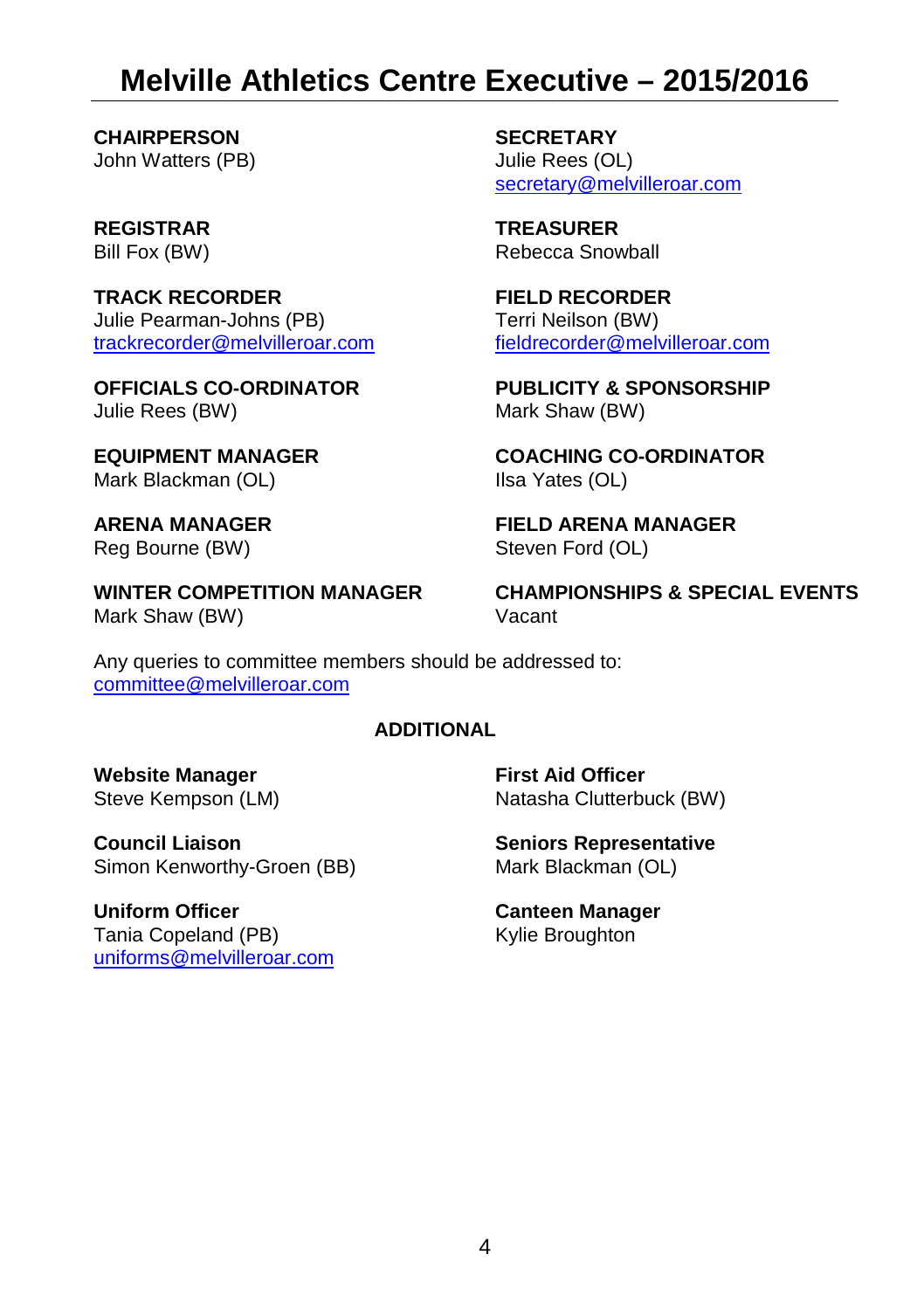# <span id="page-4-0"></span>**Melville Little Athletics Centre Life Members**

We wish to recognise and extend our appreciation for exceptional service to our life members.

Darren Wright

Chris Chequer **Eric Christian (dec)** Greg Clark<br>
Chris Craggs
Chris Craggs
Chris Craggs
Chris Craggs
Chris Craggs
Chris Craggs
Chris Craggs
Chris Craggs
Chris Craggs
Chris Craggs
Chris Craggs
Chris Craggs
Chris Craggs
Chri Lorraine Feddema Doug Hancy<br>
Jenny Hazell Milan Klauz Kaye Hair (dec) Jenny Hazell Milan Klauz Tracey Robinson Leo Schaper<br>
Trevor Straughan Jim Turnbull Merrill Straughan Trevor Straughan

# **Eric Christian Athlete Life Membership**

<span id="page-4-1"></span>From the commencement of the 2014/15 Season, this award was named after life member, Mr. Eric Christan. Established in 2012-13 we wish to recognise the dedication and contribution of athletes who have been registered and competed with Melville from U7-U17

- 2013 Alyx Robinson (PB)<br>2014 Nicole (Bobbi) Clark
- <span id="page-4-2"></span>Nicole (Bobbi) Clark (LM) and Kate Holt (OL)

# **Structure of Little Athletics**

**Clubs** – Each Club is managed by a Committee of volunteers and is associated with a particular Centre. Melville has six Clubs each identified by different coloured uniforms. Each member belongs to one of the clubs and competes as a member of that Club at the Centre weekly competitions.

**Centre** – the Centre is the body that organises and conducts the weekly competitions for all athletes. At State and Winter Competitions, athletes wear their Centre, Melville Roar uniform. Melville holds their monthly Executive Committee Meetings on the first Tuesday of each month. The AGM shall be held during the Winter Season.

**Zone –** A Zone is a group of Centres in an area responsible for conducting the local heats / quarter finals of the WALA State Track and Field Championship. For U7- U9's this is the final competition of the season and medals are awarded for the first three in each event.

**West Australian Little Athletics Inc (WALA)** – WALA is the State body for Little Athletics. WALA has quarterly meetings and an AGM, which is attended by two delegates from each affiliated Centre For more information see: delegates from each affiliated Centre. For more information see: [www.walittleathletics.com.au](http://www.walittleathletics.com.au/)

**Australian Little Athletics (ALA)** – ALA is the national organisation for Australian Little Athletics. For more information see[: www.littleathletics.com.au](http://www.littleathletics.com.au/)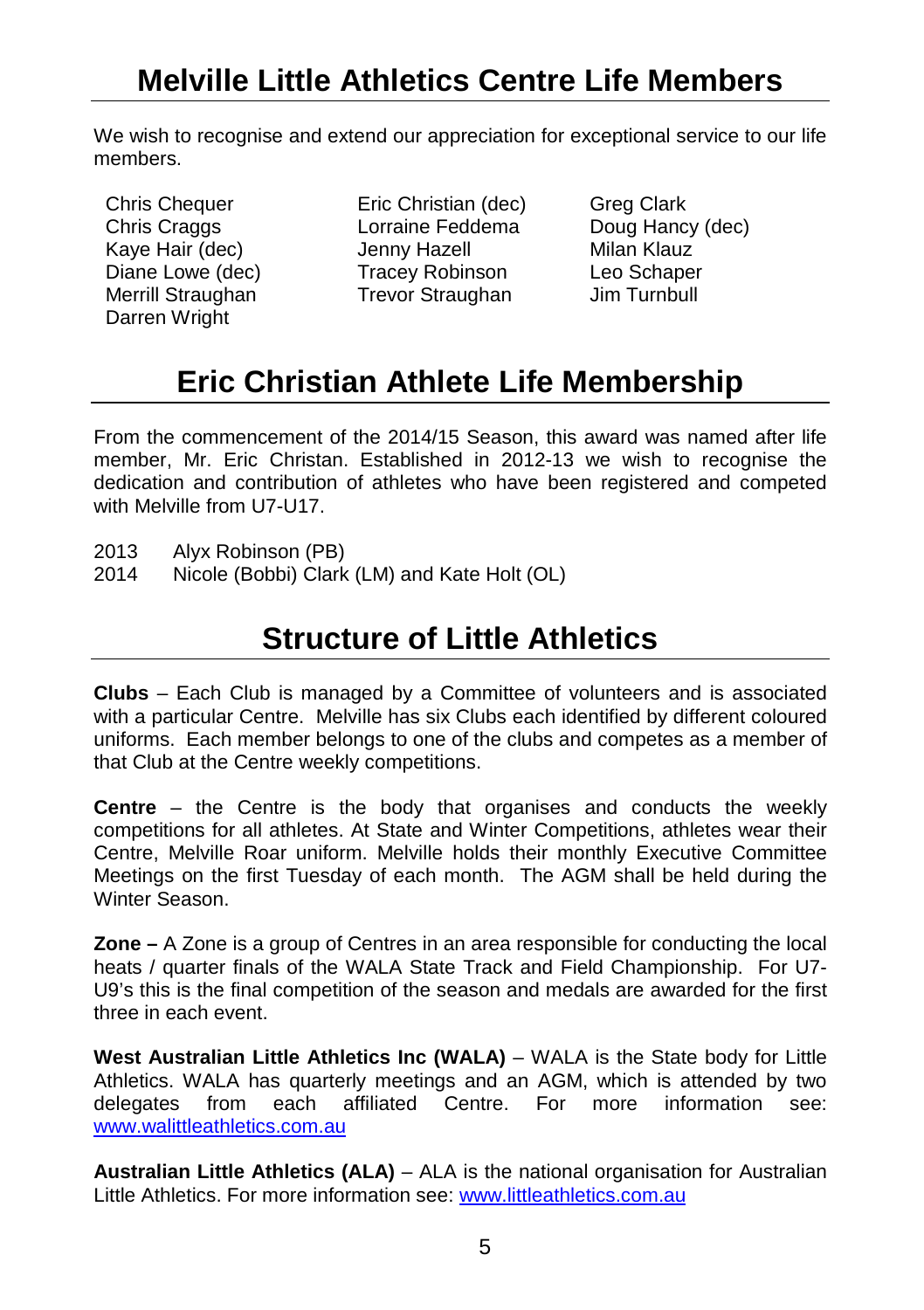# **Club Contact Information**

<span id="page-5-0"></span>

| <b>BATEMAN/BULLCREEK</b>                           |                                                                               |              |
|----------------------------------------------------|-------------------------------------------------------------------------------|--------------|
| Contact:                                           | Registrar – Sue Cronin<br>bateman-bullcreek@melvilleroar.com                  | 0413 568786  |
| Uniform:                                           | Orange/black top with black shorts                                            |              |
| <b>Training Nights:</b><br><b>Training Ground:</b> | Monday and Wednesday 5-6pm<br>Bill Ellison Reserve, Mandala Crescent, Bateman |              |
| <b>BRENTWOOD</b>                                   |                                                                               |              |
| Contact:                                           | Registrar – Jodie McManus<br>brentwood@melvilleroar.com                       | 0400 926 015 |
| Uniform:                                           | Yellow/lime singlet with black shorts                                         |              |
| <b>Training Night:</b>                             | Wednesday 4.00-6pm                                                            |              |
| <b>Training Ground:</b>                            | Len Shearer Reserve                                                           |              |
| <b>LEEMING</b>                                     |                                                                               |              |
| Contact:                                           | Registrar - Emma Sharp                                                        | 0412 473 487 |
| Uniform:                                           | leeming@melvilleroar.com<br>Red top with black shorts                         |              |
| <b>Training Night:</b>                             | Wednesday 4.30-6pm                                                            |              |
| <b>Training Ground:</b>                            | Beasley Oval, Cnr Karel Ave and Beasley Road                                  |              |
|                                                    |                                                                               |              |
| <b>MELWAY/WINTHROP</b>                             |                                                                               |              |
| Contact:                                           | Registrar - Rhonda Withey                                                     | 0431 922 402 |
|                                                    | melway-winthrop@melvilleroar.com                                              |              |
| Uniform:<br><b>Training Night:</b>                 | Green top with black shorts<br><b>TBC</b>                                     |              |
| <b>Training Ground:</b>                            | Winthrop Primary School, Jackson Ave, Winthrop                                |              |
| <b>OLYMPIA</b>                                     |                                                                               |              |
| Contact:                                           | Registrar – Janet Carey                                                       | 0434 364832  |
|                                                    | olympia@melvilleroar.com                                                      |              |
| Uniform:<br><b>Training Nights:</b>                | Purple top with black shorts<br>Wednesday 4:45-6pm                            |              |
| <b>Training Ground:</b>                            | Marmion Reserve, Melville                                                     |              |
| <b>PALMYRA/BICTON</b>                              |                                                                               |              |
| Contact:                                           | Registrar – Melissa Reeves                                                    | 0423 761 915 |
|                                                    | palmyra-bicton@melvilleroar.com                                               |              |
| Uniform:<br><b>Training Night:</b>                 | White/red/blue top with black shorts<br>Wednesday $4.30 - 6.00$ pm            |              |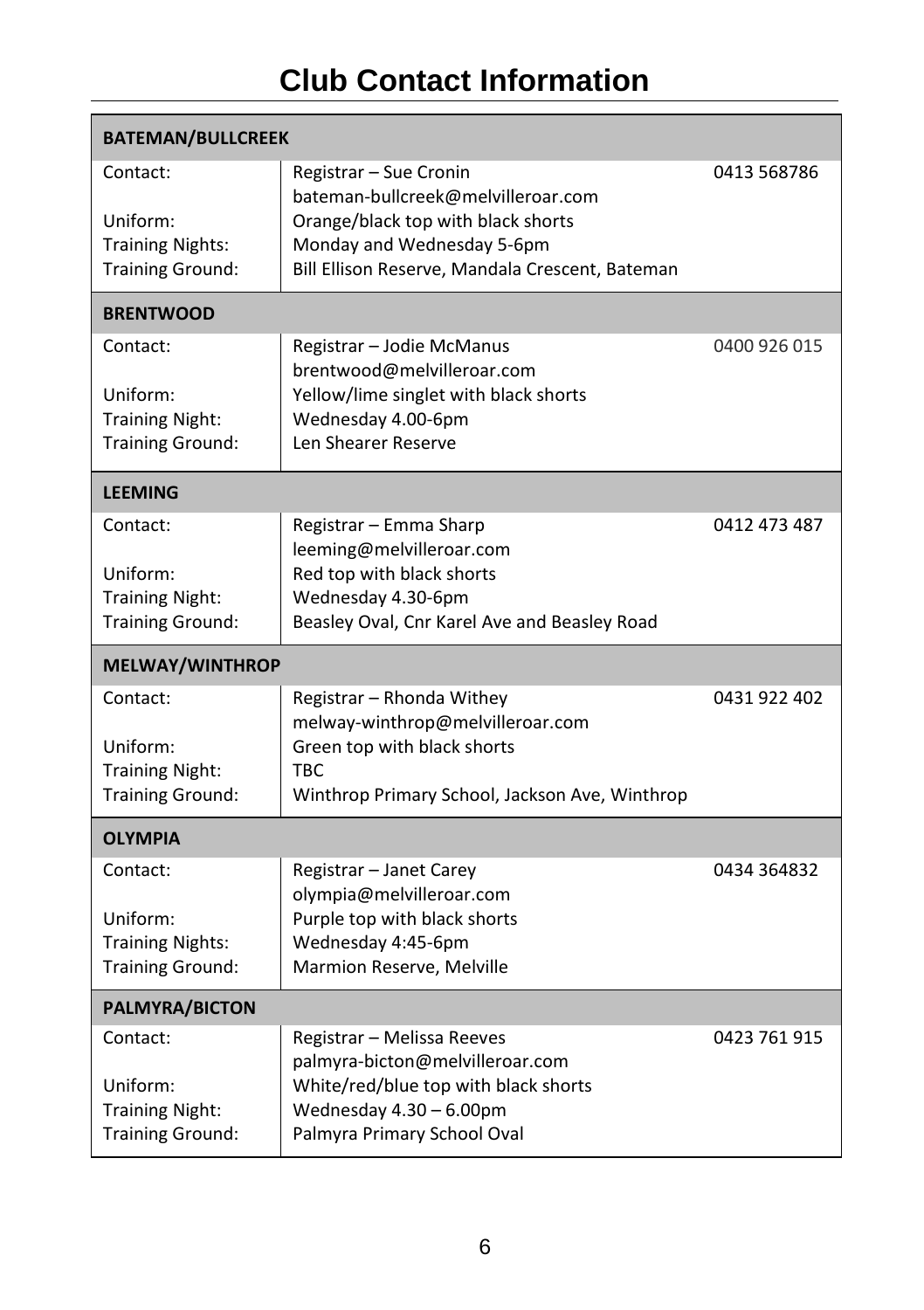# <span id="page-6-0"></span>**Program 1**

|                     |                                    |                | $\circ$    |       |        | 1500M |             |           |      |             | 200MH      |             |      |      | F          |             |           |            | 400M   |            |            |           | 5            |           |           |           | 100M          |            |
|---------------------|------------------------------------|----------------|------------|-------|--------|-------|-------------|-----------|------|-------------|------------|-------------|------|------|------------|-------------|-----------|------------|--------|------------|------------|-----------|--------------|-----------|-----------|-----------|---------------|------------|
| 15/16/17b 15/16/17g |                                    | <b>WalkJav</b> |            |       |        |       |             | 100/110MH |      |             |            |             |      | မ္ပ  |            |             |           |            |        |            | ∃          |           |              |           | 200M      |           |               |            |
| 14g                 |                                    |                | ≏          |       |        | 1500M |             |           |      |             | 200MH 800M |             |      |      | $\vec{x}$  |             |           |            | 400M   |            |            |           | 5            |           |           |           | 100M          |            |
| 14b                 |                                    | Valk/Jav       |            |       |        |       |             | 90MH      |      |             | 800M       |             |      | မ္ပ  |            |             |           |            |        |            | ∃          |           |              |           | 200M      |           |               |            |
| 13g                 |                                    |                | $\vec{r}$  |       |        |       | 1500M       |           |      |             |            | 200MH       |      |      |            | 2           |           |            |        | 400M       |            |           | $\mathbf{a}$ |           |           | 100M      |               |            |
| 13 <sub>b</sub>     |                                    | 1500MW         | <b>AVC</b> |       |        |       | <b>BOMH</b> |           |      | 800M        |            |             |      |      | י          |             |           |            | 9S     |            |            | 200M      |              |           |           |           |               |            |
| 12g                 |                                    |                |            | 1500M |        |       | <b>P</b>    |           |      |             | $\Box$     |             |      |      |            | 400M        |           |            |        | ⊋          |            |           |              |           | 100M      |           |               | j          |
| 12 <sub>b</sub>     |                                    | 1500MW         |            |       |        | 60MH  |             |           | 800M |             |            | ∍           |      |      |            | မ္ပ         |           |            |        |            | <b>NAL</b> |           |              |           |           | 200M      |               | HOINIS     |
| 11g                 |                                    |                | 1500M      |       |        |       | $\vec{x}$   |           |      |             | 51         |             |      | ≏    |            |             |           | 400M       |        |            |            |           | 100M         |           |           |           |               |            |
| 11b                 | SETUP OF ALL TRACK AND FIELD SITES | 1100MW         |            |       | 60MH   |       |             |           |      | မ္ပ         |            |             |      | 800M |            |             |           | <b>NAL</b> |        |            |            |           | €            |           |           |           | 200M          |            |
| 10g                 |                                    |                | 5          |       |        |       | 9S          |           |      |             | $\vec{r}$  |             |      |      |            |             | 400M      |            |        | Δ          |            |           |              | 100M      |           |           |               |            |
| 10 <sub>b</sub>     |                                    | 1100MW         |            |       | 60MH   |       |             | ∃         |      |             |            | 800M        |      |      | VAL        |             |           |            | 200M   |            |            |           |              |           |           |           |               |            |
| 9g                  |                                    |                | 3          |       |        |       |             | $\sim$    |      |             | 70M        |             |      |      | 100M       |             |           |            |        |            | 400M       |           | <b>GP</b>    |           |           |           |               |            |
| 9p                  |                                    | 700MW          |            | 60MH  |        |       | <b>TJAV</b> |           |      |             |            |             | 800M |      |            |             | $\vec{x}$ |            |        |            |            |           | 200M         |           |           |           |               |            |
| 8g                  |                                    |                |            |       | 9S     |       |             |           |      | 70M         |            |             |      | 200M |            |             |           | ∃          |        |            |            | F         |              |           |           |           |               |            |
| $\frac{8}{2}$       |                                    |                |            | 60MH  |        |       |             | 300M      |      |             |            | <b>NALT</b> |      |      |            |             | ≏         |            |        |            |            | 100M      |              |           |           |           |               |            |
| $\overline{5}$      |                                    |                | 9S         |       |        |       |             |           | 70M  |             |            |             | 200M |      |            |             |           |            | LJ @tj |            |            |           |              |           |           |           |               |            |
| 5                   |                                    |                | 60MH       |       | $\Box$ |       |             |           |      | <b>NALT</b> |            |             |      |      | 50M        |             |           | 100M       |        |            |            |           |              |           |           |           |               |            |
| Twiliaht            | 4:45                               | 4:45           | 5:00       | 5:10  | 5:20   | 5:30  | 5:40        | 5:50      | 6:00 | 6:10        | 6:20       | 6:30        | 6:40 | 6:50 |            | $0:10$ 7:10 | 0:20 7:20 |            | 7:40   | 10:50 7:50 | 1:00 8:00  | 1:10 8:10 | $1:20$ 8:20  | 1:30 8:30 | 07:8 07:1 | 1:50 8:50 | $ 2:00 $ 9:00 |            |
|                     | $-35.$                             | 7:45           | 8.00       | 8:10  | 8:20   | 8:30  | 8:40        | 8:50      | 00:6 | 9:10        | 9:20       | 9:30        | 9:40 | 9:50 | 10:00 7:00 |             |           | 10:30 7:30 | 0:40   |            |            |           |              |           |           |           |               | 12:10 9:10 |

**Program will commence on time at 7:45am / 4:45pm**. First marshal call is at 7:35am / 4:35pm. These are indicative time only as Program will commence on time at 7:45am / 4:45pm. First marshal call is at 7:35am / 4:35pm. These are indicative time only as program will at times be ahead or behind schedule. It is the responsibility of all athletes to listen for the marshalling calls. program will at times be ahead or behind schedule. It is the responsibility of all athletes to listen for the marshalling calls.

U14-17 commence Walks and Javelin at 0745. U14-17 walkers proceed to Javelin immediately on completion of the walk and will **U14-17 commence Walks and Javelin at 0745**. U14-17 walkers proceed to Javelin immediately on completion of the walk and will be entitled to throw. Athletes late to Javelin that did not conduct the walk will not be entitled to throw. be entitled to throw. Athletes late to Javelin that did not conduct the walk will not be entitled to throw.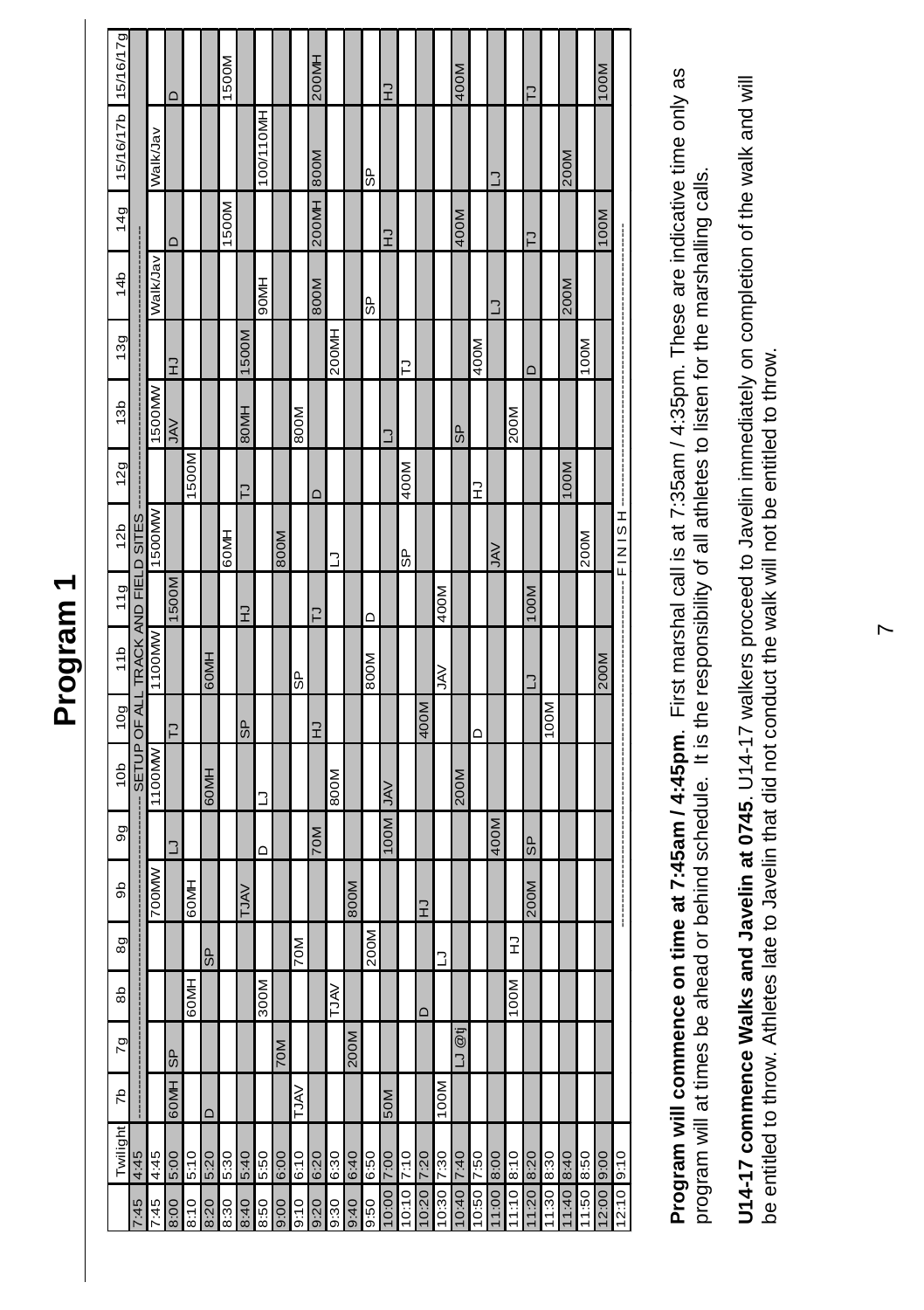# <span id="page-7-0"></span>**Program 2**  Program<sub>2</sub>

|                     |                       | Walk/Jav |         |               |                         |             |             | HM001/06     |             |             | <b>M008</b>    |       |             | 9S          |            |       |       |            |                                             |       | ٦      |       |        |       | 200M        |       |       |           |
|---------------------|-----------------------|----------|---------|---------------|-------------------------|-------------|-------------|--------------|-------------|-------------|----------------|-------|-------------|-------------|------------|-------|-------|------------|---------------------------------------------|-------|--------|-------|--------|-------|-------------|-------|-------|-----------|
| 15/16/17b 15/16/17g |                       |          | ≏       |               |                         | N0051       |             |              |             |             | 200MH          |       |             |             | $\vec{x}$  |       |       |            | 400M                                        |       |        |       | 2      |       |             |       | 100M  |           |
| 149                 |                       | Walk/Jav |         |               |                         |             |             | HM08         |             |             |                |       |             | ե<br>6      |            |       |       |            |                                             |       | ٦      |       |        |       | <b>M00Z</b> |       |       |           |
| 14b                 |                       |          | $\circ$ |               |                         | N0051       |             |              |             |             | N008 HM00Z     |       |             |             | $\vec{r}$  |       |       |            | 400M                                        |       |        |       | ₽      |       |             |       | 100M  |           |
| 13g                 |                       | 1500MW   | $\leq$  |               |                         |             | <b>HM08</b> |              |             | 800M        |                |       |             |             | ٦          |       |       |            | 9S                                          |       |        | 200M  |        |       |             |       |       |           |
| 13b                 |                       |          | 궆       |               |                         |             | M0051       |              |             |             |                | 200MH |             |             |            | ₽     |       |            |                                             | 400M  |        |       | $\Box$ |       |             | 100M  |       |           |
| <b>12g</b>          |                       | 1500MW   |         |               |                         | HM09        |             |              | <b>M008</b> |             |                | 3     |             |             |            | မ္ပ   |       |            |                                             |       | $\leq$ |       |        |       |             | 200M  |       |           |
| 12 <sub>b</sub>     |                       |          |         | 1500M         |                         |             | ⊇           |              |             |             | ר              |       |             |             |            | 400M  |       |            |                                             | 궆     |        |       |        |       | M00 L       |       |       |           |
| [11g]               | TRACK AND FIELD SITES | 1100MW   |         |               | HW09                    |             |             |              |             | မြ          |                |       |             | <b>MOO8</b> |            |       |       | <b>NAV</b> |                                             |       |        |       | ٦      |       |             |       | 200M  |           |
| 11b                 |                       |          | 1500M   |               |                         |             | F           |              |             |             | $\overline{ }$ |       |             |             |            |       |       | 400M       |                                             |       |        |       |        | 100M  |             |       |       |           |
| <b>POL</b>          |                       | 1100MW   |         |               | HM09                    |             |             | ٦            |             |             |                | M008  |             |             | <b>VAL</b> |       |       |            |                                             | 200M  |        |       |        |       |             |       |       |           |
| 10 <sub>b</sub>     | <b>SETUP OF ALL</b>   |          | 2       |               |                         |             | 9S          |              |             |             | 군              |       |             |             |            |       | 400M  |            |                                             | ≏     |        |       | 100M   |       |             |       |       |           |
| $\overline{9}$      |                       | 700MW    |         | 60MH          |                         |             | <b>VALT</b> |              |             |             |                |       | M008        |             |            |       | ⊋     |            |                                             |       |        |       | 200M   |       |             |       |       |           |
| $\frac{6}{2}$       |                       |          | ٦       |               |                         |             |             | ≏            |             |             | <b>M07</b>     |       |             |             | 100M       |       |       |            |                                             |       | 400M   |       | 9S     |       |             |       |       | <br> <br> |
| 89                  |                       |          |         | <b>RIMIPS</b> |                         |             |             | <b>N0021</b> |             |             |                | ΛVL   |             |             |            |       | Δ     |            |                                             |       |        | 100M  |        |       |             |       |       |           |
| $\frac{8}{6}$       |                       |          |         |               | 9S                      |             |             |              |             | <b>N02</b>  |                |       |             | 200M        |            |       |       | ∃          |                                             |       |        | 궆     |        |       |             |       |       |           |
| $\overline{5}$      |                       |          | 60MH    |               | $\overline{\mathsf{d}}$ |             |             |              |             | <b>TJAV</b> |                |       |             |             | 50M        |       |       | 100M       |                                             |       |        |       |        |       |             |       |       |           |
| $\frac{d}{d}$       |                       |          | 9S      |               |                         |             |             |              | <b>M04</b>  |             |                |       | <b>M00Z</b> |             |            |       |       |            | $@t\overline{t}$<br>$\overline{\mathsf{L}}$ |       |        |       |        |       |             |       |       |           |
| Twilight            | <b>St:7</b>           | 4:45     | 5:00    | 5:10          | 02:9                    | <b>08:9</b> | 07:9        | 09:9         | 00:9        | 6:10        | 02:9           | 08:9  | 0t:9        | 09:9        | 7:00       | 7:10  | 7:20  | 7:30       | 7:40                                        | 7:50  | 8:00   | 8:10  | 8:20   | 8:30  | 07:8        | 8:50  | 9:00  | 9:10      |
|                     | 57.7                  | 7:45     | 8:00    | 8:10          | 02:8                    | 8:30        | 07:8        | 8:50         | 00:6        | 9:10        | 02:6           | 0.30  | $0 + 6$     | 0.50        | 10:00      | 10:10 | 10:20 | 10:30      | 10:40                                       | 10:50 | 11:00  | 11:10 | 11:20  | 11:30 | 07:11       | 11:50 | 12:00 | 12:10     |

Program will commence on time at 7:45am / 4:45pm. First marshal call is at 7:35am / 4:35pm. These are indicative time only as **Program will commence on time at 7:45am / 4:45pm**. First marshal call is at 7:35am / 4:35pm. These are indicative time only as program will at times be ahead or behind schedule. It is the responsibility of all athletes to listen for the marshalling calls. program will at times be ahead or behind schedule. It is the responsibility of all athletes to listen for the marshalling calls.

U14-17 commence Walks and Javelin at 0745. U14-17 walkers proceed to Javelin immediately on completion of the walk and will **U14-17 commence Walks and Javelin at 0745**. U14-17 walkers proceed to Javelin immediately on completion of the walk and will be entitled to throw. Athletes late to Javelin that did not conduct the walk will not be permitted to throw. be entitled to throw. Athletes late to Javelin that did not conduct the walk will not be permitted to throw.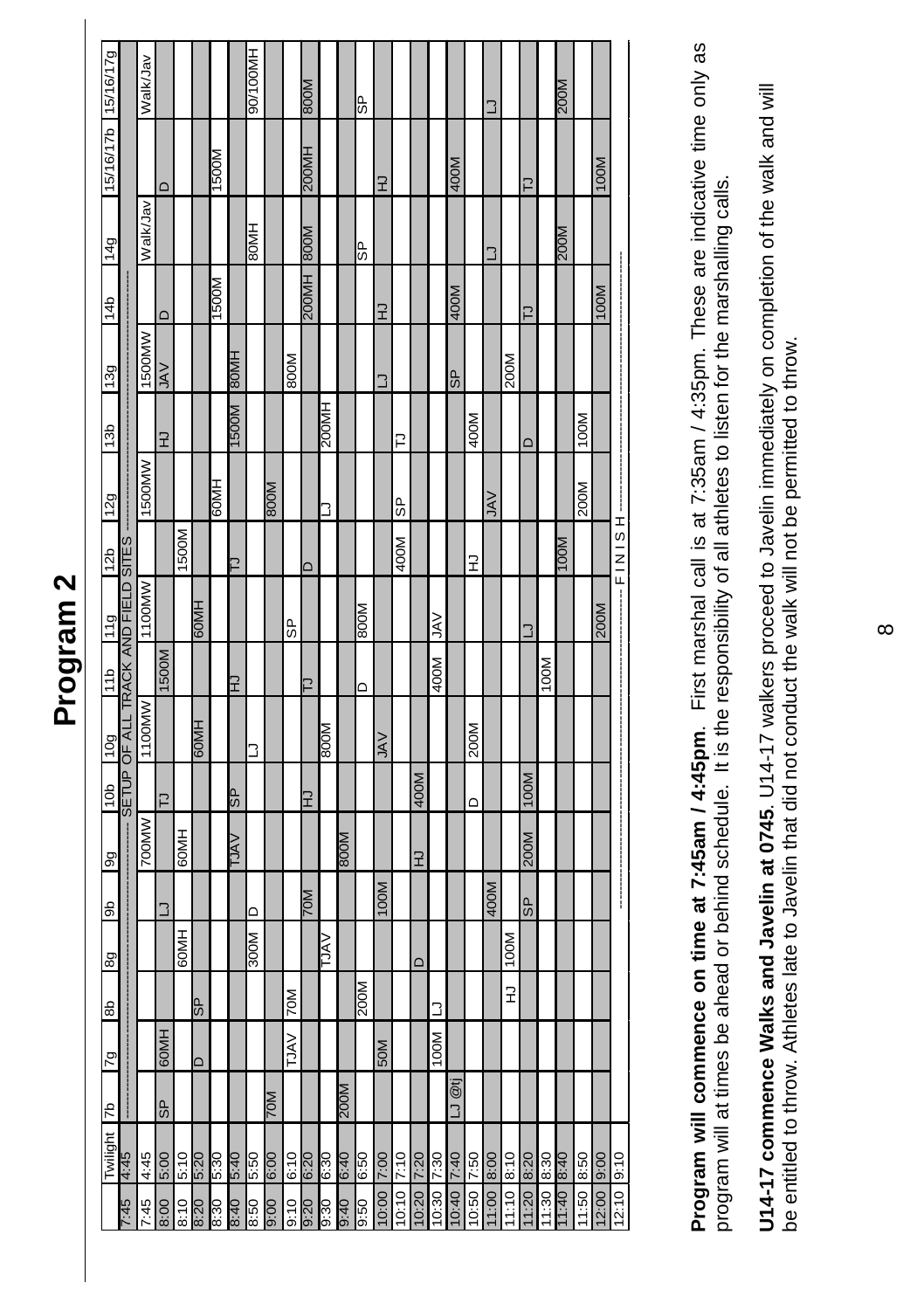#### <span id="page-8-0"></span>**Equipment and Club Rosters**

Club parents on roster are responsible for setting up and putting away the equipment for each site on competition days. All parents should receive a roster of duties from their respective club. The equipment is to be set up by 7.30am for morning meets and 4.30pm for twilight meets. Please arrive by 7.15am/4.15pm, sign on for your roster at the sign-in desk in front of the shed door and proceed to your site and prepare it for competition. Race walks begin at 7:45 (4:45 for Twilights) so those assisting with walks need to arrive by 7:30am to set up for timekeeping, recording and judging these events.

There are files for each event which need to be collected by the key official from the sign-in desk and taken to each site for recording. These files are to be returned to the sign-in desk on the completion of competition.

Sites must set up and ready in all respects for competition at the allocated time. We have an Arena Manager, a Field Arena Manager and other Committee members available if assistance is required. Delays in the program can nearly always be attributed to what happens at the commencement of competition, so please help us start the competition on time.

All equipment is to be returned correctly to the Equipment Shed on completion of competition and any deficiencies reported to the Equipment Officer.

Each club is allocated a field site as their primary roster duty and is responsible for ensuring the efficient running of this site for the duration of the season. Clubs will maintain responsibility for their allocated site for two years when the sites will then be rotated – due 2017/18. Club members will be responsible for setting up and putting away equipment and shade tents. Further information can be found in the By-Laws. Other major duties are open to clubs for nomination and if no nomination is received the duties will be allocated. Other duties will be distributed between clubs as deemed appropriate by the Co-ordinator of Officials and will be aligned to registration numbers.

The Equipment Officer can help with all requests and information in relation to the Melville Little Athletics equipment and is generally located in the equipment shed area at the commencement and completion of competition.

The athletics roster system is dependent on many volunteers doing their part. Each club will allocate their rosters to the parents of the club. If a family fails to participate by not completing their rostered duty they will be given a warning by the Club Manager. Failure to complete a rostered duty on a second occasion may result in the family's athlete/s not being allowed to compete at the Centre for the remainder of the season. Consideration will also be given to not permitting the family to register with the Centre the following season.

**We only ask parents to help us and our children in the same way that we help you and your children.**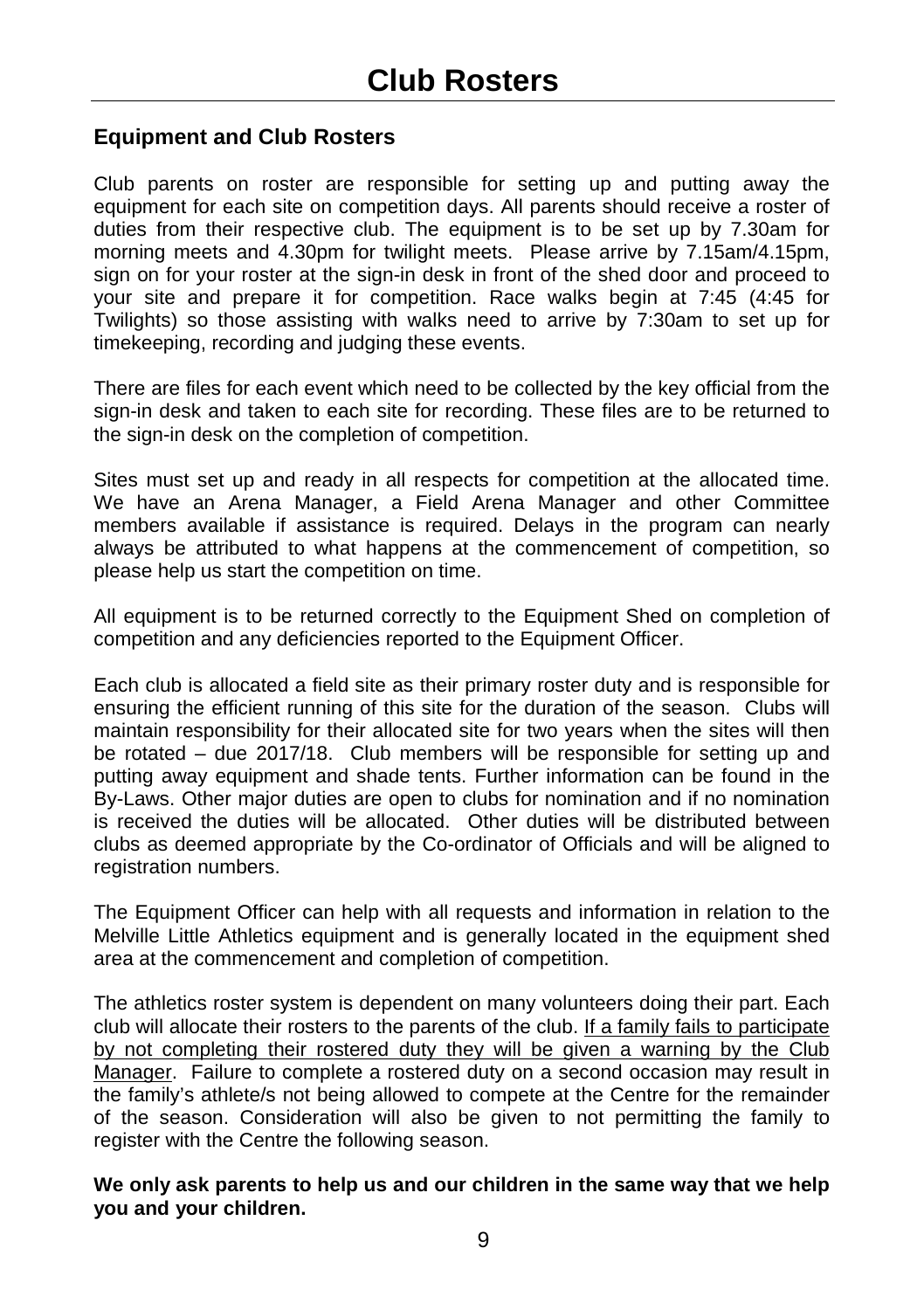#### <span id="page-9-0"></span>**Competition Facilities**

Little Athletics meets are held at Len Shearer Reserve, Booragoon on Saturday mornings and twilight event evenings as detailed in the competition program. All competitors and volunteers are expected to take care of the track, equipment and surrounding areas.

Due to safety, no athlete or parent is permitted to use the field equipment during competition unless authorised by the Key Official in attendance.

#### **Age Grouping and Registration**

Little Athletics cater for boys and girls aged between 6 and 17 for enrolment in the U7-U17 age groups. The registration period is from  $1<sup>st</sup>$  October to  $30<sup>th</sup>$  September the following year. A child's age group is determined from the child's age on  $1<sup>st</sup>$ October. A birth certificate must be sighted by the registrar to demonstrate proof of age for all new registrations.

An athlete will remain in the same age group for the summer season (October to March), and the following winter season (April – August).

Unless the program and Arena Manager allow for a multi age group event, no athlete is permitted to run outside their registered age group. The exception is the U15, U16 and U17 age groups who will compete in the same program due to limited numbers in these age groups. The results however, will be recorded as per each age group. U16 and U17 age groups will have their own records and results but for Centre Championships will compete as one age group.

#### **Winter Season and Registration**

Athletes registered for the summer athletics season are automatically registered for the winter season and may participate in the Winter Competition. The winter season program is set and run by the Officer for Winter Competition of the WA Little Athletics Association. The winter competition is alternated between cross country runs and roadwalks each Saturday afternoon from 1pm, at various locations. The winter program is available towards the end of the summer season and can be downloaded from the WALA website.

#### **MELVILLE ROAR SENIORS**

Melville Little Athletes that are turning 12 years of age or older in year of competing (i.e. born in 2003 or older) are allowed to be registered to compete at a Seniors meet. Melville Athletics Club Inc, otherwise known as Melville ROAR Seniors, is affiliated with Athletics WA, who conduct all athletics meets at the WA Athletics Stadium. Your Little Athletics Registration allows you to then register and compete at Seniors meets at a much reduced fee.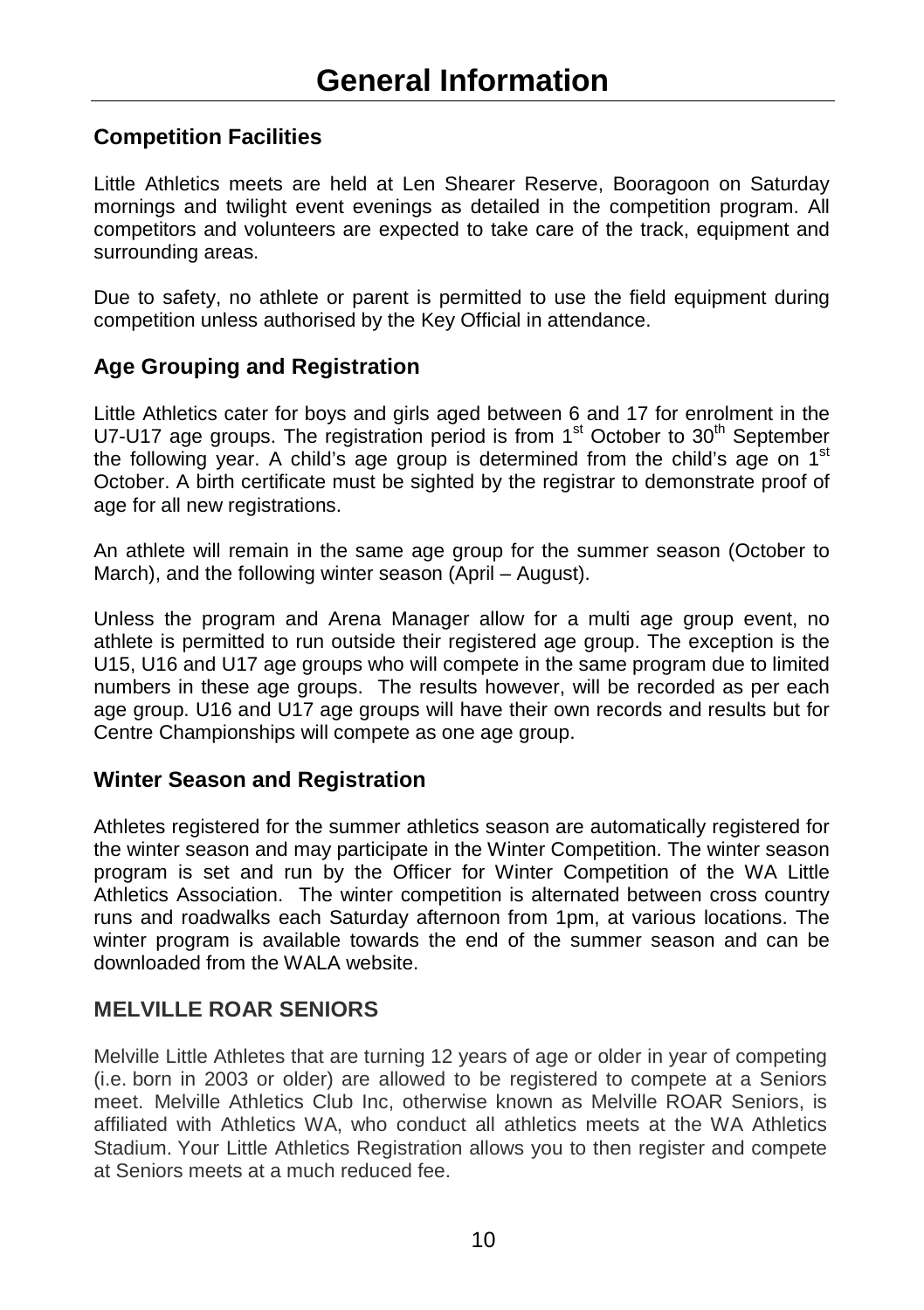The majority of Seniors competitions are conducted on a [Friday night](x-apple-data-detectors://1/) under lights at the WA Athletic Stadium, Stephenson Avenue, Mt Claremont. The calendar of events along with timetables of events can be found on the Athletics WA website.

You can compete at Seniors in black shorts or bike style running pants and either the Melville ROAR competition singlet or a Melville ROAR crop-top. You will not be allowed to compete if you are not wearing the correct Melville ROAR uniform. This will be strictly enforced. To purchase a top, please will be strictly enforced. To purchase a top, please email [seniors@melvilleroar.com](mailto:seniors@melvilleroar.com) or speak to the Melville uniform co-ordinator at the Little Athletics competition on Saturday mornings.

#### **Program Management at Melville LAC**

Events are directed by the announcer over the PA system from the start to completion of the program. The announcer will endeavour to keep all events running on time. Competitors and parents need to listen out for the announcer throughout the day, as there may be slight changes to marshalling times. Events are programmed for a minimum delay whilst providing adequate breaks for each age group and being cognisant of the number of athletes in age groups to be rotated. The Arena Manager and Field Arena Manager, working closely with the announcer, may modify the program if/when problems arise to ensure that an early as possible finish is achieved. There may be times when an athlete may need to choose which event they wish to compete in where there is a clash of events. Any program issues need to be raised with your Club Manager in the first instance.

#### **Complaints**

Any complaints must be raised through your Club Manager. It is the Club(s) responsibility to take complaints or any discrepancies to the Melville Centre Chairperson or Arena Manager (preferably in writing) in a timely manner, so that matters can be dealt with fairly and appropriately.

#### **Accidents and First Aid**

All accidents are to be reported immediately to the First Aid Officer. A small first aid area is set up inside the roller door of the equipment shed during each competition. An Injury Report Form must be completed and lodged with the First Aid Officer. The club hosting the BBQ will be the club responsible for First Aid on that competition day.

Clubs are also requested to have their own first aid kits on site each Saturday for minor injuries such as band aids for blisters, etc.

#### **Insurance: Competitors and Parents**

Competitors and voluntary helpers are insured whilst engaged in any official Association, Centre or Club activity including, but not limited to, training sessions, working bees, and officiating. The public is insured if, due to the negligence of the Centre, bodily injury or property damage occurs. Athletes are automatically insured as part of their registration. Parents/guardians must sign on when officiating to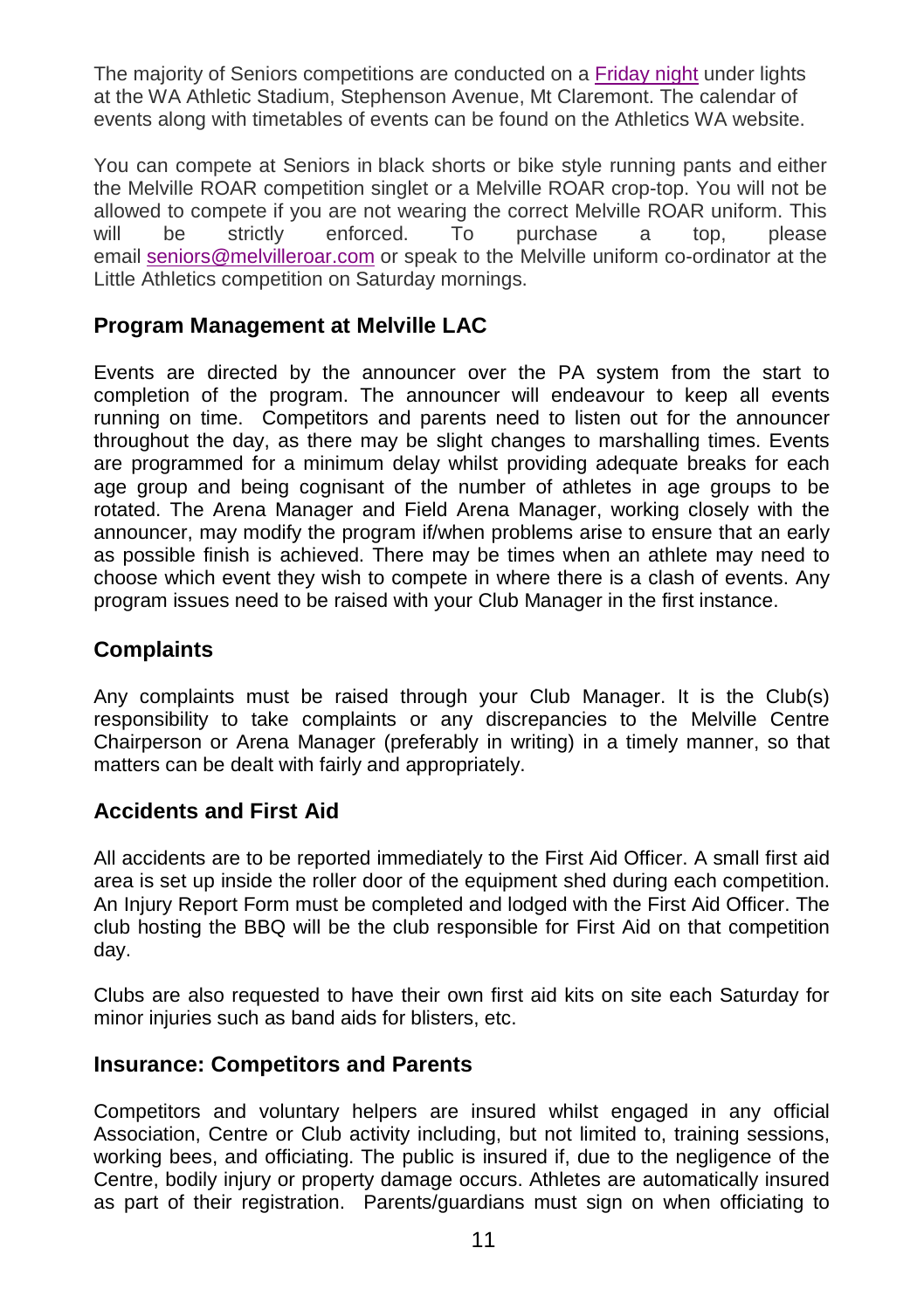ensure coverage. Only medical expenses not recoverable from any Medical or Hospital Benefit Scheme may be claimed.

**Note:** Each club is to provide an attendance book at training for coaches and parent helpers to sign in for each training session.

#### **Working with Children Regulations**

Any Volunteer who is not a parent of a child participating must get a Working With Children clearance available at your local Post Office or on the website www.checkwwc.wa.gov.au. These forms are to be given to the Centre secretary for filing.

#### **BBQ: Club Level Fundraising Protocols**

Dates will be bid for and allocated at a Centre committee meeting prior to the commencement of the summer season. The club that hosts the BBQ is also responsible for supplying a qualified First Aid Officer for the Centre on that competition day.

Whilst there is no cost to clubs to use the centre BBQ for their allocated BBQ, clubs will be responsible for supplying their own gas.

#### **Each Club is to:**

- 1. Erect shade tent over BBQ
- 2. Erect trestles for serving of food
- 3. Organise money and change to form a float for the day.
- 4. Follow Melville Council hygiene procedures.
- 5. Ensure all equipment is cleaned prior to packing up and storage.

#### **Parental / Spectator Behaviour**

All officials at Melville are volunteers and deserve respect from athletes and parents/spectators. Due to the nature of sport there will be times when errors will occur. If there is an issue with the operation of a site, this must be raised as soon as practical through your Club Manager and not with the volunteers on site.

If there is disruption by a parent or spectator on site this will be considered a breach of the Code of Behaviour and result in a warning or penalty (see Code of Behaviour for further information).

#### **Centre Captains**

The Executive Committee shall appoint one male and one female Centre Captain each year. The appointment of Centre Captains shall be made as soon as possible after the first running day of the season, from the ranks of the Under 16/17 age group. The Centre Captains will be the Centre representatives as required and will be responsible for carrying the banner at the annual march past at State Championships.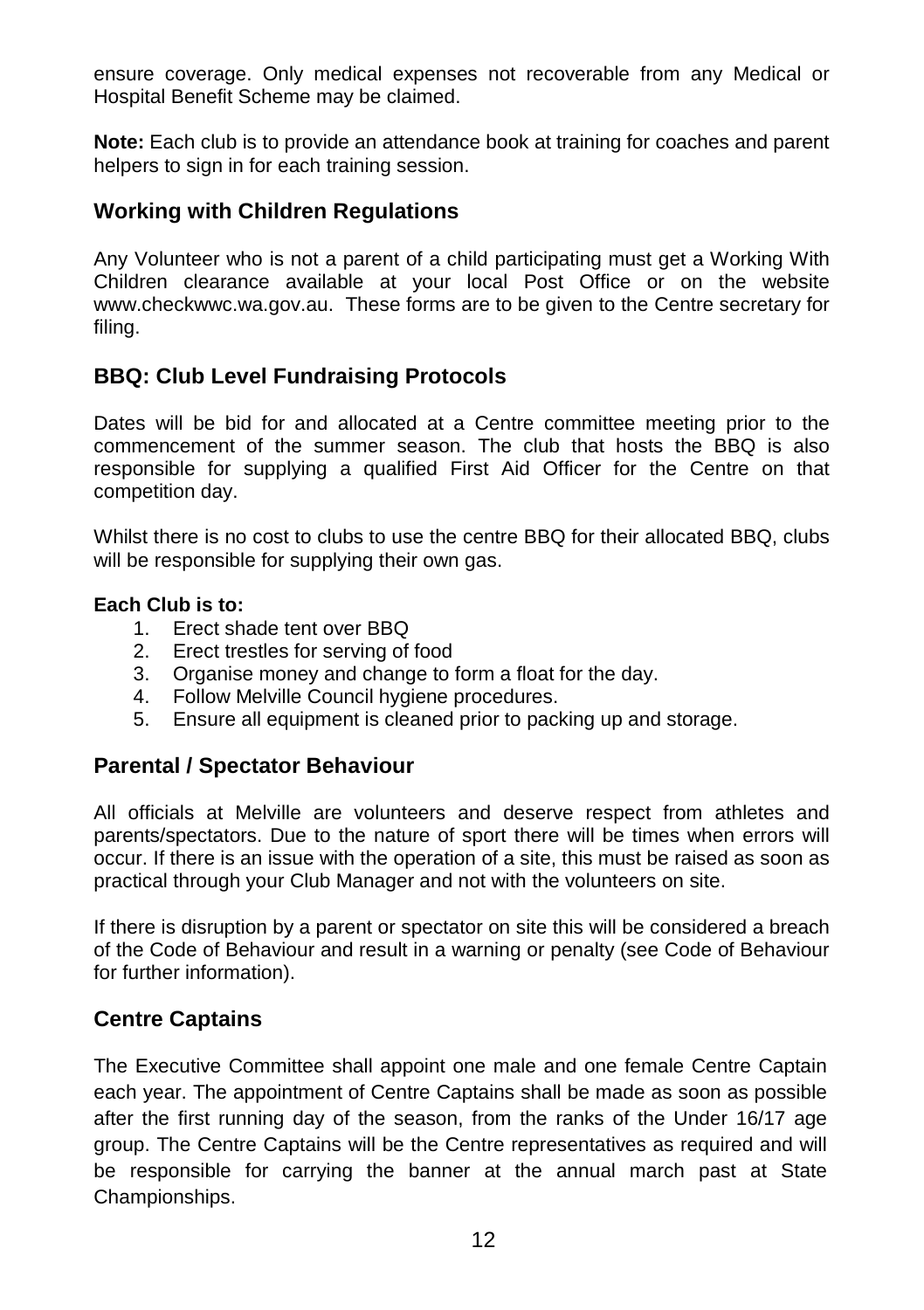#### <span id="page-12-0"></span>**Events**

All events are conducted in accordance with the rules as set by the Little Athletics Association or as determined by the Melville Centre Executive. WALA rules are available on the website www.walittleathletics.com.au. MLAC specific rules are listed in this book.

#### **Shoes and Spikes**

Shoes that are not capable of taking spikes are to be worn for U7 to U10 age groups for all events. Shoes with spikes are not permitted in the following:

- U11 age group in the Long, Triple and High Jump
- U12 age group in the Long and Triple Jump
- In all Track Relay events
- In all events which are not run entirely in lanes

When spikes are allowed they must comply with the rules of the venue. If not specified the following applies:

- Blanks put into shoes in place of spikes MUST not protrude below the surface of the shoe.
- The maximum number of spikes per track shoe is seven (7).
- Synthetic track:
	- o Running shoe spikes up to 7mm<br>o Jumping shoe spikes up to 9mm
	- Jumping shoe spikes up to 9mm
- Melville Centre permits:
	- o Running and jumping shoe spikes up to 7mm

#### **Code of Safety for the Wearing of Spiked Shoes**

**Track** - Shoes capable of taking spikes may be put on at the starting end of the track just prior to competition and must be removed at the end of the race prior to leaving the lane.

**Field** - Shoes capable of taking spikes may be put on at the start of the event, and must be removed at the completion of the event before leaving the field site.

#### **Shoes capable of taking spikes may not be worn outside these rules at any time.**

Spiked shoes should be carried with spikes facing each other to prevent accidental injury. Any athlete who does not exercise care when using or carrying spikes may be disqualified from the wearing of spiked shoes for the remainder of the competition, or if it occurs on more than one occasion then for the rest of the season. Flagrant disregard for this rule may result in the barring of an athlete from all Melville competition.

#### **Club Uniform**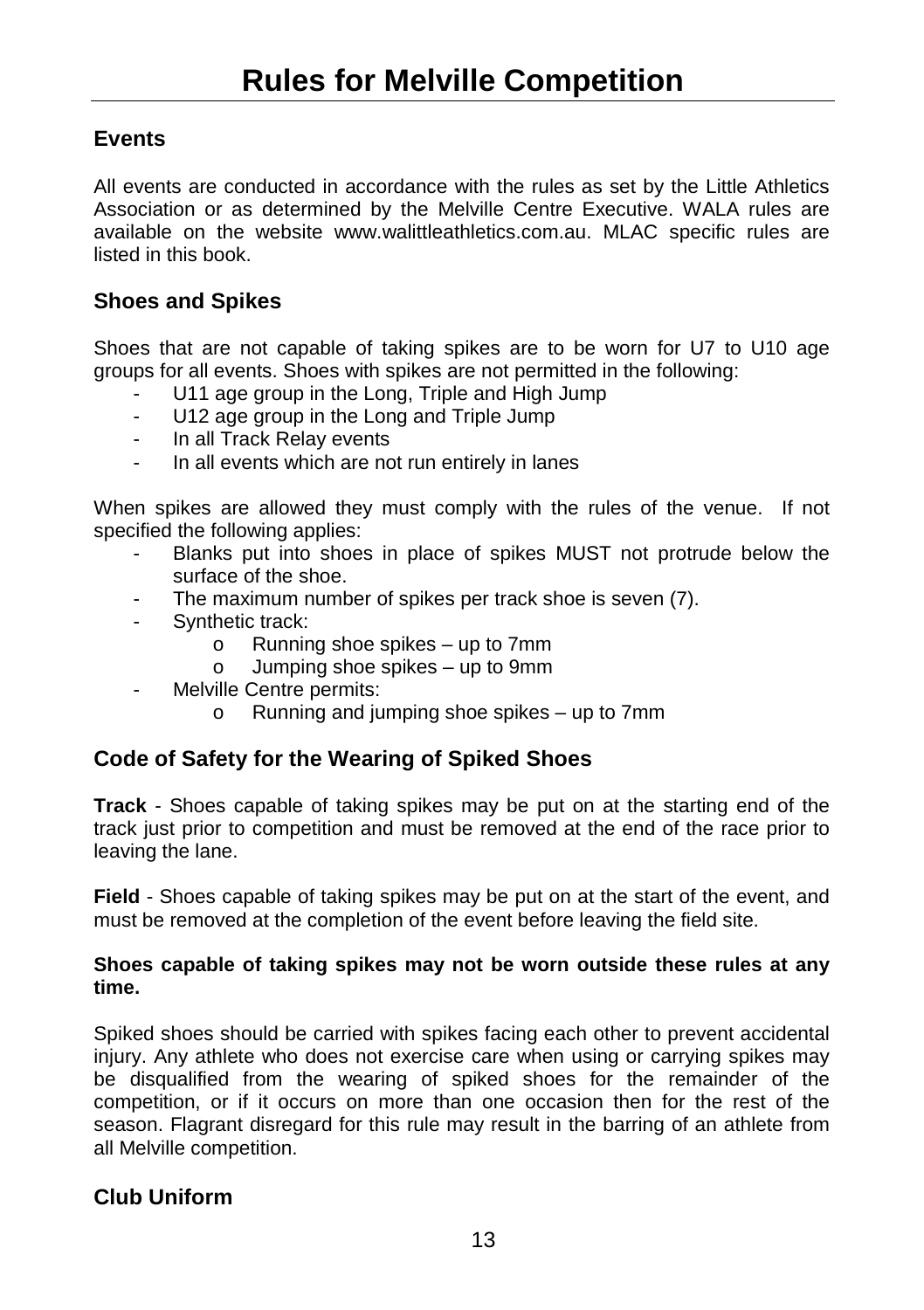Each competitor must be attired in the correct club uniform from the commencement of the season. The athlete's registration number must be securely fastened (either sewn, hand tacked or pinned) to the centre, front of the uniform top with the athlete's name printed in the space provided. Age tags must be securely fastened (either sewn, hand tacked or pinned) on the left-hand shoulder of the uniform top. Other badges must be sewn on appropriately, as required or directed by Melville Centre.

The only permitted type of shorts are plain black with a logo no greater than 5cm x 3cm. White lines on shorts are not permitted. Stitching must be black in colour.

An athlete will be initially cautioned and on additional occasions suspended from competition if they are out of uniform.

#### **Centre Uniforms**

Centre uniforms are to be worn at all meets conducted by WALA except for Zones Championships for U7, 8 and 9s where club uniform may be worn.

The Melville Centre uniform consists of:

- Orange & black top with Tiger Motif. Plain black shorts, briefs, or cycle shorts. No advertising logos greater than 5cm x 3cm are allowed. (Black tape can be placed over logos if needed).
- The age group and registration number must be transferred onto this top.
- Bike shorts may be worn, must finish above the knees and be solid black with no other colour showing (including stitching).
- Centre singlets may be purchased from the Canteen.

#### **High Jump**

U8, 9, and 10 are to use 'scissors' style ONLY. The fair SCISSORS jump is one where:

- The head of the competitor does not go over the bar before the leading foot (the foot closest to the bar at take-off).
- The head of the competitor is not below the buttocks when the buttocks clear the bar, and
- The competitor's feet must touch the mat before any other part of the body.

Note: High Jump start heights for state events differ from those used by Melville at Centre Competitions.

#### **Javelin**

For a valid throw to be recorded, the javelin must land with the head of the javelin touching first. A flat landing or tail first landing will be recorded as a foul throw. The Key Official is to make judgement on the validity of the throw.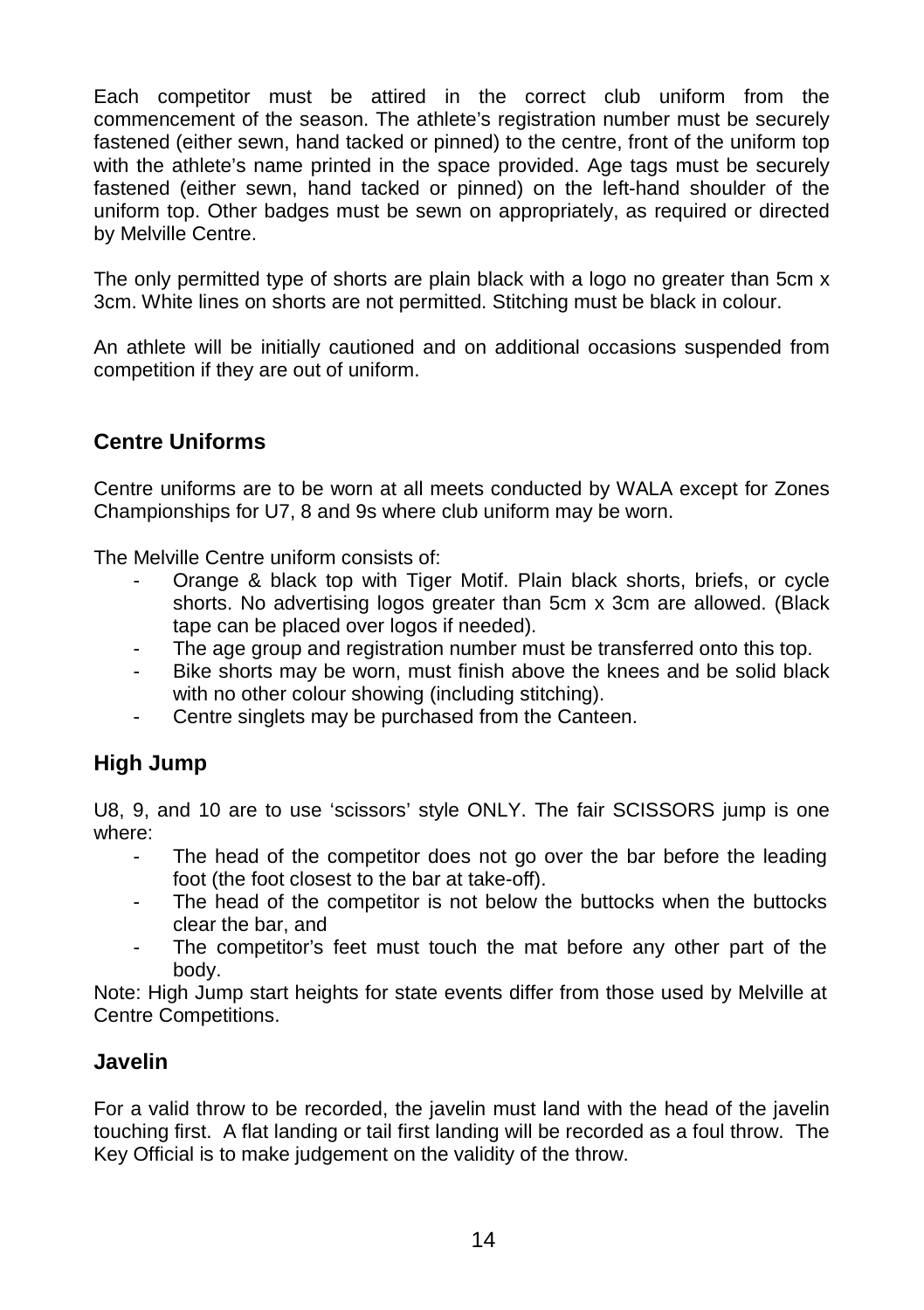#### **Starting Blocks**

Starting blocks may be used by age groups U13 and upward in laned events. Competitor's personal starting blocks will have to be approved by the marshal prior to the event. Spikes for blocks must not exceed 15mm, with a maximum of 10 spikes per set. Melville Centre has sets of starting blocks available for competitors.

#### **Marshalling**

All competitors will be called approximately five minutes and then three minutes prior to commencement of events. Athletes in age groups U7 and U8 are to report to the marshalling area where they will be escorted to their events. Age groups U9 and upward are to report directly to the site/start. Club Managers and parents are asked to listen carefully to all announcements to aid athletes in not missing events as the program times are indicative only. Athletes may join events late but may not make up missed trials except at the discretion of the Key Official.

#### **Grading for Track Events**

In each track event, competitors are graded after their initial participation in the event, according to best achieved times. This will enable heats in following weeks to be as even as possible. In field events, competitors are listed according to their performance after the first weeks of competition. Age groups with large numbers will be split over 2-3 sites at field events.

Athletes are only permitted to compete within their age group, unless the event is run specifically as a multi age group event or permission from the Arena Manager has been sought.

#### **Recording for Track Events**

On completion of a track event, athletes must report to the recording table to have their results recorded. Failure to have a result recorded will result in no points being awarded. Recorders for walk events may record competitors finishing position and allow competitors to proceed to their next event prior to recording the finishing time.

#### **Recording for Field Events**

Recording for all field events is conducted on site. On completion of competition result sheets are to be returned to the recorders.

If an athlete turns up late and the first round has been thrown, the athlete shall forfeit the right to have that throw, unless the athlete's name has not been called out. In general, events are not to be held up for athletes that are late. In the case where an athlete is late due to circumstances beyond their control, the Key Official may exercise flexibility in allowing missed throws but must be cognisant of program timing constraints.

#### **Arena Access**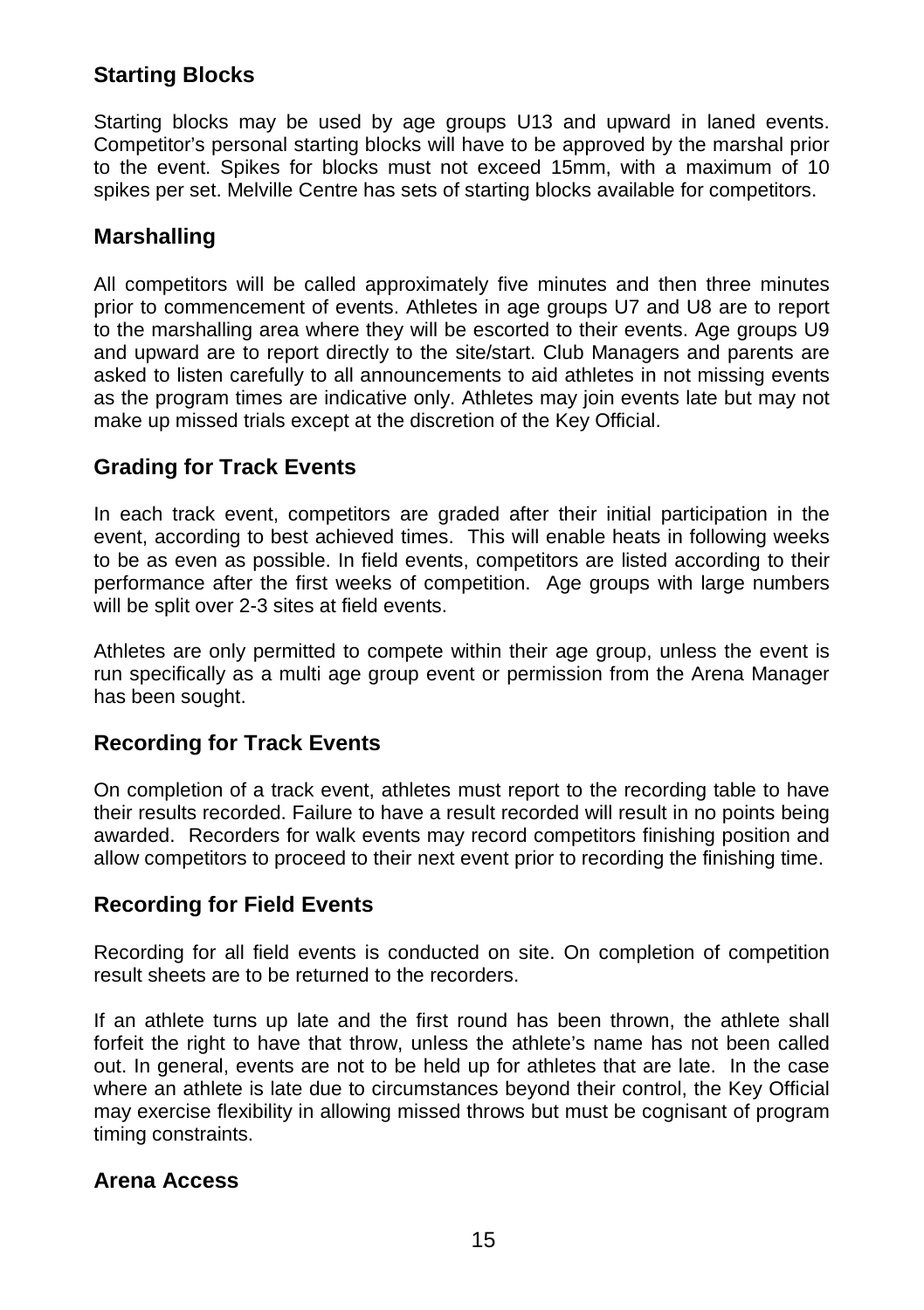The centre of the arena must be left clear for field events. All adults and children, other than officials and competing athletes, must avoid this area. Athletes are to walk around the active section of the straight track and not cut across to enter the centre of the arena.

The Centre encourages support of the athletes but this must be done in a safe area clear of the arena, the track finish line and recording areas. Breach of this policy will be considered a breach of the spectator Code of Behaviour and may result in a ban from competition.

Athletes with disabilities that require specific parental supervision will be required to notify the Arena Manager through their Club Manager, to obtain an exemption to this policy.

#### **Coaching on Sites**

Coaching and encouragement of athletes during competition at all MLAC controlled events is allowed, as long as it does not interfere with the efficient running of the event and they remain outside the arena. Competitors should not leave the competition area to receive coaching. Negative feedback or comments towards any competitor will not be tolerated and will be considered a breach of the Code of Behaviour.

At WALA controlled events, coaches and parents are not allowed into the competition arena. All communication between athlete and coach/parent must be through natural means. Athletes may communicate via signals or talking to parents or coaches but may not leave the immediate area nor disrupt the competition to seek advice.

#### **Electronic Devices**

At WALA controlled events no electronic devices are to be taken on to site. Athletes found in possession of an electronic device on site may be disqualified.

#### **Other Centres Visiting MLAC**

Registered athletes from other Centres are welcome at Melville. Visitors should provide their personal best performances to the Track and Field Recorders at least three days prior to the competition day. Failure to do so may mean that the visitor is not appropriately graded and may be placed in the last heat of each event to avoid minimum disruption to Centre competition.

Visitors are expected to provide officials to help on sites as required. Visiting athletes will not have their results published by Melville, however may request results be emailed on completion of the competition.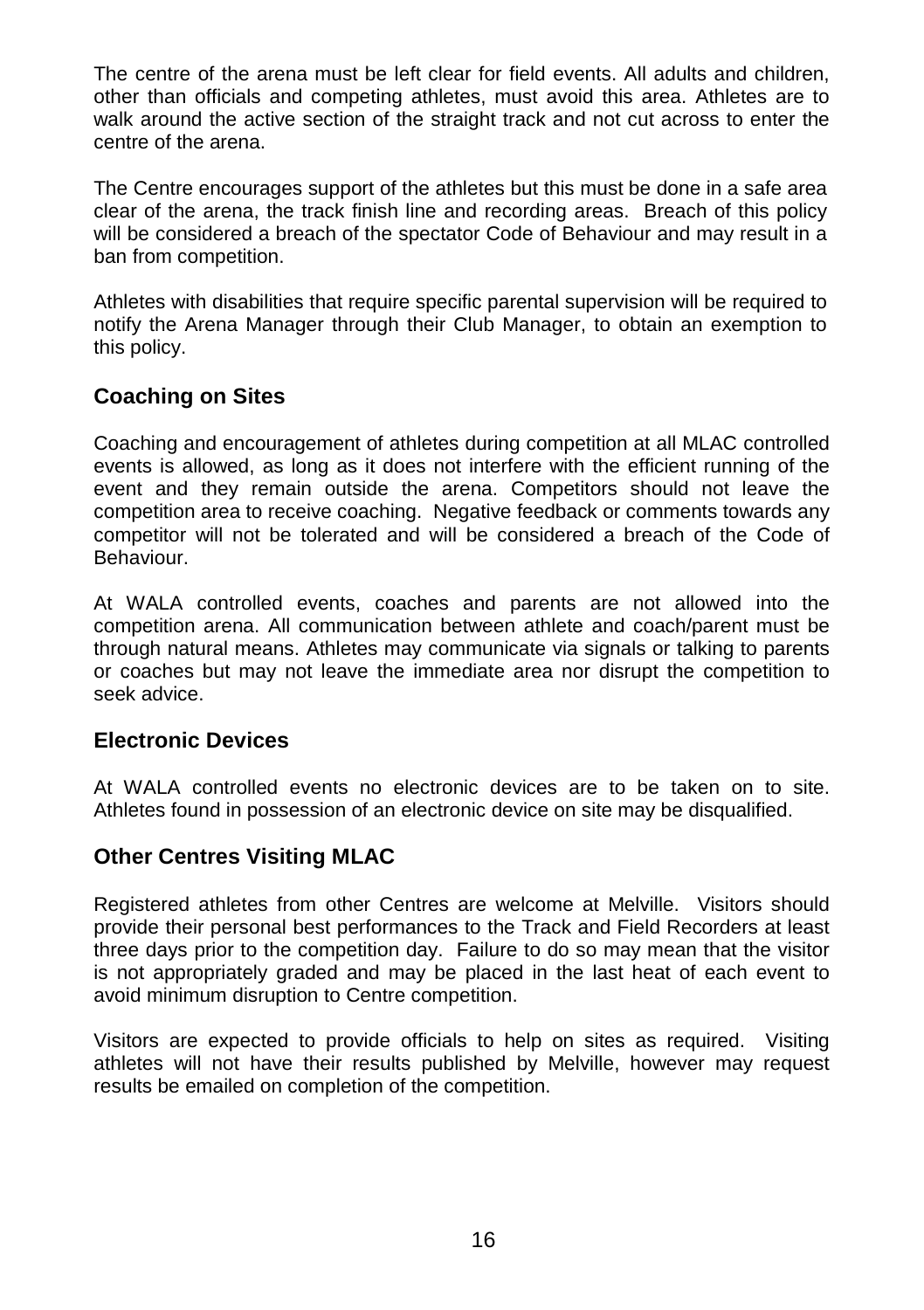<span id="page-16-0"></span>Centre policies and guidelines are detailed within the Melville By-Laws available on the Melville Roar website. The following is a summary of the policies and guidelines.

#### **Code of Behaviour / Ethics for Athletes**

Behaviour and / or actions considered to be in conflict to the spirit of Little Athletics will be considered a breach of the Code of Behaviour and will result in penalty. Penalties that are imposed are to be appropriate to the seriousness of the breach.

Any key official on site may issue a warning to an athlete who has broken the Code of Behaviour and the Arena Manager must be informed immediately.

Any executive committee member may issue a warning to an athlete who has broken the Code of Behaviour. This warning must be noted immediately to the Centre Chairperson and the athlete's parents notified.

Any key official on site or executive committee member may initiate a second warning but must do so through the Arena Manager/Field Arena Manager or Centre Chairperson immediately.

An athlete who has received two previous warnings will be issued a penalty under the Centre guidelines contained within Melville By-Laws.

#### **Code of Behaviour / Ethics for Parents and Spectators**

Behaviour and / or actions considered to be in conflict with the spirit of Little Athletics will be considered a breach of the Code of Behaviour and will result in penalty. Penalties that are imposed are to be appropriate to the seriousness of the breach.

Any key official on site may initiate a warning to a parent/spectator who has broken the Code of Behaviour through the Arena Manager.

Any executive committee member may issue a warning to a parent/spectator who has broken the code of behaviour. This warning must be noted immediately to the Arena Manager / Field Arena Manager and Centre Chairperson.

Any key official or executive committee member may initiate a second warning but must do so through the Arena Manager/Field Arena Manager or Centre Chairperson immediately.

A parent/spectator who has received two previous warnings will be issued a penalty under the Centre guidelines contained within Melville By-Laws.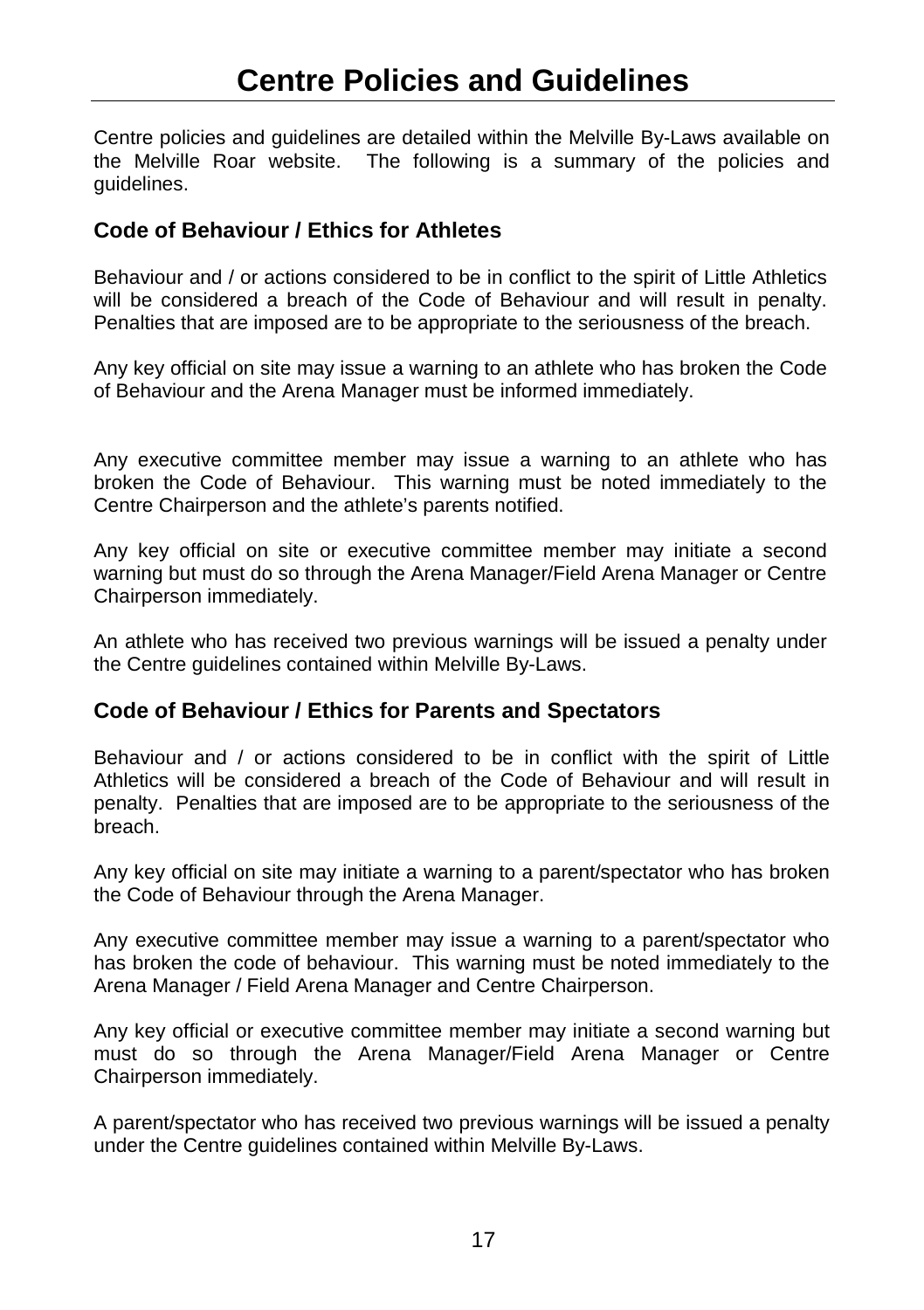#### **Parent Participation**

Athletics can only operate effectively when parents support each other. Parents will be required to participate through rostered duties as allocated by your Club/Centre. If a parent fails to participate by not completing their rostered duty they will be given a warning by the Club Manager. Failure to complete a rostered duty on a second occasion may result in the family's athlete/s not being allowed to compete at the Centre for the remainder of the season. Consideration will also be given to not permitting the family to register with the Centre the following season.

#### **Sunsmart Policy**

The Centre will promote, encourage and support sun protection at meetings, training and competitions. Natural shade from the trees and buildings should be utilised and where possible, portable shade areas shall be erected at marshalling areas and competition sites.

Athletes are strongly encouraged to wear hats except when in the action of competing ie hats should be worn in lines awaiting throws/jumps etc but removed when it is the athletes turn to compete.

Everyone is strongly encouraged to wear and regularly apply sunscreen. The Centre shall provide additional sunscreen at the Canteen during competition.

#### **Heat and Hydration Guideline**

If extreme temperatures are likely parents and officials should take extra care to ensure athletes are sufficiently hydrated and that shade is provided.

Consideration will be given to postponing or cancelling events if the ambient temperature is expected to be above  $40^{\circ}$ C for an extended period of time during the competition period. If a Centre meet is postponed or events cancelled, these events will not be made up in subsequent Centre meets.

#### **Wet Weather Policy**

A decision to cancel, modify or postpone a scheduled Centre meet due to prevailing weather shall be made no sooner than 30 minutes after the official starting time at a meeting attended by the Arena Manager, Centre Chairperson and a minimum of four members of the Centre Executive and four Club Managers.

If significant rain has fallen overnight or in the lead up to competition, the track and field will be inspected prior to competition commencement with safety of the athletes being paramount.

In the case of a thunderstorm the '30-30 rule' as detailed in the By-Laws shall be observed.

If a Centre meet is postponed or events cancelled, these events will not be made up in subsequent Centre meets.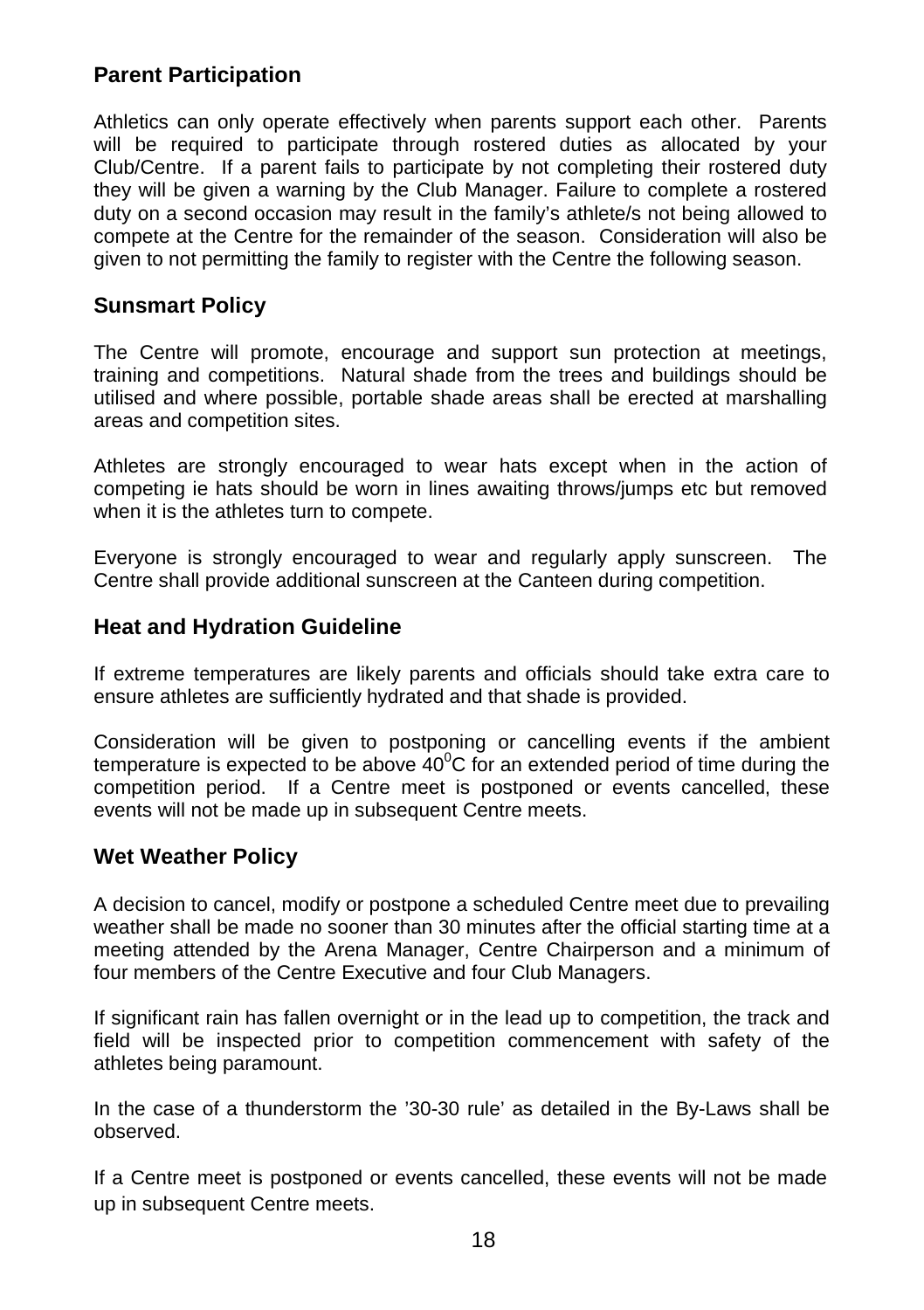If an event is cancelled prior to athletes being marshalled, this event will be deemed as not being conducted and will not count towards event attendance for purposes of eligibility to compete at Centre Championships.

#### **Smoke Free Policy**

Smoking is prohibited in ALL areas of competition and in the clubrooms and its surrounds. This also includes ALL functions organised by the Centre or Association.

#### **Privacy**

The Centre collects personal information in order to provide you with the services and information associated with membership of Little Athletics. The information collected is supplied by the parent upon registration of an athlete for each new season of Little Athletics and may only be used for the purposes related to Little Athletics including research, development of services and promotion or products or services offered by related organisations and our sponsors.

#### **Responsible Alcohol Management Policy**

The Centre is aware that alcohol, when misused can cause harm to the drinker and others. A responsible drinking policy has been adopted so as to reduce risks and avoid problems.

Consumption of alcohol during the conduct of Twilight meets is not encouraged. It is an offence under Western Australian alcohol laws for persons of any age to drink in public, such as on the street, park or beach. (Maximum Fine: AUD\$2,000 or on the spot fine of AUD\$200 - Section 119(4a) Liquor Control Act 1988).

#### **Accidents and First Aid**

All accidents are to be reported immediately to the First Aid Officer. A small first aid area is located inside the roller door of the equipment shed during competition. An Injury Report Form must be completed and lodged with the First Aid Officer.

#### **Photography**

Athlete photos are only to be used for the Melville Website or promotional material where parents have given prior permission. As far as practical, persons taking private photographs are to restrict photography to their child only. Any inappropriate photographic material is considered to be an ethical issue. Consequently this will be considered a breach of behaviour / code of ethics for parent or spectators, and will result in disciplinary action.

#### **Emails**

Emails sent to the wider membership of the Centre should be sent using the 'blind carbon copy' (BCC) email addressing option to restrict on forwarding of email details.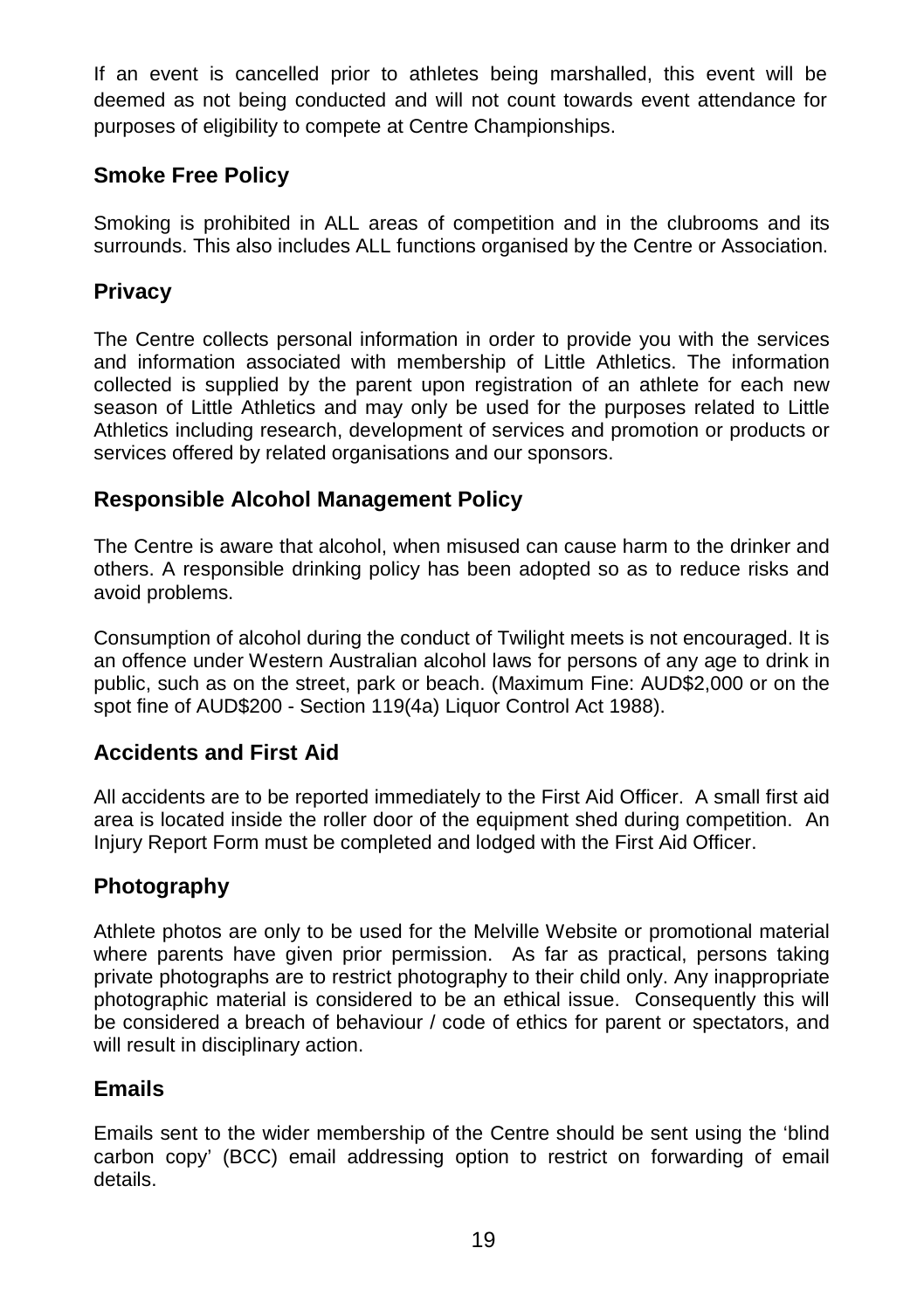<span id="page-19-0"></span>A number of Inter-centre Competitions are held throughout the season and advertising of events will be on the website and through Club distribution.

The Championships and Special Events Officer is responsible for co-ordinating nominations to Association Events including State Relays, State Multi's, Zones and States. Event details, including nomination information will be advertised on the Centre noticeboard and on the Centre Website.

A condition of nomination to events is that a parent must be available for a roster. Failure to conduct a nominated roster may impact the athlete's eligibility to nominate for future events and/or register the following season.

The Centre will promulgate Centre Closing dates for nominations. These dates will be slightly earlier than the Association closing dates to ensure our volunteers have sufficient time to complete administration required and to verify the accuracy of these entries prior to timely submission.

Late nominations will NOT be accepted. It is your responsibility to ensure your nomination is received prior to the promulgated Centre closing date.

#### **U7 - U10 Braveheart's Team Challenge – Sunday 15th Nov 2015**

| <b>Venue:</b>               | WA Athletic Stadium                                              |
|-----------------------------|------------------------------------------------------------------|
| <b>Official Start time:</b> | 8am                                                              |
| Uniform:                    | Club uniform with age tag and registration number.               |
| <b>Nomination Closing:</b>  | Melville closing date for teams is Sat 24 <sup>th</sup> Oct 2015 |

This team event was introduced in 2012 and was a popular and fun event catering for the younger age groups. A team of four will compete in four events and a shuttle relay throughout the day. Each team member will compete against athletes from the same age group and will receive points for each performance, contributing to an overall team score.

#### **State Relay Championships – Sunday 13th Dec 2015**

| <b>Venue:</b>               | WA Athletic Stadium                                              |  |  |  |  |
|-----------------------------|------------------------------------------------------------------|--|--|--|--|
| <b>Official Start time:</b> | 8am                                                              |  |  |  |  |
| Uniform:                    | Melville Centre uniform with age tag and registration<br>number. |  |  |  |  |
| <b>Nomination Closing:</b>  | Melville closing date for teams is Mon 14 <sup>th</sup> Nov 2015 |  |  |  |  |

Entry to the State Relays is through Centre selection and will be based on your performance and ability as assessed by the coaches. The Centre Coaching Coordinator may delegate team selections to individual coaches but will maintain overarching authority where a dispute may be raised.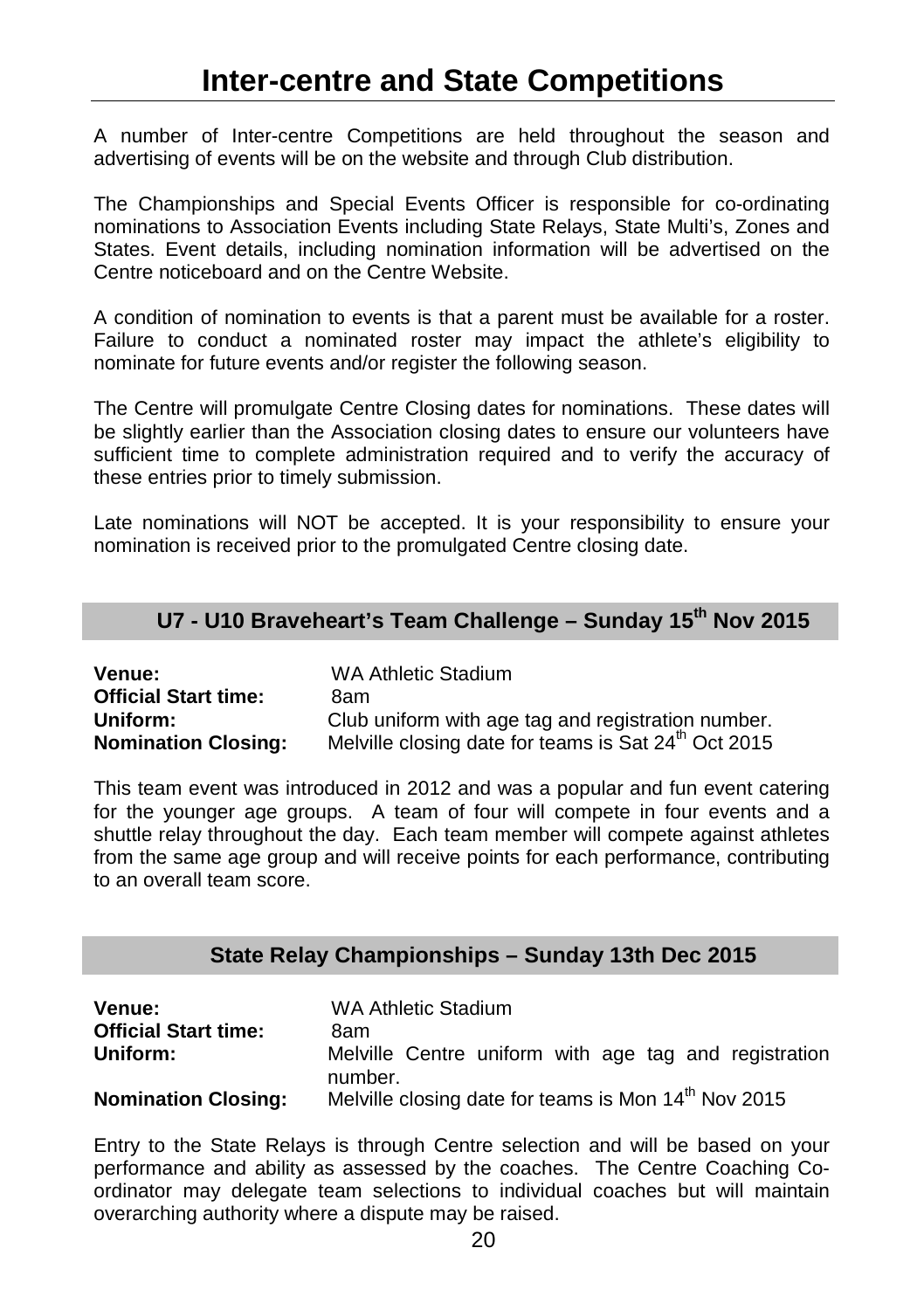Track events at the State Relay Championships are as follows:

4 x 100m (U8 to U17) 4 x 200m (U8 to U10) 4 x 400m (U11 to U17)

Field Relay Events are for U10 to U17 age groups only. Athletes compete in four events as determined by WALA from the following: triple jump, long jump, javelin, shot put and discus.

Each Centre is eligible to nominate one team (minimum of four, maximum of five) for the track events. For field events, one team of either two, three or four competitors is allowed. Athletes competing in track events are *not allowed* to compete in the field events.

The fee for team entry will be borne by the Centre.

Melville Centre has established comprehensive selection criteria for relays which are detailed within the By-Laws. The selection criteria have been established to ensure active competitors have every opportunity to be selected for a track squad, in sufficient time for coaches to assess, prior to determining final track team selection. Inclusion to track squads will be determined by personal best times run at Centre level before the date of selection. A summary of the track selection criteria is as follows:

- On completion of Week 4 an initial squad of the six fastest competitors in each age group / event will be determined by the Track Recorder.
- Selection to the track relay squad will continue until the end of Week 6 (third rotation of events) to incorporate athletes that achieve times in the top five of their age group.
- Track Relay team selections should be completed as soon as practical following Week 6 competition.
- The team coach will have the discretion to decide who runs in what event, their running position and whether the athlete runs in the heat or final. Each athlete selected in the final track team must run in either the heat, final or both

A summary of the field relay team selection is as follows:

- On completion of Week 4, a team of up to 4 athletes will be selected by the field relay co-ordinator. The number of athletes and the events they compete in will not necessarily be based on results: consistency and technique will be important.
- If an athlete has indicated their volunteer status to compete for track selection they will be ineligible for selection to the field relay team.
- Once the field relay team has been selected and volunteer status of athletes confirmed, the athlete's position in the field relay team is assured, irrespective of future results and / or an athlete missing out on selection to the track team.

Team coaches are volunteers in the sport and every support from the athletes and parents should be given to your team coach. Any concerns should be brought to the immediate attention of the team coach. If the issue has not been resolved it should be brought to the attention of the Centre Coaching Co-ordinator.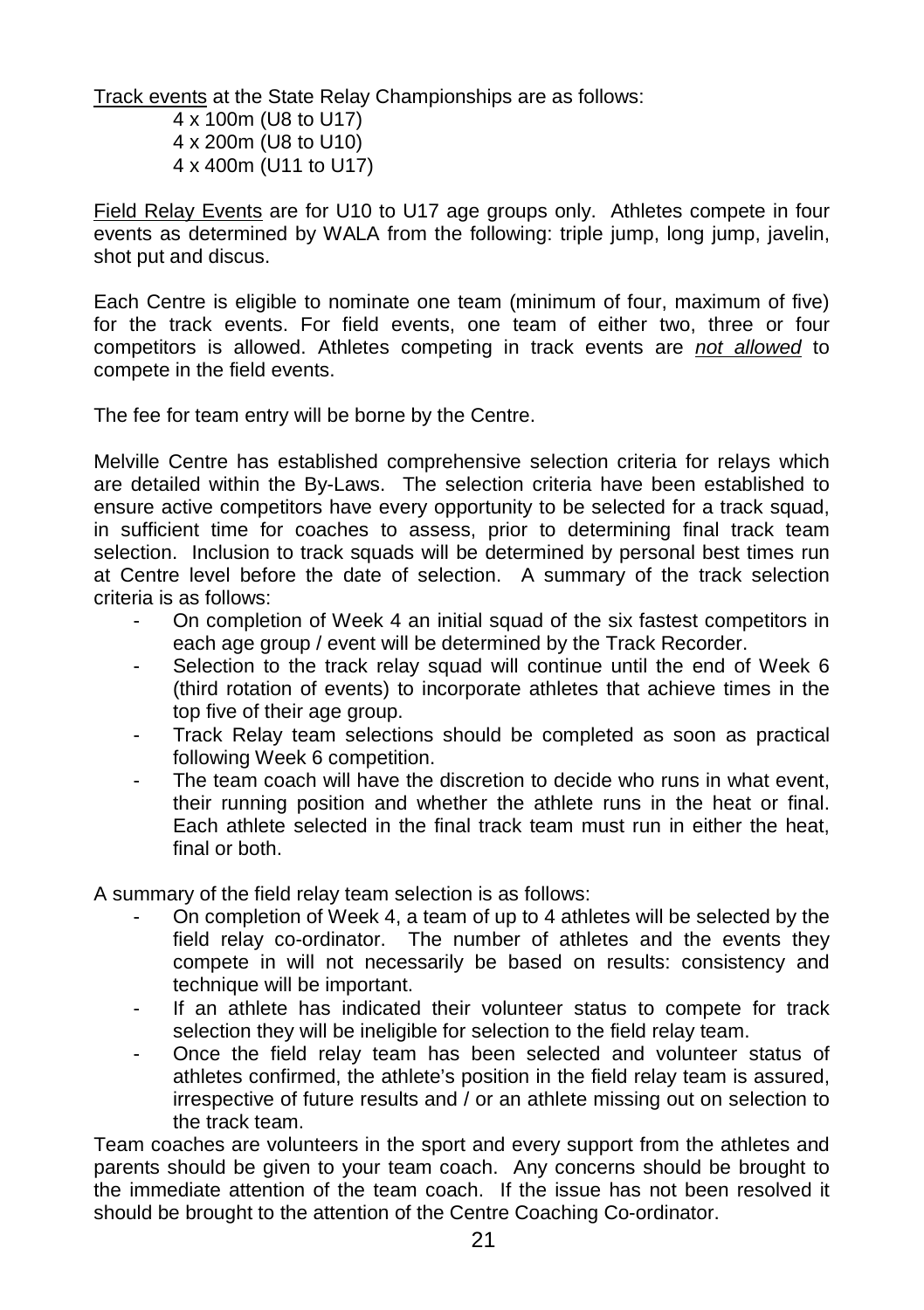#### **Multi Event Championships – Saturday 6 th or 7th Feb 2016**

| Venue:                                               | Coker Park or WA Athletic Stadium                                                                        |
|------------------------------------------------------|----------------------------------------------------------------------------------------------------------|
| <b>Official Start time:</b>                          | 8am                                                                                                      |
| Uniform:                                             | Melville Centre uniform with age tag and registration<br>number.                                         |
| <b>Nomination Closing:</b><br><b>Nomination Fee:</b> | Melville closing date is Sat 16 <sup>th</sup> Jan 2015<br>\$10.00 to be submitted with entry nomination. |

This event is open to all athletes in the  $U11 - U17$  age groups. Older age groups will compete on the  $6<sup>th</sup>$  Feb and younger on the  $7<sup>th</sup>$  Feb. Athletes are to submit their nomination on the sheet posted on the notice board or advise the Championship Officer they wish to compete by Sat 18th Jan. Nominations will not be accepted if parents are not willing to conduct a rostered duty.

Multi's is a competition where the athlete competes in all five events involving both track and field. Points are allocated to each athlete for each event based on the performance and the athlete's points are totalled. Medals are presented to the first three placegetters in each age group.

The five events will include hurdles, 100m, 800m, a throw and a jump. Competitors in the U15 age group have the opportunity to be selected to represent WA in the Interstate Teams Championship held in April.

The official Multi Event Championships Program will be available closer to the date and will be available on the WALA website.

#### **State Heats/Quarter Finals Competition (ZONES) – 5th/6th March 2016**

| Venue:<br><b>Official Start time:</b> | Melville is in Zone 2<br>8am                                                |
|---------------------------------------|-----------------------------------------------------------------------------|
| Uniform:                              | $U7 - U9$ Club (or Centre) uniform with age tag and<br>registration number  |
|                                       | $U10 - U15$ Melville Centre uniform with age tag and<br>registration number |
| <b>Nomination Closing:</b>            | Melville closing date is Sat 13 <sup>th</sup> Feb 2015                      |

The State Track and Field Championships is the culmination of the summer season for Little Athletes. It is a WALA-controlled competition held over two consecutive days. Melville competes in **Zone 2** competition, which includes Belmont, Gosnells and Southern Districts Centres.

Nomination for Zones is available to all athletes that complete the nomination form prior to the cut off, and their parent/s have nominated for a rostered duty. There are restrictions on the number of events that an athlete can compete in and this is detailed on the nomination form.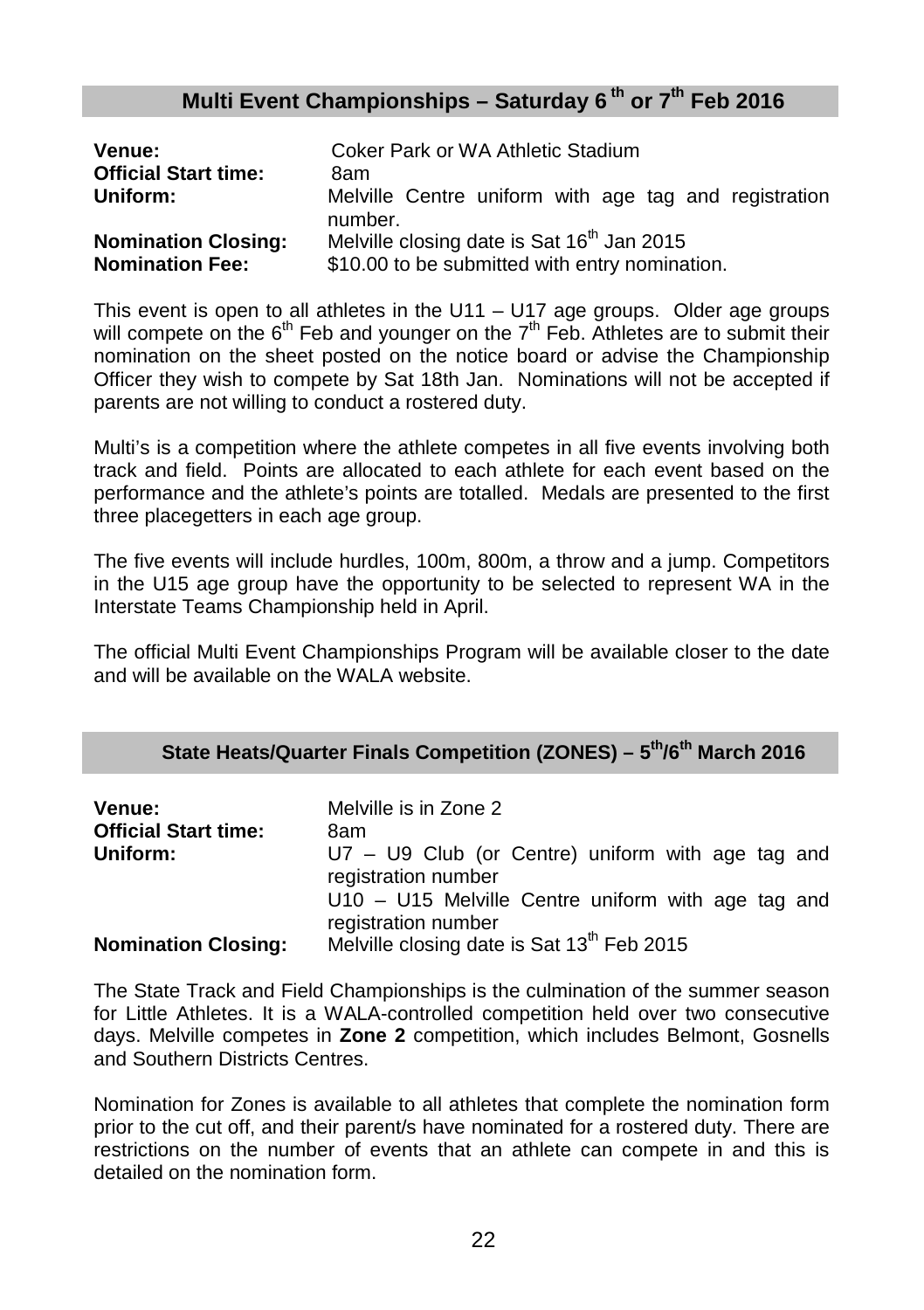For U7-U9 athletes Zones will be their final competition for the summer and the first 3 placegetters in each event will be awarded medals.

For U10 – U15 athletes Zones comprise the heats and quarter finals for the State Championships. The number of competitors qualifying in each event will be determined by the WALA Board of Management prior to the competition, having regard to the total registrations for the Zone.

U16-U17 athletes nominate directly to States.

Where there are not enough competitors to have more than one heat, then this event will become a final and will be run at heats times. Centres will be advised prior.

Unless the track event is revised to be a straight final where a lane draw will take place at the marshal area, competitors must run in their heats and lanes as allocated.

The heats at Zone events will be randomly generated following submission of all zone nominations to the zone co-ordinator.

Athletes should not depart the venue until at least 30minutes following the completion of their event in case of a protest being raised.

Official State Championships Program will be available closer to the date and will be available through the WALA website.

#### **State Track and Field Championships – 19th and 20th March 2016 (Semi Finals and Finals)**

| Venue:<br><b>Official Start time:</b><br>Uniform: | WA Athletic Stadium, AK Reserve<br>8am<br>Melville Centre uniform with age tag and registration<br>number. |
|---------------------------------------------------|------------------------------------------------------------------------------------------------------------|
| <b>Nomination Closing:</b>                        | Qualification through Zones                                                                                |

Little Athletes compete in events over two consecutive days. Semi Finals and Finals are run for all track events. Gold, silver and bronze medals are presented to the first three placegetters in all events. The State Championships are regarded as the Grand Finale for the summer athletics season.

Athletes should not depart the venue until at least 30minutes following the completion of their event in case of a protest being raised.

Official State Championships Program will be available closer to the date on the WALA website. Note that the program for States differs from the Zone program.

#### **Interstate Teams Championships – The U13 "Australian Little Athletics Championships"**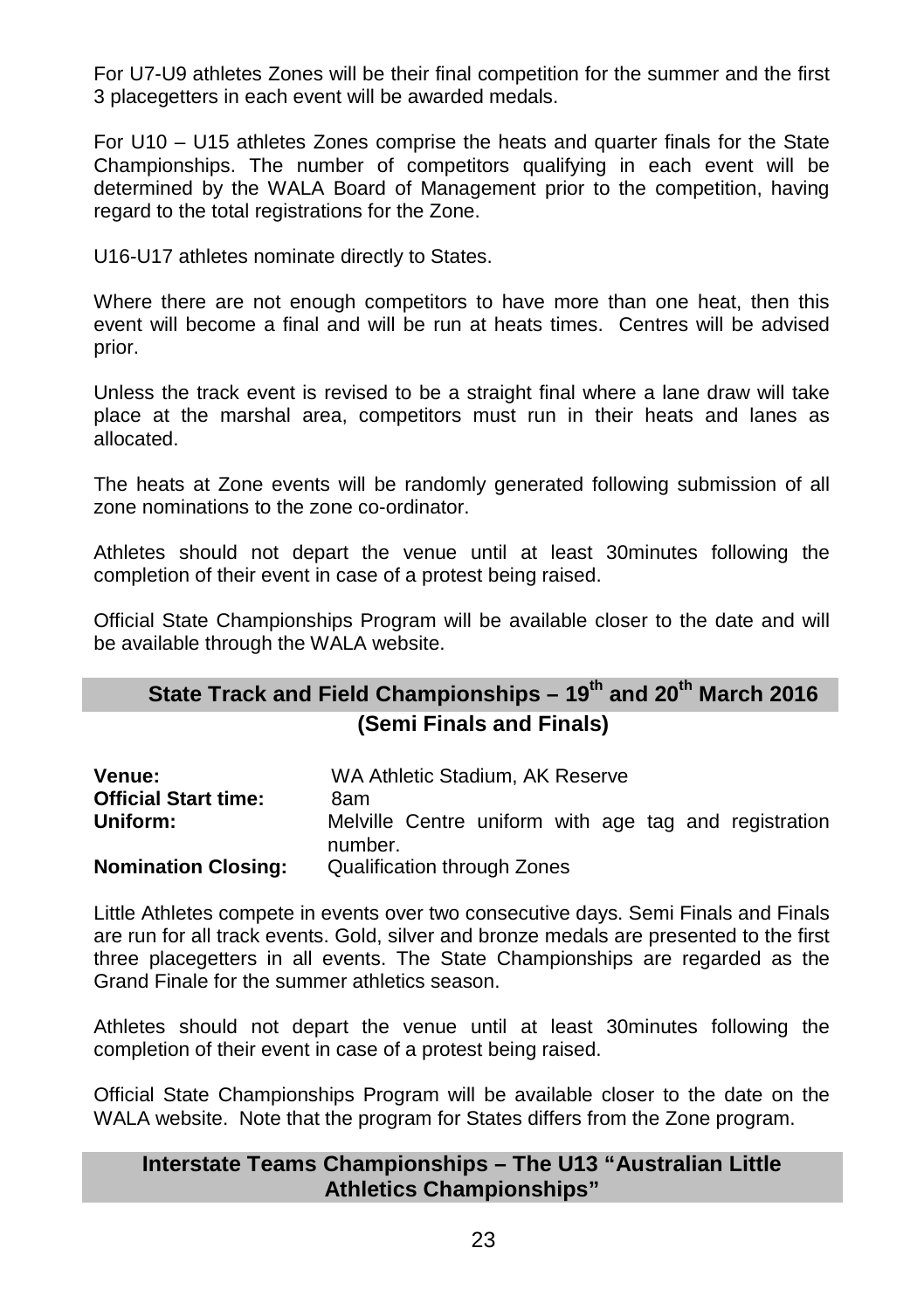In 2016, this event will be held in South Australia from the 31 March – 3 April 2016. Athletes are selected from the U13 age group and are generally chosen on their performances at the Zones and State Championships.

#### **Multi–Event U15 Interstate Team**

In conjunction with the Interstate Teams Championships, a Multi-Event Competition is held, based on pentathlon points. This competition is for U15 athletes, made up of two boys and two girls from each state, selected from performances at the State Multi-Event Championships in that year. This team will compete at the Australian Little Athletics Championships.

#### **International State Team – Friendly Games Singapore/Kuala Lumpur**

All medal winners in the U14 and U15 State Track and Field Championships, are automatically selected for inclusion in the State team to compete in Singapore or Kuala Lumpur in July. In 2016 the competition will be held in Singapore.

# **Winter Competition**

#### <span id="page-23-0"></span>**Background**

All athletes may compete at these Inter-Centre meets in the same age group as the preceding summer. No further registration fee is required. Age tags and registration numbers must be transferred to the Melville Roar singlet. New registrations are welcome. Training timetable will be promulgated prior to season commencement. Details for Winter training and competition will be confirmed in April.

Parental support is required for training and running of our rostered competition day.

#### **Cross Country Runs**

Competition is held every second Saturday afternoon. A scratch race is held at the commencement of the season and another one mid-season, whilst the remainder of the competition races are handicapped. Athletes are required to compete in a minimum of 5 events to be eligible to compete in State Championships. U7 to U9 athletes race over 1500m, U10 to U12 over 2000m and U13 to U17 over 3000m. Cross Country courses are located at venues spread around the metropolitan area and are organised by the hosting Centre in conjunction with WALA.

When arriving at the venue, you must register in your age-gender group. Times and placing's can be obtained from the WALA website.

#### **Road Walks**

Competition is held on alternate Saturday afternoons to cross country runs. Races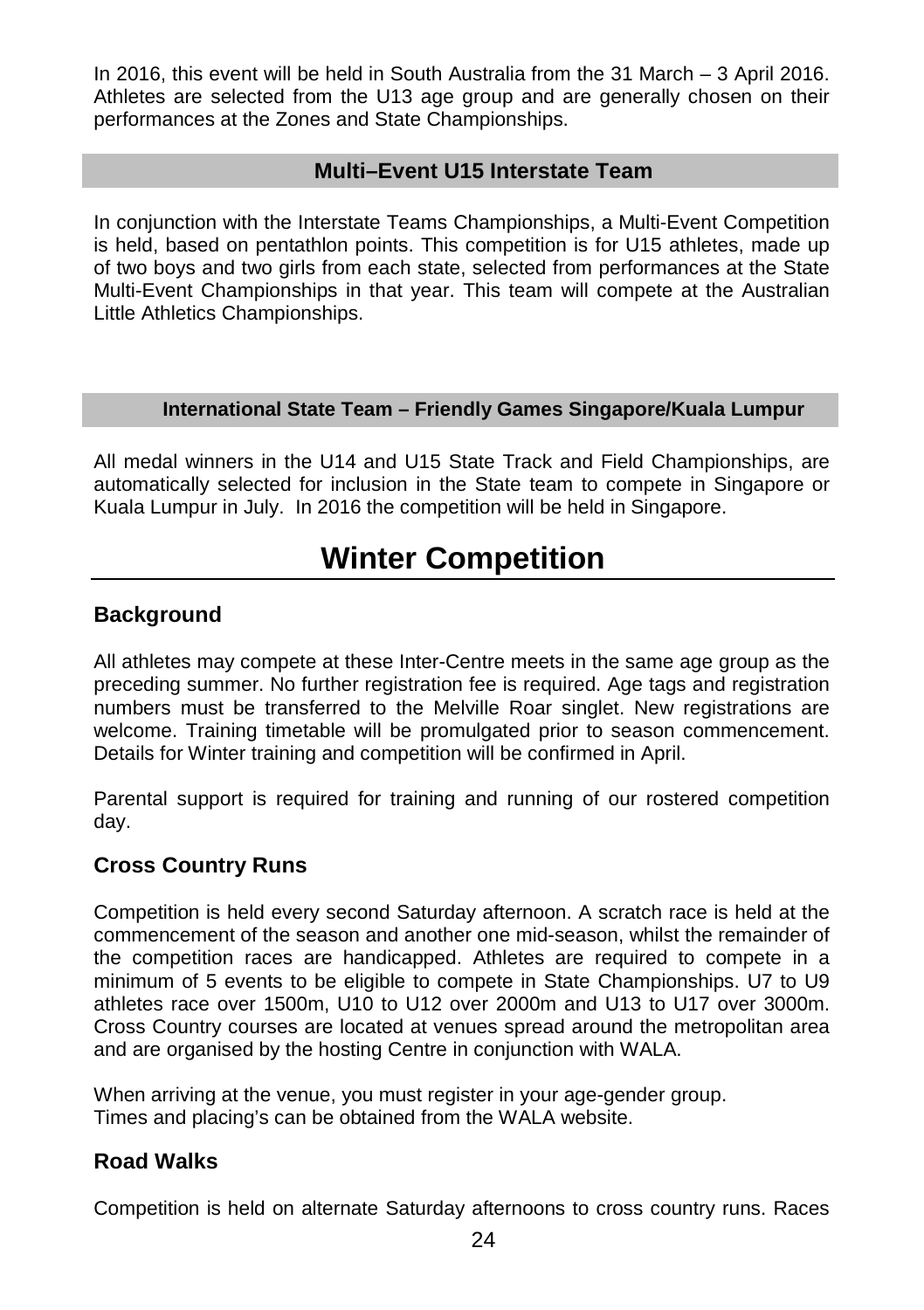are held over 1000m for U7-U9, 1500m for U10-U12 and 2000m for U13 to U17. Races are held in car parks of Universities, shopping centres etc., around the metropolitan area.

When arriving at the venue, you must register in your age-gender group. Times, handicaps and placing's can be obtained from the WALA website.

#### **State Championships**

Cross country runs and road walks are held over their respective distances and conclude the winter competition. Gold, silver and bronze medals are awarded to placegetters in each age group. The championships are regarded as the Grand Finale for the winter athletics season.

# **Awards**

#### <span id="page-24-0"></span>**Club Awards**

Each club, independently of the Centre, has its own trophies, merit and incentive awards, selection criteria and medal presentation ceremonies. Members should consult their Club Manager for details.

#### **Centre Awards and Points**

Centre awards are based on a points system using a central database. Points are awarded for each event the athlete participates in during the Centre competition, excluding Championship weeks. Points are not distributed to competitors as they are used as the basis for Centre awards.

#### **Ribbon Achievements**

The Centre strongly encourages striving for personal achievement through the ribbon achievement system. Each athlete has the opportunity to earn either a green, red or blue ribbon according to their achievement in each event. The ribbon achievement levels are updated every 3-4 years and based on mean accumulated performance over previous years. A ribbon of the corresponding colour can be achieved through the accumulation of a specific number of events as highlighted in the Centre 'Orange Book'. For example, U7 Boys need 4 events in the green level to obtain a green ribbon, 5 events in the red level to obtain a red ribbon, and 6 events in the blue level to obtain a blue ribbon.

The ribbons are presented to athletes, through their clubs up to twice a year, nominally prior to the Christmas break and new achievements at the end of the season.

#### **Gold Achievement Award**

An athlete who achieves the blue level in a specific number of events, as detailed in the Centre 'Orange Book', will be presented a Gold Achievement Award at the end of year presentations.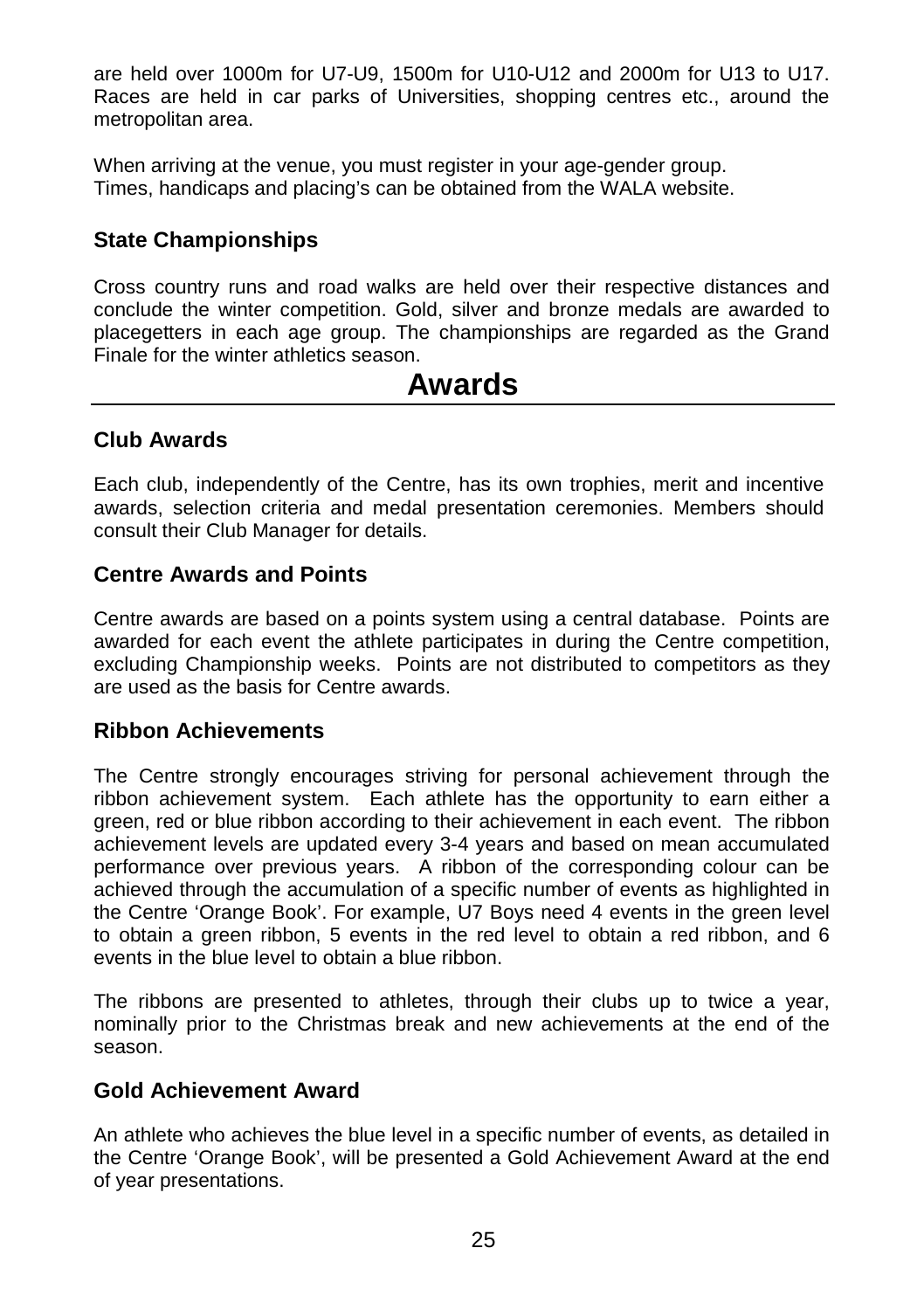#### **Participation Medals**

U7, U8 and U9 athletes who have participated for more than half the season will be presented with a participation medal at the end of year presentations.

#### **Centre Championships**

The final two weeks of normal competition are reserved for the Melville Centre Championships. In each age group for each event, the first three place getters will be awarded a medal (except where there are five or less athletes registered, in which case only Gold medals will be handed out). In addition, all athletes who achieve a Personal Best during the championships will receive a PB ribbon. Last year 1183 PB ribbons were awarded over these 2 programs alone and an amazing 7 records over the two weeks - a great result! Any Melville registered athlete may compete in any event. This is a separate competition to the weekly competition therefore points from the Centre Championships do not count towards overall champions of each age group, nor are the results accepted for season best achievements.

To be eligible to compete at the Centre Championships, the athlete must have competed at the event a minimum of three times. If an event is cancelled twice during the season beyond the control of the athlete, then committee discretion for purposes of eligibility to compete at Centre Championships will be used.

#### **Age Group Champions**

Age Group Champions and Runner Up are awarded each season based on accumulated points. There will be a combined age group champion for U16/U17 if there are five or less athletes in each of these age groups.

#### **Perpetual Centre Awards**

Nominations for Centre Awards are voted on by the Executive Committee. Nominations are to be presented to the Executive Committee by mid season for consideration early in the New Year.

**Personal Best Award:** The MG Bassett trophy will be presented to the athlete who achieves the greatest improvement in performances over the season through Personal Best improvements.

**Tom Wilson Award:** This award was introduced at the conclusion of the 2007/08 season by the Wilson family to honour the memory of their son Tom Wilson who was tragically taken from the MLAC community. This award reflects Tom's funloving enthusiasm for running and being a happy participant no matter the result. The award goes to the athlete who is not necessarily the best athlete but is always happy to try their hardest and do it with a smile.

**Independent Little Athletes of the Year:** This award is presented to an U15 athlete that 'has the potential to go on and possibly become a State or National Champion Athlete.' The recipient will become the Centre's nominee to WALA. The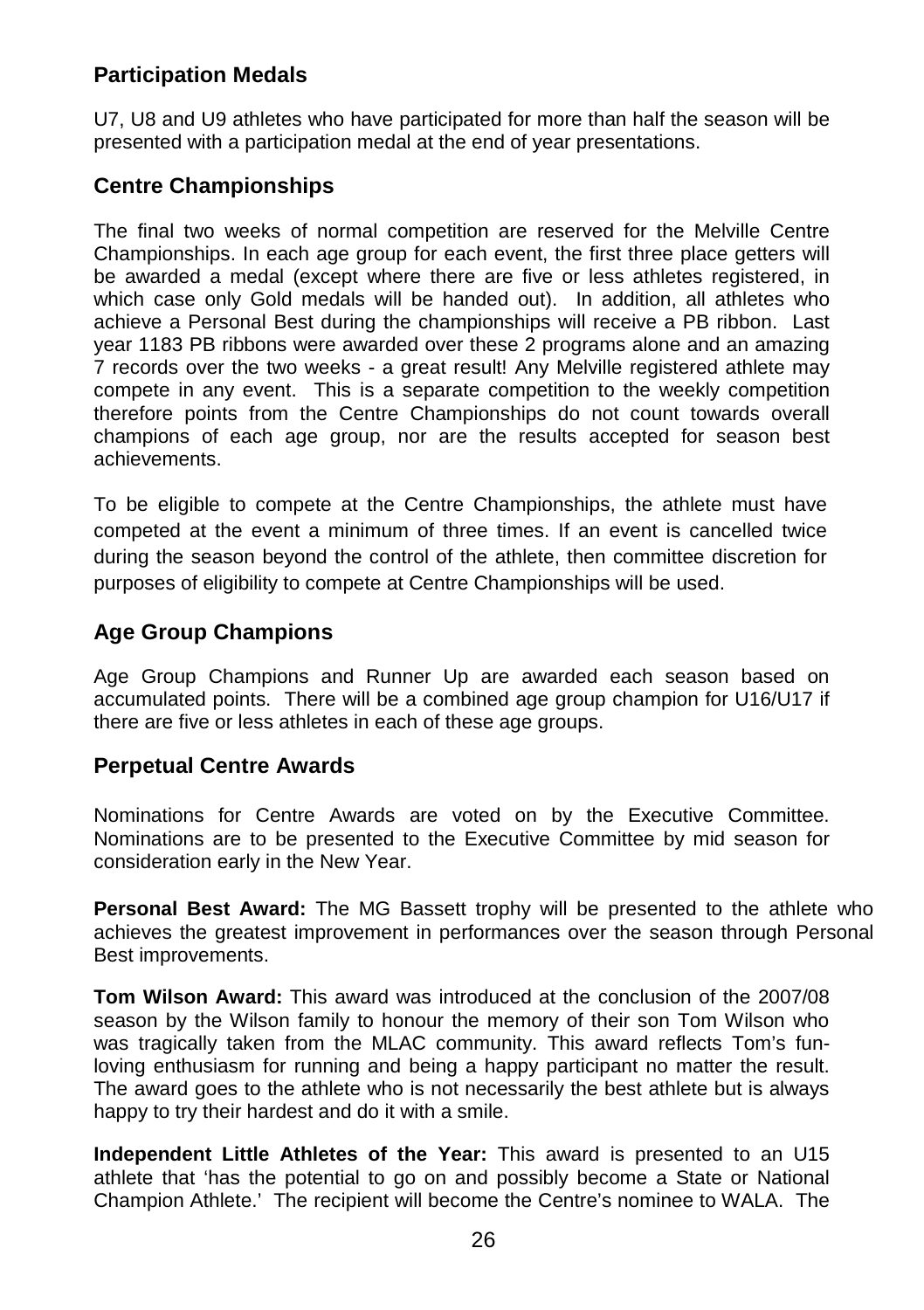Centre may nominate a maximum of one boy and one girl for this award.

**Centre Sportsmanship Award:** The Sportsmanship award is presented to an U15 athlete who, in the opinion of the Executive Committee, best complies with the criteria for the WALA Doug Hancy Award. The recipient is considered to be a mentor for younger athletes and will become the Centre's nominee for this prestigious award. The nominee must meet the following criteria:

- Competes regularly in all events
- Assists at club and Centre level
- Is respected by other athletes, officials and parents
- Endeavours to uphold the Little Athletics Code of Conduct at all times
- Shows sportsmanship, courage and maintains an effort to do better
- Honest and friendly

The Centre may nominate a maximum of one boy and one girl for this award.

**Open Champion Club:** The Open Champion Club shield is presented to the club with the highest aggregate total of points scored by all its athletes.

**Champion Club:** The Champion Club shield is presented to the club with the highest points, based on the total points scored by all its athletes, divided by the number of registered athletes in the club.

#### **Athlete Service Awards**

Melville presents service awards to athletes that have completed 5 year, 9 year and 11 years of service at the Centre. This award is presented in the season it is achieved.

An 8 year athlete service award is presented by WALA and awarded at the State Championships for the completion of 8 years of service. This award is presented in the season following achievement, and subsequently aligns with the Melville 9 year award.

Club registrars and recorders are to ensure this information is forwarded to the Centre Recorder by mid-January each year.

#### **Volunteer Service Awards**

In recognition of volunteer support over many years, WALA presents the following awards:

Service Awards-Officials: 3, 6, 10 and 20 year awards.

Centre Official, Administrator and Coach of the year award

Honour, Merit and Distinguished Merit Awards

Life Membership

Clubs must provide nominations to the Executive Committee by last competition prior to Christmas mid-season break to ensure our volunteers are recognised.

#### **Winter Awards**

Awards are derived from a placing based points system and calculated over the season performance.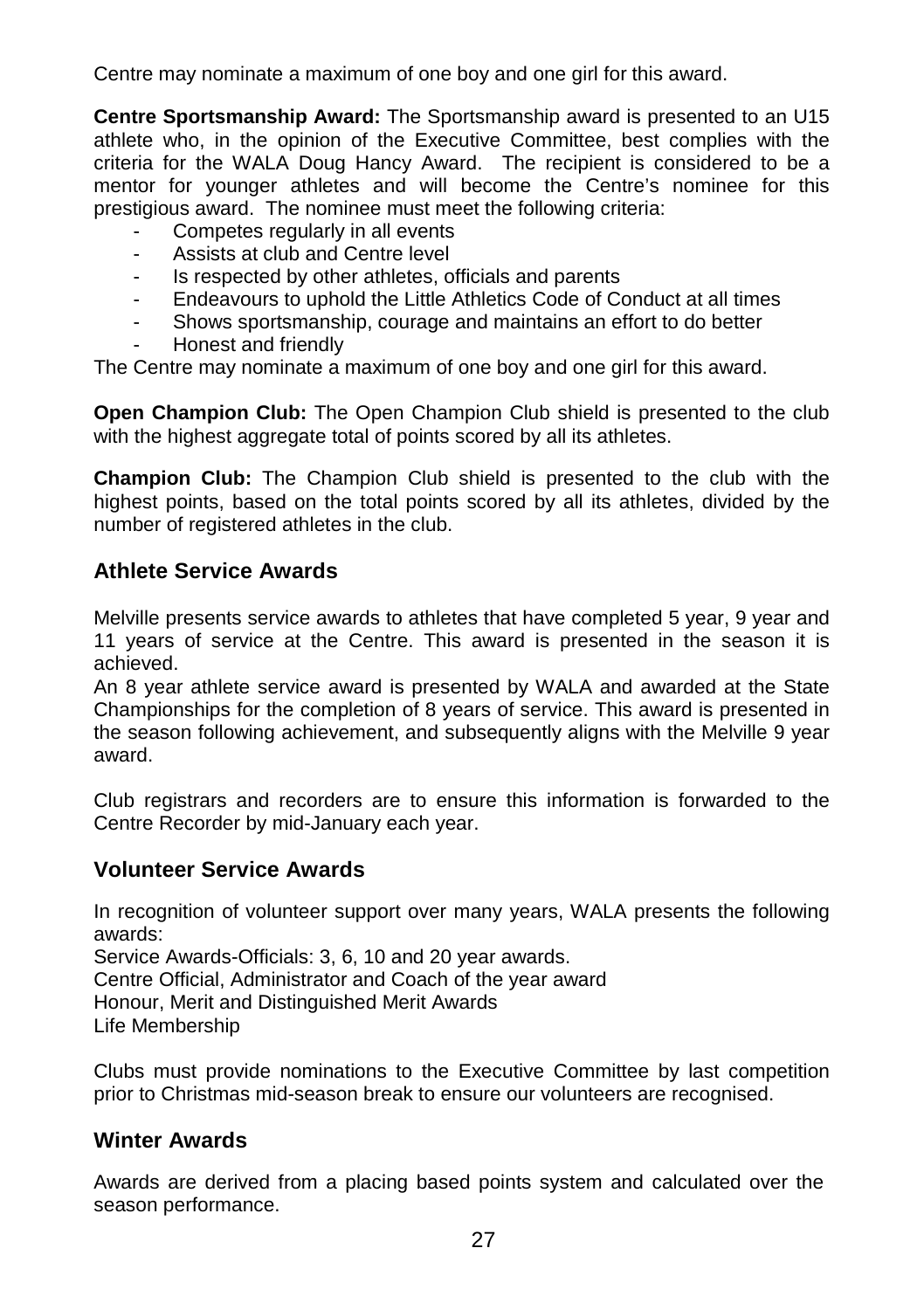**Cross Country:** Awards are presented to the Champion and Runner-up in the Junior (U7-U9), Intermediate (U10 – U12) and Senior Divisions (U13 – U17) for both boys and girls.

**Road Walking**: Awards are presented to the Champion and Runner-up in the U7- U10 age group and the U11-17 age group.

**Coach's Winter Award**: A coach's award is presented to a winter athlete who shows dedication to the sport.

**Mitchell Allomes Memorial Award:** This perpetual award is presented to a winter athlete who displays enthusiasm over the season and is a regular participant.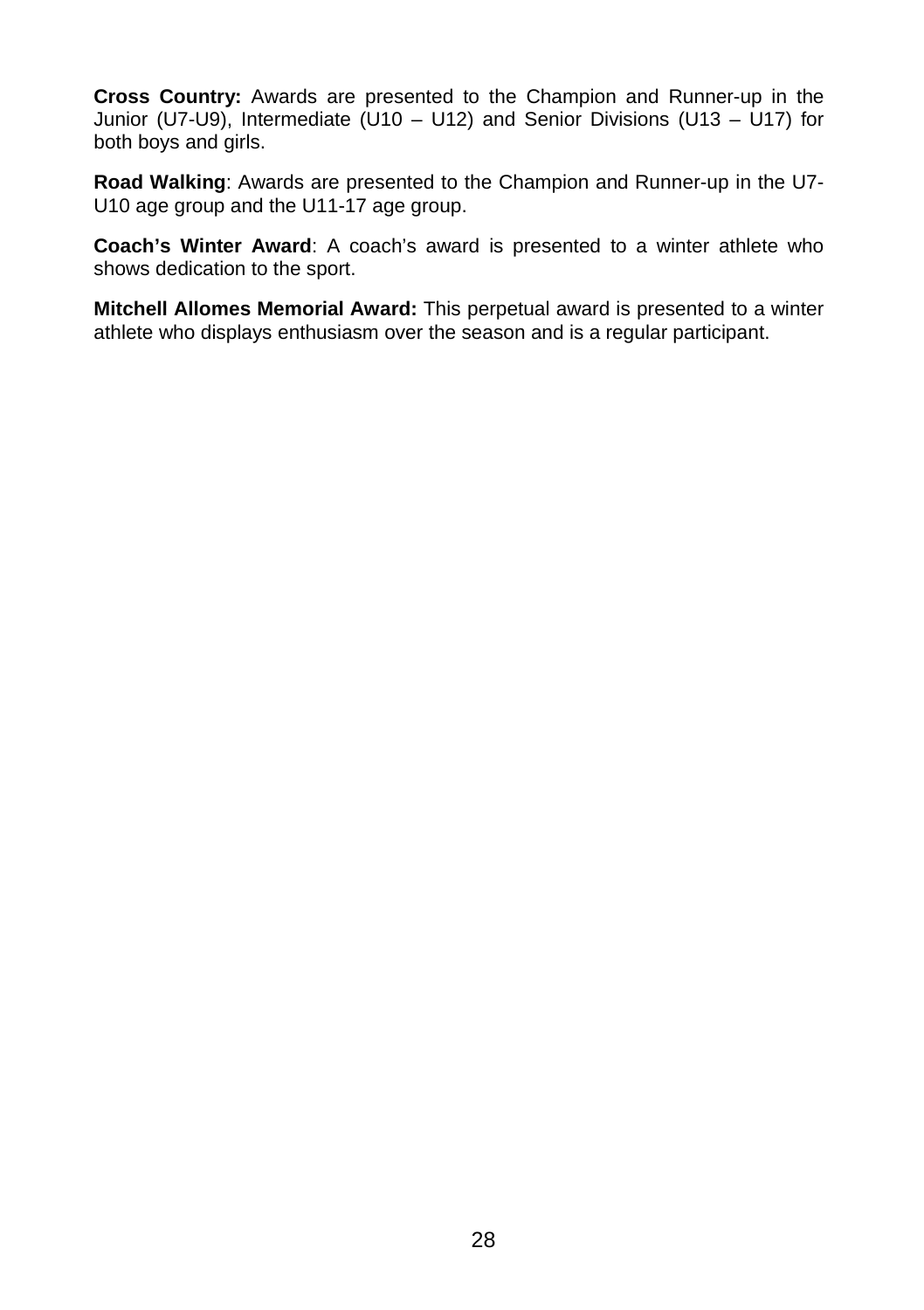<span id="page-28-0"></span>History of Season Results can be found on the Melville Roar website: www.melvilleroar.com

#### **CHAMPION CLUB**

| 2007/08 | Olympia |  |
|---------|---------|--|
| - - -   |         |  |

- 
- 
- 

2007/08 Olympia 2008/09 Palmyra/Bicton 2009/10 Palmyra/Bicton 2010/11 Leeming 2011/12 Bateman/Bullcreek 2012/13 Brentwood<br>2013/14 Palmvra/Bicton 2014/15 Leeming 2013/14 Palmyra/Bicton **2014/15 Leeming** 

#### **OPEN CHAMPION CLUB**

| 2007/08 | Olympia        | 2008/09 Palmyra/Bicton |
|---------|----------------|------------------------|
| 2009/10 | Palmyra/Bicton | 2010/11 Palmyra/Bicton |
| 2011/12 | Brentwood      | 2012/13 Olympia        |
| 2013/14 | Palmyra/Bicton | 2014/15 Palmyra/Bicton |

#### **CENTRE SPORTSMANSHIP AWARD**

| Year    | <b>Name</b>        | Age             | Club | <b>Sponsor</b>       |
|---------|--------------------|-----------------|------|----------------------|
| 2008/09 | Michael Craggs     | U <sub>15</sub> | BB   | Steve & John Watters |
| 2009/10 | Gina Natale        | U <sub>15</sub> | PB.  | Steve & John Watters |
| 2010/11 | Alex Robinson      | U <sub>15</sub> | PB.  | Steve & John Watters |
| 2011/12 | Nicole Clark       | U <sub>15</sub> | LM   |                      |
| 2012/13 | Nicola Vester      | U <sub>15</sub> | PB.  | Shacks Holden        |
| 2013/14 | Andrew Gill        | U15             | РB   | Shacks Holden        |
| 2014/15 | Mikayla Johns      | U <sub>15</sub> | РB   | Shacks Holden        |
|         | <b>Joshua Mott</b> | U <sub>15</sub> | LМ   |                      |
|         |                    |                 |      |                      |

#### **MG BASSETT AWARD for most Personal Best Performances**

| 2014/15 | Ellie Glands | BB | 40 |
|---------|--------------|----|----|
|         |              |    |    |

#### **INDEPENDENT LITTLE ATHLETE OF THE YEAR NOMINATION**

2014/15 Lara IIievski (OL) and Nathan George (LM)

#### **TOM WILSON AWARD**

|                 | PB                 |
|-----------------|--------------------|
| Sara Becker     | BB                 |
| Denzel Bourne   | <b>BW</b>          |
| <b>Ben Shaw</b> | <b>BW</b>          |
| Raynor Keane    | <b>BW</b>          |
| Abbey Vladich   | <b>BW</b>          |
| Emma Watson     | <b>BW</b>          |
|                 | <b>Riley Innes</b> |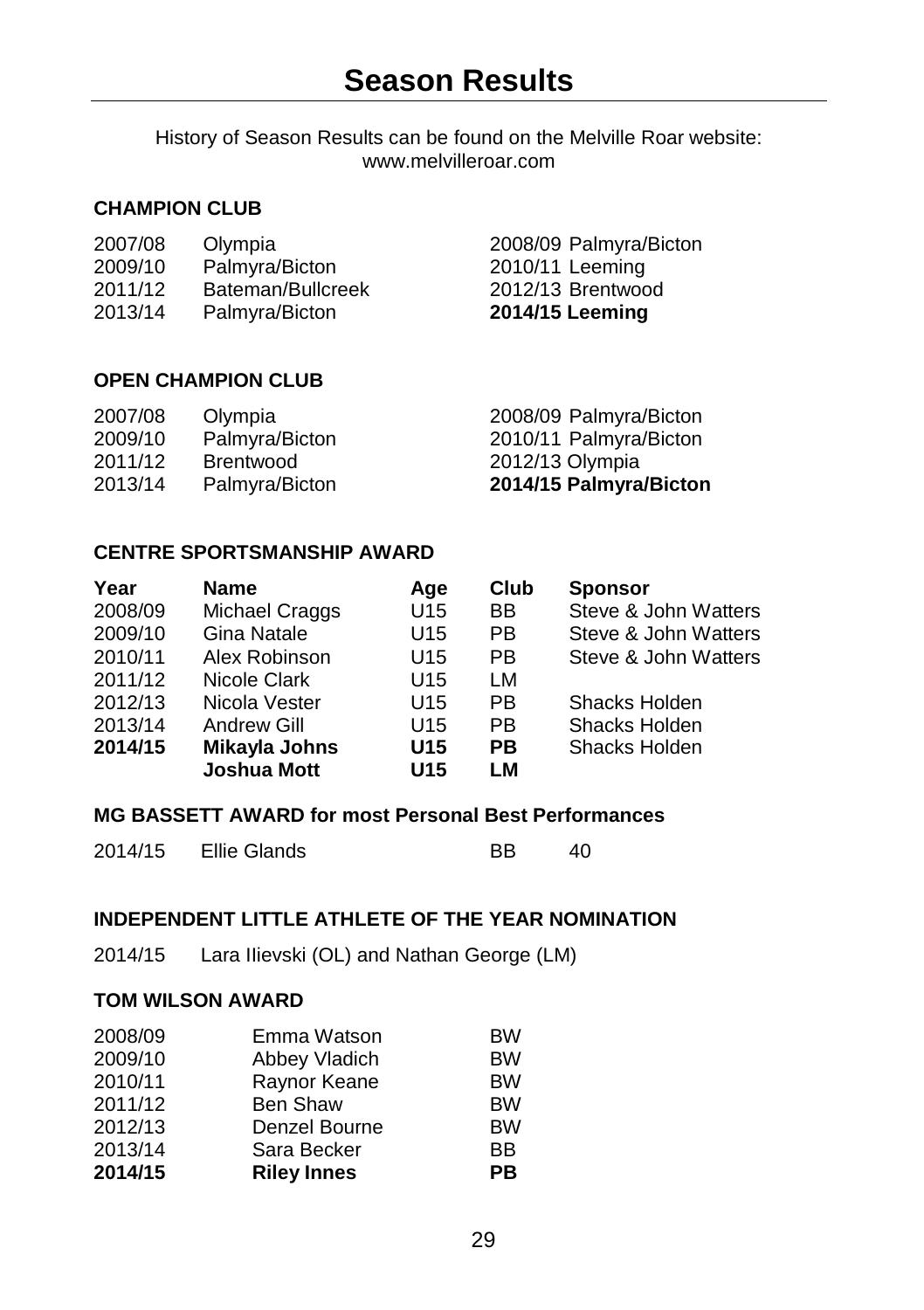# **2014-15 State Track and Field Relay Championships**

<span id="page-29-0"></span>

| Overall Track Winners - | Melville Boys Relay Teams $-1st$             |
|-------------------------|----------------------------------------------|
|                         | Melville Girls Relay Teams - 2 <sup>nd</sup> |
|                         | Melville Field Relay Teams $-3rd$            |

#### **State Track Relay Championships Results**

| $4 \times 100$  | <b>BOYS</b> | <b>Time</b> | $4 \times 100$  | <b>GIRLS</b>  | <b>Time</b> |
|-----------------|-------------|-------------|-----------------|---------------|-------------|
| U <sub>8</sub>  |             |             | U8              |               |             |
| U9              | Bronze      | 1.03.07     | U9              |               |             |
| U <sub>10</sub> | Silver      | 59.85       | U <sub>10</sub> |               |             |
| U11             | Silver      | 56.93       | U11             |               |             |
| U12             |             |             | U12             |               |             |
| U <sub>13</sub> | Gold        | 49.30 $(r)$ | U <sub>13</sub> | Gold          | 52.17       |
| U14             |             |             | U14             | Gold          | 51.41       |
| U15             | Gold        | 48.68       | U15             | Gold          | 51.39       |
| U16/17          |             |             | U16/17          |               |             |
|                 |             |             |                 |               |             |
| 4 x 200m        |             |             | 4 x 200m        |               |             |
| U <sub>8</sub>  |             |             | U8              |               |             |
| U9              | Silver      | 2.12.07     | U9              | Silver        | 2.19.48     |
| U <sub>10</sub> | Gold        | 2.03.88     | U <sub>10</sub> |               |             |
|                 |             |             |                 |               |             |
| 4 x 400m        |             |             | 4 x 400m        |               |             |
| U11             | Gold        | 4.40.36     | U11             | Gold          | 4.40.76     |
| U12             | Silver      | 4.25.93     | U <sub>12</sub> | Gold          | 4.29.67     |
| U <sub>13</sub> | Gold        | 3.57.30(r)  | U <sub>13</sub> | Silver        | 4.23.86     |
| U14             |             |             | U14             | Silver        | 4.13.57     |
| U <sub>15</sub> | Gold        | 3.42.15     | U <sub>15</sub> | <b>Bronze</b> | 4.11.67     |
| U16/17          |             |             | U16/17          |               |             |
|                 |             |             |                 |               |             |

#### **State Field Relay Championships Results**

| <b>Boys</b> |               |      | <b>Girls</b>    |        |      |
|-------------|---------------|------|-----------------|--------|------|
| U10         | ٠             | -    | U <sub>10</sub> | -      |      |
| U11         | <b>Bronze</b> | 1980 | U11             | -      |      |
| U12         | ۰             |      | U12             | Gold   | 1959 |
| U13         | ٠             |      | U <sub>13</sub> |        |      |
| U14         | ٠             | -    | U14             |        |      |
| U15         | ٠             | -    | U <sub>15</sub> | Silver | 2172 |
| U16/17      | -             | -    | U16/17          | -      |      |
|             |               |      |                 |        |      |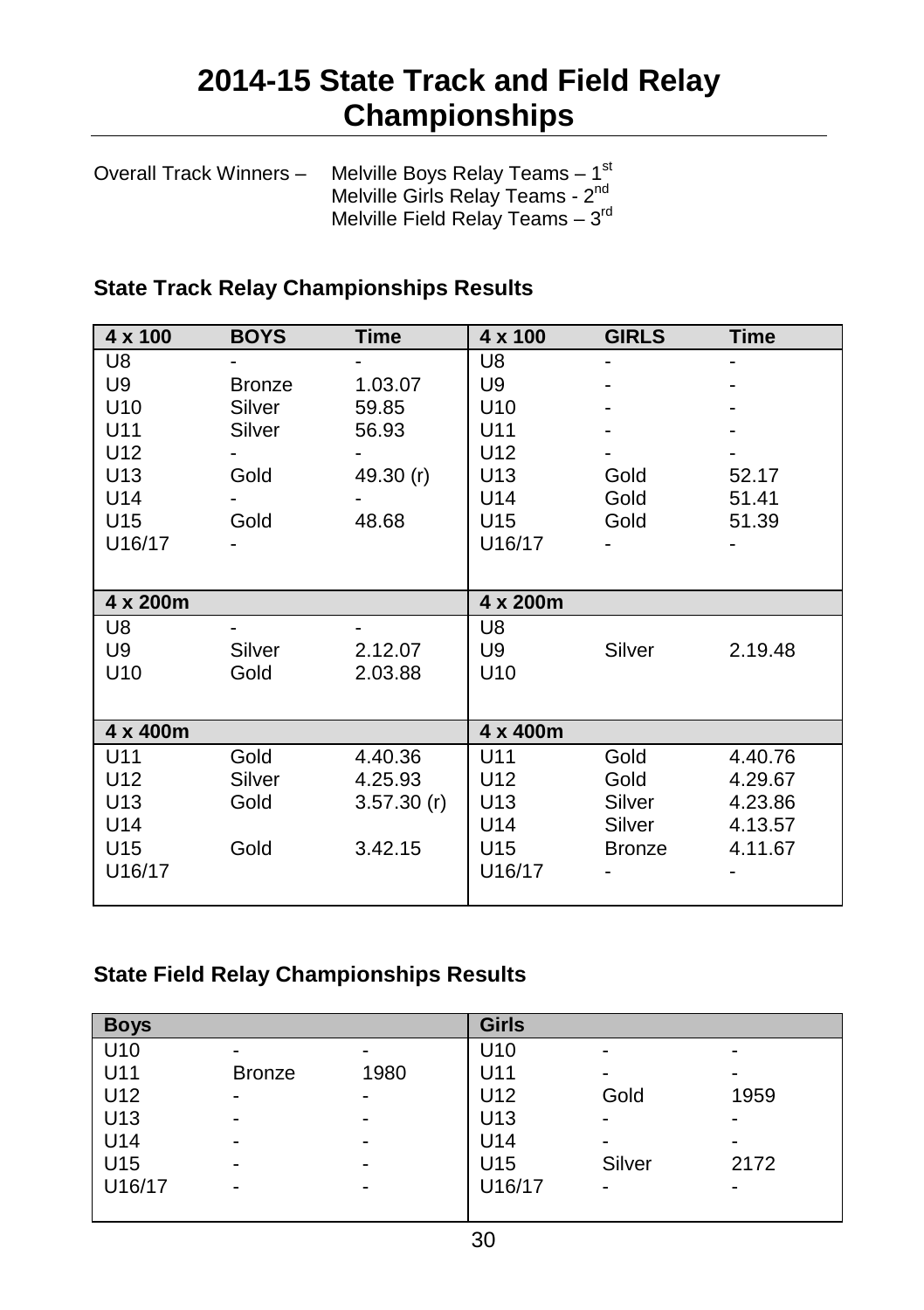# <span id="page-30-0"></span>**WALA Multi-Events Championships Medal Winners**

#### **Girls**

| U11<br>U14<br>U <sub>15</sub> | Cleo Kenny<br>Ella Eastaugh<br>Imogen Taylor | Silver<br>Silver<br><b>Bronze</b> |                                       |
|-------------------------------|----------------------------------------------|-----------------------------------|---------------------------------------|
| <b>Boys</b>                   |                                              |                                   |                                       |
| U 13<br>U 13                  | Stefan Rajakovic<br>Sasha Zhoya              | Gold                              | Bronze 80M/H MLAC Open Record - 12.26 |

# <span id="page-30-1"></span>**Interstate Teams Championships – U13 Australian Little Athletics Championships (ALAC's)**

Congratulations to Stefan Rajakovic, Sasha Zhoya, Jenna Bain, Courtney Johns and Imogen Taylor who represented Melville in the WA State Team at the 2015 Australian Little Athletics Championships held in Perth.

| Stefan Rajakovic | Triple Jump $1^{st}$ , Long Jump $1^{st}$ , 100m $3^{rd}$ , Relay $2^{nd}$ |                         |                                                 |  |
|------------------|----------------------------------------------------------------------------|-------------------------|-------------------------------------------------|--|
| Sasha Zhova      | Triple Jump 3 <sup>rd</sup> , Walk 9 <sup>th</sup> ,                       |                         | Hurdles 1 <sup>st</sup>                         |  |
| Jenna Bain       | Long jump $2^{nd}$ , 200m $3^{rd}$ ,                                       |                         | 100 $m$ 3 <sup>rd</sup> , Relay 1 <sup>st</sup> |  |
| Courtney Johns   | Walk $4^{\text{th}}$ ,                                                     | Discus 13 <sup>th</sup> |                                                 |  |
| Imogen Taylor    | Multi Event - 8 <sup>th</sup>                                              |                         |                                                 |  |

# <span id="page-30-2"></span>**International State Team – Friendly Games Singapore/Kuala Lumpur**

Congratulations to the following athletes who qualified for the 2014 International State Team to compete in Singapore:

Caitlin Blackman Lachlan Fox Liam Fox Nathan George Callam-Howe-Robinson Lara IIievski Jizelle Kenworthy-Groen Iysha O'Meara Siddarth Reddy Isabella Reeves

Sophie Reid Kiara Speechley Imogen Taylor Cheyenne Yates Zoe Walker

# <span id="page-30-3"></span>**Zone Championships 2014/2015 - U7, U8 and U9 Medal Winners**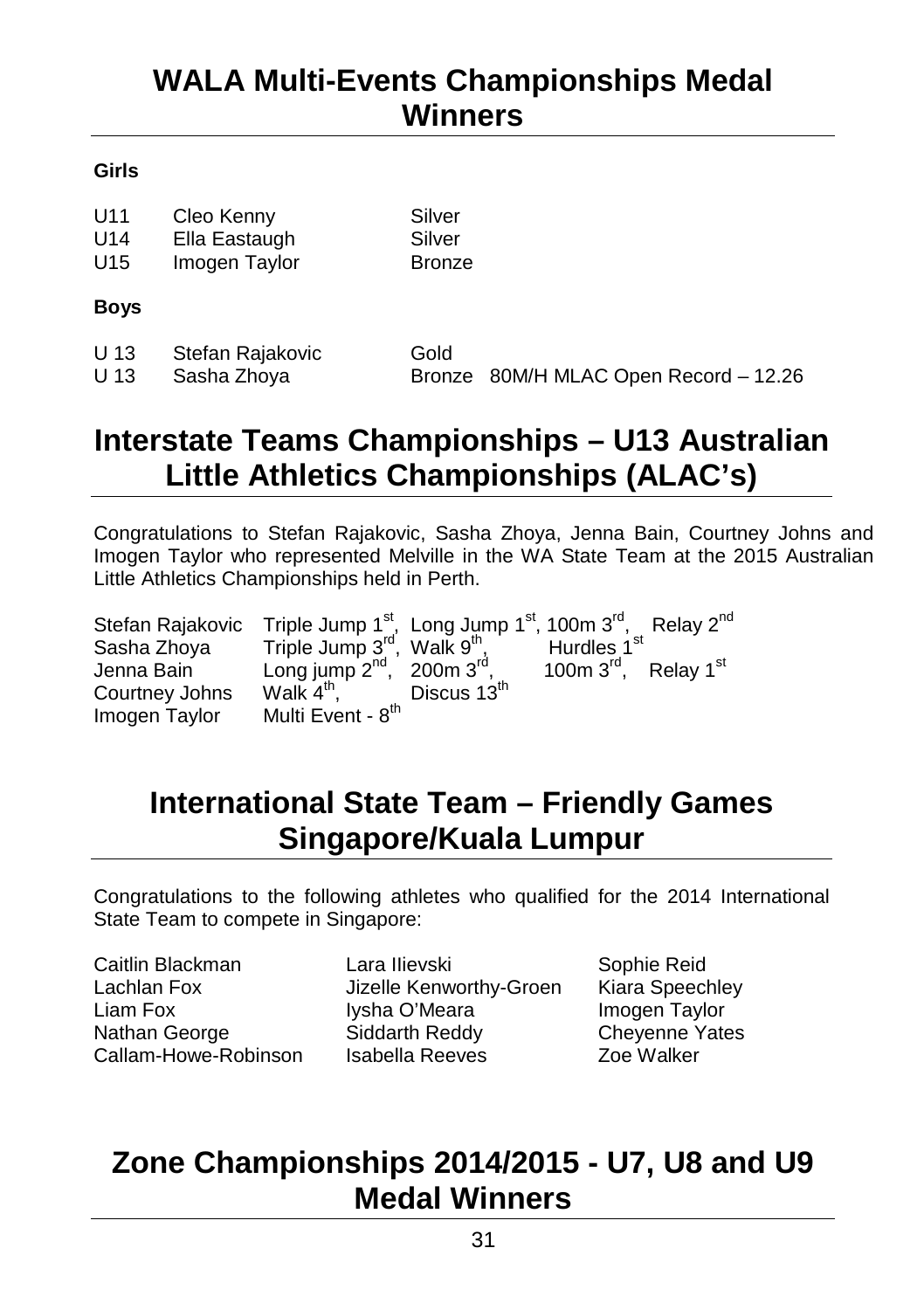| Age                             | <b>Athlete</b> |                      | Event           | Age | <b>Athlete</b> |                       | <b>Event</b>    |
|---------------------------------|----------------|----------------------|-----------------|-----|----------------|-----------------------|-----------------|
|                                 |                | <b>GOLD - Boys</b>   |                 |     |                | <b>GOLD - Girls</b>   |                 |
| U7B                             | Heath          | Mellody              | <b>Discus</b>   | U7G | Lara           | <b>Bussell</b>        | <b>Discus</b>   |
| U7B                             | William        | Jennings             | Javelin         | U7G | Parker         | <b>Brindle</b>        | Javelin         |
| U7B                             | William        | Ivancich             | Long Jump       | U8G | Emma           | Kempson               | Shot Put        |
| U9B                             | Ky             | Hehir                | 800m            | U8G | Amber          | Mott                  | 200m            |
| U9B                             | Mario          | Munguia Lucio        | 400m            | U8G | Maya           | Louvel-Finn           | 60m Hurdles     |
| U9B                             | Mario          | Munguia Lucio        | <b>Discus</b>   | U9G | Maya           | Kenny                 | 800m            |
| U9B                             | Logan          | Burns                | 100m            | U9G | Maya           | Kenny                 | 200m            |
| U9B                             | Logan          | <b>Burns</b>         | Long Jump       | U9G | Maya           | Kenny                 | 400m            |
| U9B                             | Logan          | <b>Burns</b>         | 200m            |     |                |                       |                 |
| U9B                             | Noah           | Mellody              | 70m             |     |                |                       |                 |
| U9B<br>60m H<br>Noah<br>Mellody |                |                      |                 |     |                |                       |                 |
|                                 |                | SILVER - Boys        |                 |     |                | <b>SILVER - Girls</b> |                 |
| U7B                             | William        | Ivancich             | 100m            | U7G | Lara           | <b>Bussell</b>        | Long Jump       |
| U7B                             | William        | <b>Ivancich</b>      | 70 <sub>m</sub> | U7G | Lara           | <b>Bussell</b>        | Shot Put        |
| U8B                             | Sonny          | Marciano             | 200m            | U7G | Lara           | <b>Bussell</b>        | Javelin         |
| U8B                             | Jordan         | Hassan               | 70m             | U7G | Jade           | Bain                  | 70m             |
| U9B                             | Riley          | Innes                | 700m Walk       | U8G | Emma           | Kempson               | 60m Hurdles     |
| U9B                             | Logan          | Burns                | Javelin         | U8G | Emma           | Kempson               | <b>Discus</b>   |
| U9B                             | Noah           | Mellody              | Long Jump       | U8G | Emma           | Kempson               | Javelin         |
| U9B                             | Noah           | Mellody              | 100m            | U8G | Amber          | Mott                  | 100m            |
|                                 |                |                      |                 | U9G | Maeve          | Lehane                | 70 <sub>m</sub> |
|                                 |                |                      |                 | U9G | Maya           | Kenny                 | Long Jump       |
|                                 |                | <b>BRONZE - Boys</b> |                 |     |                | <b>BRONZE - Girls</b> |                 |
| U7B                             | William        | Jennings             | Shot Put        | U7G | Alexandra      | Pike                  | 70 <sub>m</sub> |
| U7B                             | William        | Ivancich             | 200m            | U7G | <b>Bianca</b>  | <b>Stanes</b>         | Long Jump       |
| U7B                             | Sonny          | Marciano             | 100m            | U7G | Jade           | Bain                  | 100m            |
| U7B                             | Sonny          | Marciano             | 70 <sub>m</sub> | U7G | Jesse          | Cartwright            | Javelin         |
| U8B                             | Jordan         | Hassan               | Long Jump       | U8G | Amber          | Mott                  | 70 <sub>m</sub> |
| U8B                             | Jordan         | Hassan               | 100m            | U8G | Amber          | Mott                  | Long Jump       |
| U8B                             | Aidan          | Hancy                | <b>Discus</b>   | U9G | Maeve          | Lehane                | Long Jump       |
| U9B                             | Ky             | Hehir                | 100m            | U9G | Maeve          | Lehane                | 200m            |
| U9B                             | Κv             | Hehir                | Long Jump       | U9G | Matilda        | Willis                | 100m            |
| U9B                             | Gabriel        | Goodrick             | Shot put        |     |                |                       |                 |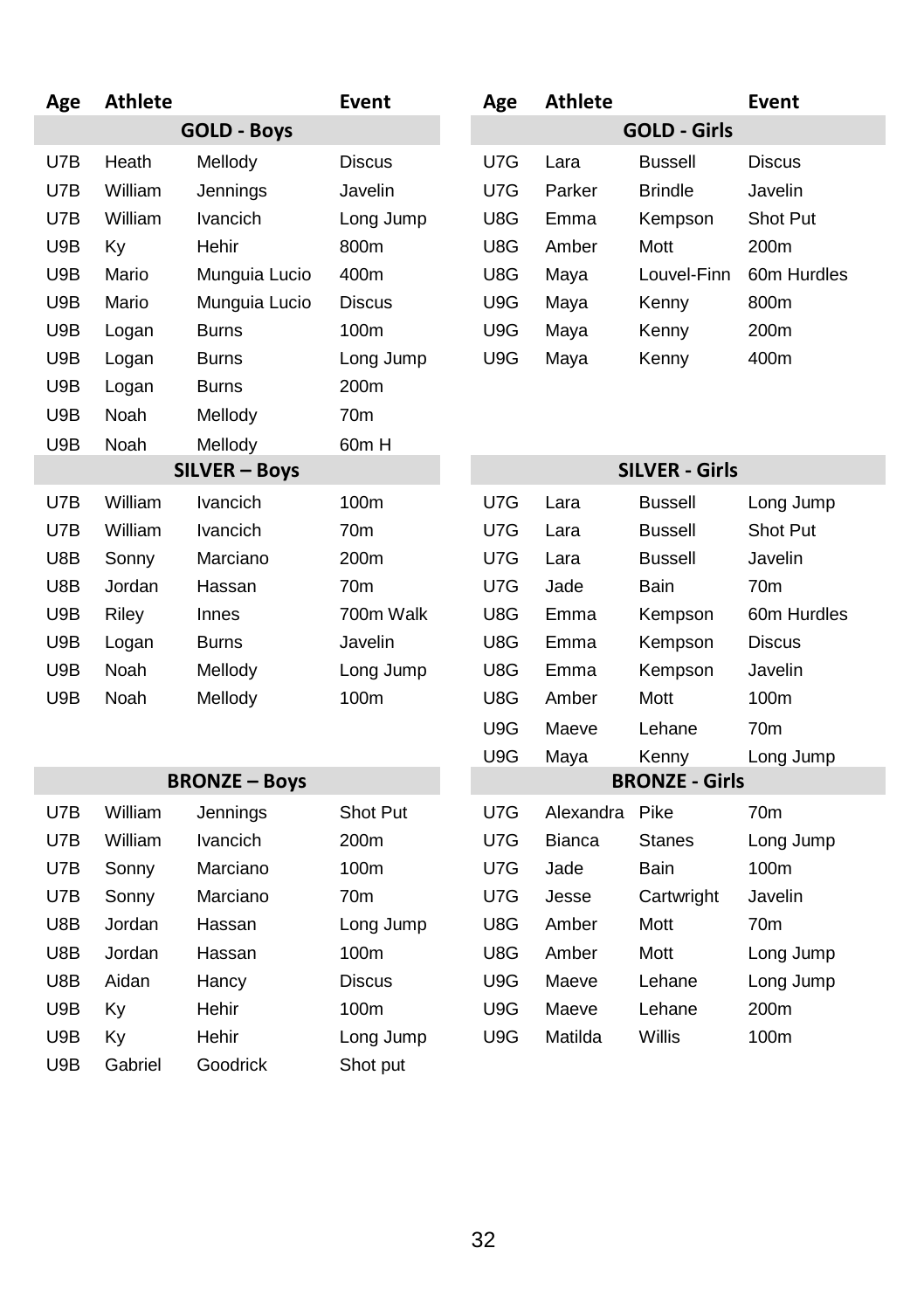# <span id="page-32-1"></span><span id="page-32-0"></span>**WALA State Championships 2014/2015 Medal Winners**

| Age  | <b>Athlete</b> |                   | Event    | Age         | <b>Athlete</b> |                       | Event         |
|------|----------------|-------------------|----------|-------------|----------------|-----------------------|---------------|
|      |                | <b>GOLD -Boys</b> |          |             |                | GOLD - Girls          |               |
| U12B | Toby           | Field             | T - Jump | <b>U11G</b> | Cleo           | Kenny                 | 400m          |
| U13B | Stefan         | Rajakovic         | 100m     | <b>U11G</b> | Cleo           | Kenny                 | 800m          |
| U13B | Stefan         | Rajakovic         | 200m     | <b>U11G</b> | Cleo           | Kenny                 | 1500m         |
| U13B | Stefan         | Rajakovic         | 200mH    | <b>U12G</b> | Kaycee         | Yates                 | <b>Discus</b> |
| U13B | Stefan         | Rajakovic         | L-Jump   | U13G        | Jenna          | Bain                  | 100m          |
| U13B | Stefan         | Rajakovic         | T - Jump | U13G        | Jenna          | Bain                  | 200m          |
| U13B | Luke           | Shaw              | 400m     | U13G        | Courtney       | Johns                 | 1500m W       |
| U13B | Luke           | Shaw              | 800m     | U14G        | Isabella       | Reeves                | 80mH          |
| U13B | Luke           | Shaw              | 1500m    | <b>U14G</b> | Isabella       | Reeves                | 100m          |
| U13B | Sasha          | Zhoya             | 80mH     | <b>U14G</b> | lysha          | O'Meara               | 200m          |
| U15B | Lachlan        | Fox               | H - Jump | <b>U14G</b> | Isabella       | Reeves                | 200mH         |
| U15B | Nathan         | George            | 200m     | U14G        | Caitlin        | Blackman              | L - Jump      |
| U15B | Nathan         | George            | 400m     | <b>U14G</b> | Caitlin        | <b>Blackman</b>       | T - Jump      |
| U16B | Liam           | Moore             | 400m     | <b>U15G</b> | Sophie         | Reid                  | 90mH          |
|      |                |                   |          | <b>U15G</b> | Kiara          | Speechley             | 200m          |
|      |                |                   |          | U15G        | Kiara          | Speechley             | 400m          |
|      |                |                   |          | U15G        | Imogen         | Taylor                | <b>Discus</b> |
|      |                |                   |          | <b>U15G</b> | Imogen         | Taylor                | Shot          |
|      |                |                   |          | <b>U15G</b> | Lara           | Ilievski              | Javelin       |
|      |                |                   |          | U15G        | Zoe            | Walker                | T - Jump      |
|      |                |                   |          | <b>U17G</b> | Holly          | Hughes                | 1500m W       |
|      |                |                   |          | <b>U17G</b> | Annie          | Gibbs                 | L - Jump      |
|      |                |                   |          | <b>U17G</b> | Annie          | Gibbs                 | T - Jump      |
|      |                | SILVER - Boys     |          |             |                | <b>SILVER - Girls</b> |               |
| U10B | Jack           | Clutterbuck       | 60mH     | U10G        | Mia            | Ford                  | 200m          |
| U10B | Jack           | Clutterbuck       | T - Jump | U10G        | Grace          | Byrne                 | H - Jump      |
| U10B | Zachary        | Hilliard          | Jav      | U11G        | Cleo           | Kenny                 | 200m          |
| U10B | Jack           | Watters           | 100m     | U12G        | Jessica        | Ellul                 | <b>Discus</b> |
| U10B | Jack           | Watters           | 200m     | U12G        | Jessica        | Ellul                 | Shot          |
| U11B | Edward         | Astill            | 1500m    | U13G        | Anji           | Ponnampalam           | 100m          |
| U11B | Chase          | <b>Bourne</b>     | 60mH     | U13G        | Anji           | Ponnampalam           | 200m          |
| U11B | Chase          | <b>Bourne</b>     | L-Jump   | U13G        | Jenna          | Bain                  | L - Jump      |
| U12B | <b>Blake</b>   | Nielsen           | 800m     | U13G        | Jenna          | Bain                  | T - Jump      |
| U12B | <b>Blake</b>   | Nielsen           | 1500m    | U14G        | Caitlin        | <b>Blackman</b>       | 100m          |
| U13B | Sasha          | Zhoya             | 200mH    | U14G        | lysha          | O'Meara               | L - Jump      |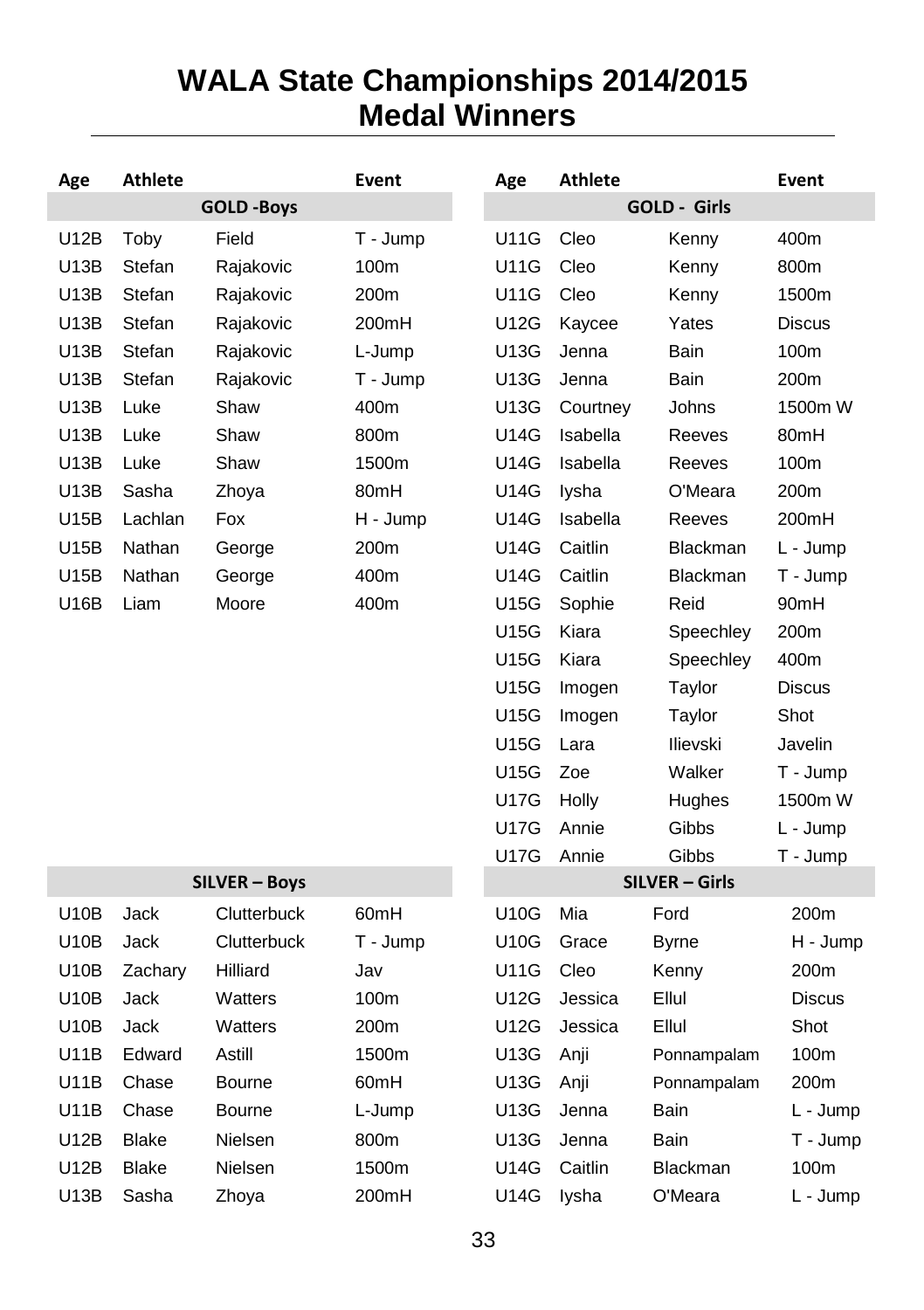| U14B        | Liam               | Fox                  | Shot             | U15G | Imogen   | Taylor                | 200mH            |
|-------------|--------------------|----------------------|------------------|------|----------|-----------------------|------------------|
| U14B        | Siddarth           | Reddy                | T - Jump         | U15G | Lara     | Ilievski              | <b>Discus</b>    |
| U16B        | Liam               | Moore                | 800m             | U16G | Ashlee   | Glands                | T - Jump         |
| U17B        | Mackenzie Liddelow |                      | 200 <sub>m</sub> | U17G | Ciara    | <b>Browne</b>         | <b>Discus</b>    |
| U17B        | Mackenzie Liddelow |                      | L-Jump           |      |          |                       |                  |
| <b>U17B</b> | Mackenzie Liddelow |                      | T - Jump         |      |          |                       |                  |
|             |                    | <b>BRONZE - Boys</b> |                  |      |          | <b>BRONZE - Girls</b> |                  |
| U10B        | Jack               | Clutterbuck          | 100m             | U10G | Tia      | McArthur              | 800m             |
| U10B        | Jack               | Clutterbuck          | 400m             | U11G | Ellie    | Glands                | 1500m            |
| U12B        | Toby               | Field                | L-Jump           | U14G | Iysha    | O'Meara               | 100 <sub>m</sub> |
| U13B        | Daniel             | Kempson              | 1500m            | U14G | Isabella | Reeves                | T - Jump         |
| U13B        | Stefan             | Rajakovic            | Shot             | U15G | Kiara    | Speechley             | 100m             |
| U14B        | Liam               | Fox                  | <b>Discus</b>    | U15G | Cheyenne | Yates                 | <b>Discus</b>    |
| U15B        | Nathan             | George               | 100m             | U15G | Jizelle  | Kenworthy-Groen       | L - Jump         |
| U15B        | Callan             | Howe-Robinson        | 200 <sub>m</sub> | U15G | Lara     | Ilievski              | T - Jump         |
| U17B        | Mackenzie          | Liddelow             | 100m             | U16G | Lauren   | Lowrey                | H - Jump         |
|             |                    |                      |                  |      |          |                       |                  |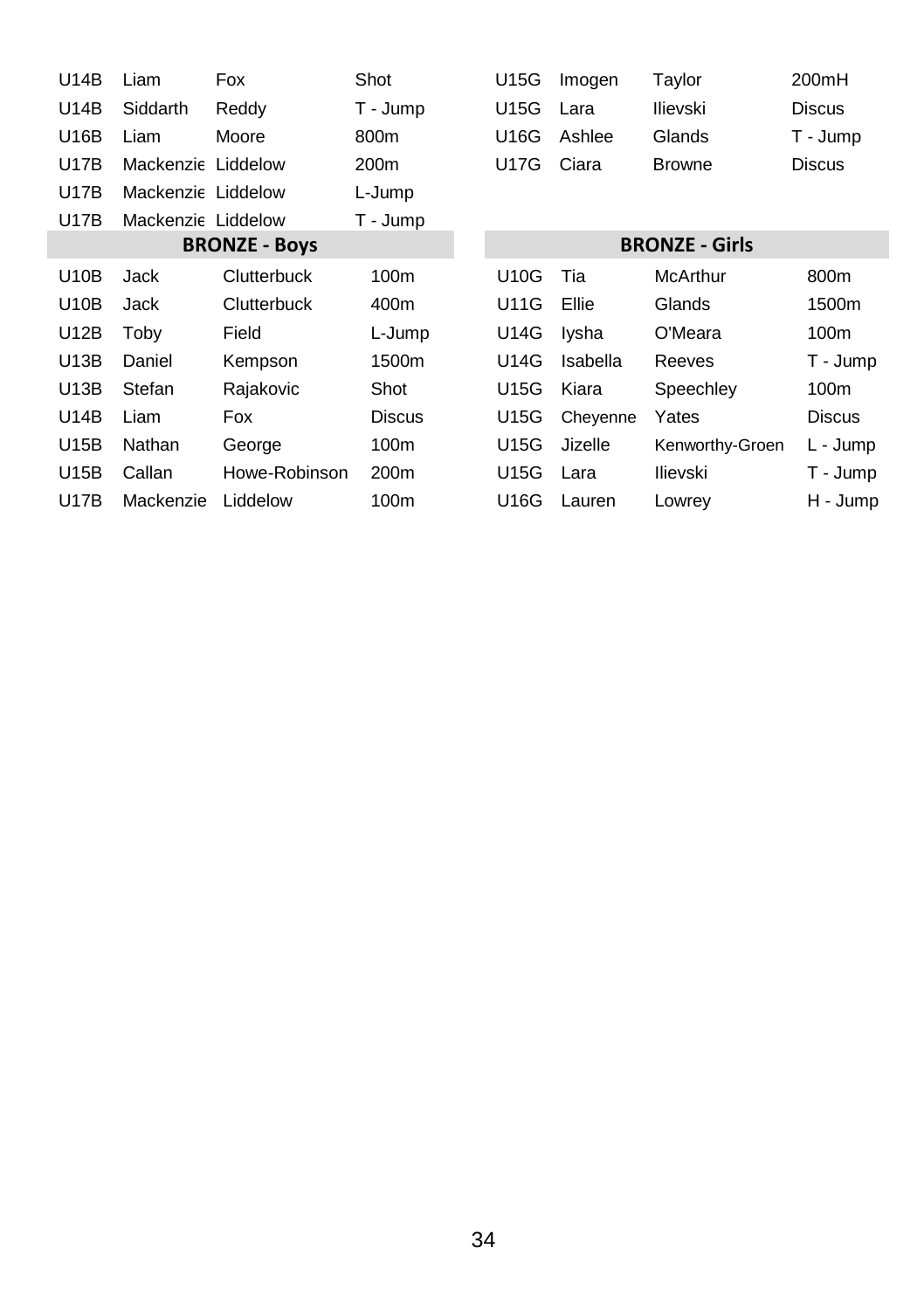### <span id="page-34-0"></span>**MLAC Age Group Champion / Runner Up Athletes 2014/2015**

| U7         | <b>Boys</b><br>Girls | Champion<br><b>Runner Up</b><br>Champion<br><b>Runner Up</b> | <b>Heath Mellody</b><br>Alexander Dempsey<br>Parker Brindle<br>Lara Bussell     | OL<br><b>BW</b><br>OL<br><b>BW</b> |
|------------|----------------------|--------------------------------------------------------------|---------------------------------------------------------------------------------|------------------------------------|
| U8         | Boys<br>Girls        | Champion<br><b>Runner Up</b><br>Champion<br><b>Runner Up</b> | Jordan Hassan<br>Kieran Aziz<br>Emma Kempson<br><b>Amber Mott</b>               | <b>BW</b><br>LМ<br>LM<br>LМ        |
| U9         | <b>Boys</b><br>Girls | Champion<br>Runner Up<br>Champion<br>Runner Up               | Logan Burns<br>Noah Mellody<br>Maya Kenny<br>Maeve Lehane                       | BB<br>OL<br>PB<br>OL               |
| U10        | <b>Boys</b><br>Girls | Champion<br><b>Runner Up</b><br>Champion<br><b>Runner Up</b> | <b>Jack Clutterbuck</b><br><b>Jack Watters</b><br>Tia McArthur<br>Mia Ford      | <b>BW</b><br>PB<br>LM<br>OL        |
| U11        | <b>Boys</b><br>Girls | Champion<br><b>Runner Up</b><br>Champion<br><b>Runner Up</b> | Chase Bourne<br><b>Mason Bradwell</b><br><b>Ellie Glands</b><br>Cleo Kenny      | <b>BW</b><br>LМ<br>BB<br>PB        |
| U12        | <b>Boys</b><br>Girls | Champion<br><b>Runner Up</b><br>Champion<br>Runner Up        | <b>Toby Field</b><br><b>Blake Nielsen</b><br>Meg Hebiton<br>Sophie Eastaugh     | LM<br>LМ<br>OL<br>OL               |
| U13        | <b>Boys</b><br>Girls | Champion<br><b>Runner Up</b><br>Champion<br><b>Runner Up</b> | Lyndon Kenworthy-Groen<br>Lachlan Bennett<br>Courtney Johns<br>Anji Ponnampalam | BB<br>ВB<br>PB<br>LМ               |
| U14        | <b>Boys</b><br>Girls | Champion<br><b>Runner Up</b><br>Champion<br><b>Runner Up</b> | Cameron Broughton<br>Lochlann Downey<br>Caitlin Blackman<br>Ella Eastaugh       | LМ<br><b>BW</b><br>OL<br>OL        |
| U15        | <b>Boys</b><br>Girls | Champion<br><b>Runner Up</b><br>Champion<br><b>Runner Up</b> | Joshua Mott<br><b>Reid Hinton</b><br>Mikayla Johns<br><b>Holly Ralston</b>      | LM<br>OL<br>PB                     |
| U16        | <b>Boys</b>          | Champion<br><b>Runner Up</b>                                 | <b>Andrew Gill</b>                                                              | PB                                 |
|            | Girls                | Champion<br>Runner Up                                        | Lauren Lowrey<br>Claire James                                                   | <b>BW</b><br><b>BB</b>             |
| <b>U17</b> | Boys                 | Champion<br>Runner Up                                        | Lachlan Doig                                                                    | ВW                                 |
|            | Girls                | Champion<br><b>Runner Up</b>                                 | Nicola Vester<br>Ciara Browne                                                   | PВ<br>PВ                           |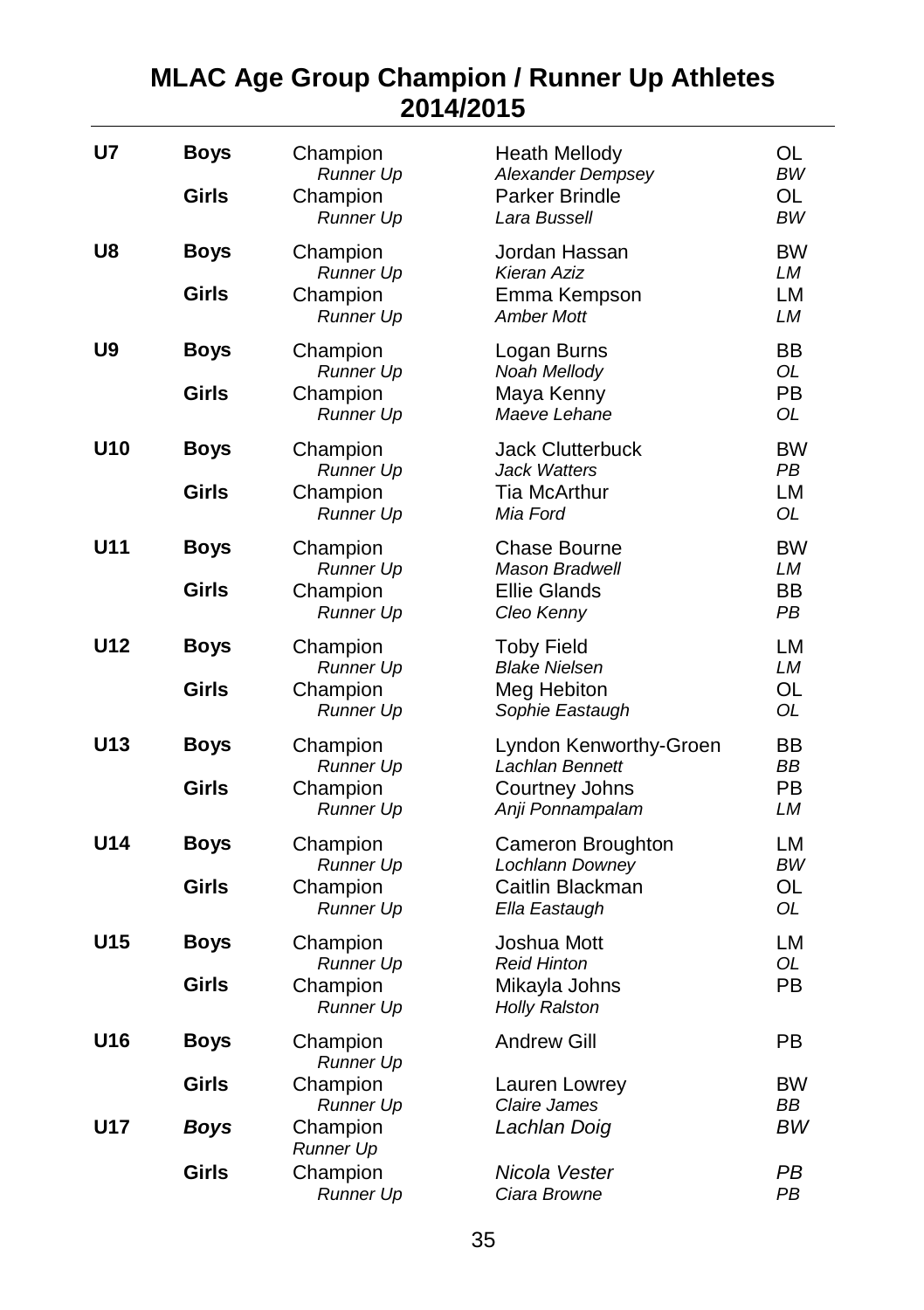# **Gold Achievement Award Recipients 2014/2015**

| U7             | Blanca Stanes    |    |
|----------------|------------------|----|
| U <sub>8</sub> | Emma Kempson     | LM |
|                | Amber Mott       | LM |
|                | Lillian Sharp    | LM |
|                | Maya Louvel-Finn | OL |
| U9             | Logan Burns      | PB |
|                | Aidan Harvey     | РB |
|                | Maya Kenny       | РB |
|                |                  |    |

<span id="page-35-0"></span>

| U7 | <b>Bianca Stanes</b> | OL  | U10 | <b>Jack Clutterbuck</b> | <b>BW</b> |
|----|----------------------|-----|-----|-------------------------|-----------|
| U8 | Emma Kempson         | LM  |     | Mia Ford                | OL.       |
|    | Amber Mott           | LM  | U11 | Ellie Glands            | BB        |
|    | Lillian Sharp        | LM  |     | Sabrina McCay-Tuckerman | <b>BB</b> |
|    | Maya Louvel-Finn     | OL  |     | Chase Bourne            | <b>BW</b> |
| U9 | Logan Burns          | PB. |     | Mason Bradwell          | LM        |
|    |                      |     |     |                         |           |

# **MLAC SERVICE AWARDS**

#### <span id="page-35-1"></span>**5 YEARS**

| Alyssa Caswell            | <b>BB</b> | Daniel Kempson      | LM |
|---------------------------|-----------|---------------------|----|
| Caitlin Hodgkinson        | BB.       | Jame Speechley      | LM |
| <b>Dominic Davies</b>     | BB.       | Joanna Rowbottom    | LM |
| Quintelle Kenworthy-Groen | BB.       | <b>Riley Spinks</b> | LM |
| Teegan Burns              | BB.       | Daniel White        | LM |
| Claire James              | BB        | Beau Pashby         | MV |
| Leah Crawley              | <b>BW</b> | Kuda Joe            | OL |
| <b>Riley Adams</b>        | <b>BW</b> | Miriam Joe          | OL |
| <b>Matthew Flowers</b>    | <b>BW</b> | Natasha Uniewicz    | OL |
| <b>Charlotte George</b>   | <b>BW</b> | Annie Gibbs         | OL |
| Monica Voncina            | <b>BW</b> | Angus Grant         | PB |
| Chase Bourne              | <b>BW</b> | Grace Ivancich      | PB |
| Ben Shaw                  | <b>BW</b> | Cleo Kenny          | PB |
| <b>Beatrice Field</b>     | LM        | Tia Kenny           | PB |
| <b>Brandon George</b>     | LM        |                     |    |
|                           |           |                     |    |

| Alyssa Caswell            | BB        | Daniel Kempson      | LM        |
|---------------------------|-----------|---------------------|-----------|
| Caitlin Hodgkinson        | BB        | Jame Speechley      | LM        |
| <b>Dominic Davies</b>     | BB.       | Joanna Rowbottom    | LM        |
| Quintelle Kenworthy-Groen | BB        | <b>Riley Spinks</b> | LM        |
| Teegan Burns              | BB        | Daniel White        | LM        |
| Claire James              | BB.       | Beau Pashby         | <b>MW</b> |
| Leah Crawley              | <b>BW</b> | Kuda Joe            | OL        |
| <b>Riley Adams</b>        | <b>BW</b> | Miriam Joe          | OL        |
| <b>Matthew Flowers</b>    | <b>BW</b> | Natasha Uniewicz    | OL        |
| <b>Charlotte George</b>   | <b>BW</b> | Annie Gibbs         | OL        |
| Monica Voncina            | <b>BW</b> | Angus Grant         | PB.       |
| Chase Bourne              | <b>BW</b> | Grace Ivancich      | PB.       |
| Ben Shaw                  | <b>BW</b> | Cleo Kenny          | PB.       |
| <b>Beatrice Field</b>     | LM        | Tia Kenny           | PB.       |

#### **9 YEARS**

| Jizelle Kenworthy-Groen | BB        | Emily Cowden          | LM |
|-------------------------|-----------|-----------------------|----|
| Lauren Hyde-Cooling     | BB        | <b>Chevenne Yates</b> | OL |
| Sam Althorpe            | BB        | Mikayla Johns         | РB |
| <b>Tristan Peers</b>    | BB        | Oliver Bodlovich      | РB |
| Catherine Keane         | <b>BW</b> |                       |    |

#### <span id="page-35-2"></span>**11 YEARS**

Nil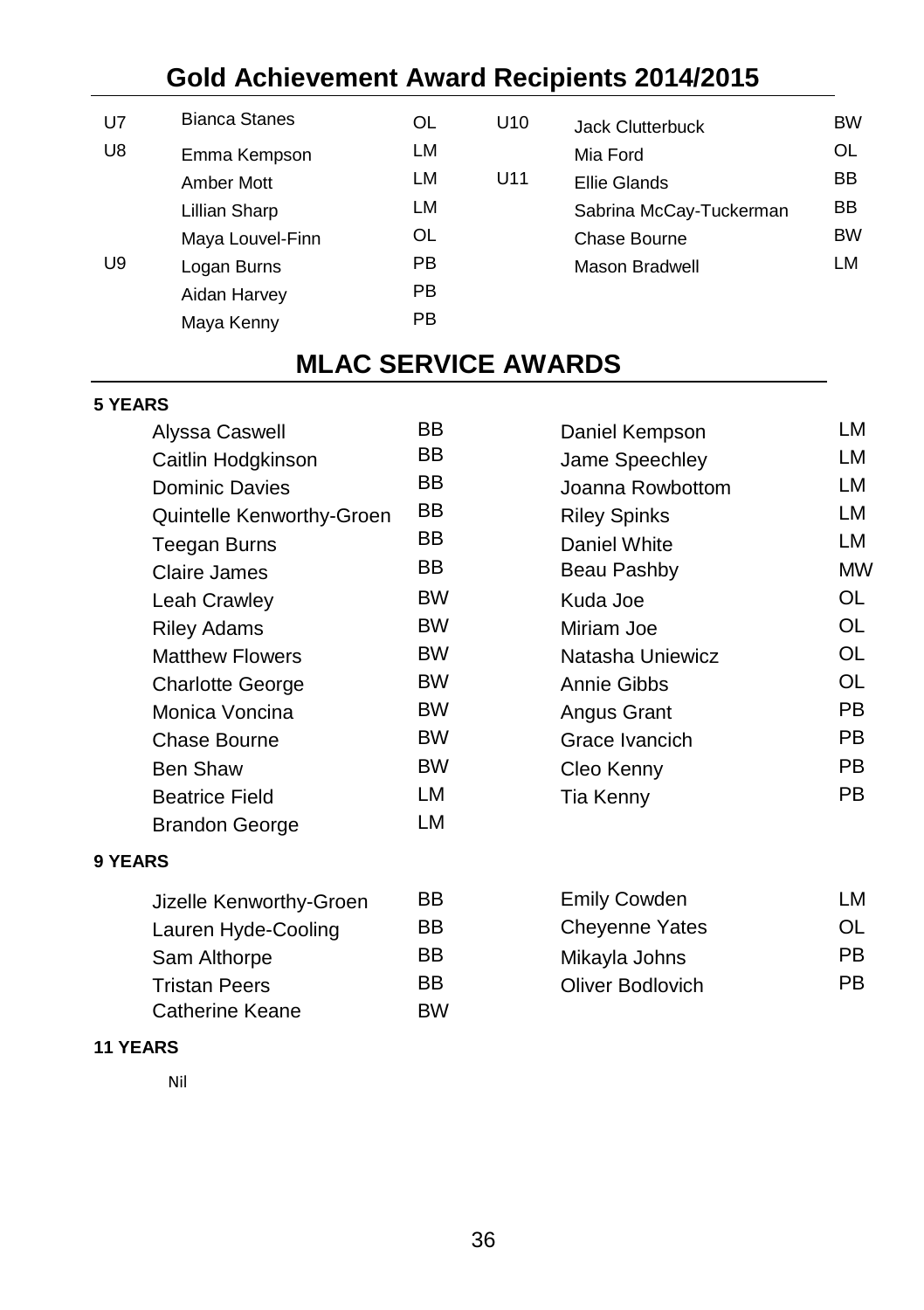Season Best performances are taken from the MLAC season, excluding Centre Championships as this is considered a separate competition with it's own rewards for placegetters and PB's.

|                | <b>BOYS</b>                      |                | <b>GIRLS</b>           |                |
|----------------|----------------------------------|----------------|------------------------|----------------|
|                | <b>50M</b>                       |                |                        |                |
| $\overline{7}$ | Alexander Dempsey                | 9.24           | Jade Bain              | 9.69           |
|                | <b>70M</b>                       |                |                        |                |
| $\overline{7}$ | Sonny Marciano                   | 12.64          | Jade Bain              | 13.13          |
| 8              | Jordan Hassan                    | 12.01          | Amber Mott             | 12.14          |
| 9              | Logan Burns                      | 11.12          | Maya Kenny             | 11.38          |
|                |                                  |                |                        |                |
| 7              | <b>100M</b><br>Alexander Dempsey |                | Jade Bain              |                |
| 8              | Jordan Hassan                    | 18.47          | Amber Mott             | 19.21          |
| 9              | Jeff Douce                       | 17.28          | Maya Kenny             | 17.08          |
| 10             | <b>Jack Watters</b>              | 15.44          | Mia Ford               | 15.93          |
| 11             | Chase Bourne                     | 14.68          | Cleo Kenny             | 15.56          |
| 12             | <b>Toby Field</b>                | 14.04<br>13.61 | Sophie Eastaugh        | 14.61          |
| 13             | Stefan Rajakovic                 | 12.71          | Jenna Bain             | 14.48<br>13.49 |
| 14             | Siddarth Reddy                   | 13.52          | <b>Isabella Reeves</b> | 13.26          |
| 15             | Callan Howe-Robinson             | 12.17          | Kiara Speechley        | 13.22          |
| 16             | <b>Andrew Gill</b>               | 13.33          | <b>Ashley Glands</b>   | 14.25          |
| 17             | Mackenzie Liddelow               | 12.34          | Annie Gibbs            | 13.95          |
|                |                                  |                |                        |                |
|                | <b>200M</b>                      |                |                        |                |
| 7              | William Ivancich                 | 39.15          | Jade Bain              | 39.80          |
| 8              | Jordan Hassan                    | 35.51          | Amber Mott             | 36.01          |
| 9              | Logan Burns                      | 32.93          | Maya Kenny             | 33.58          |
| 10             | <b>Jack Watters</b>              | 30.50          | Mia Ford               | 32.21          |
| 11             | Chase Bourne                     | 29.56          | Cleo Kenny             | 29.41          |
| 12             | <b>Blake Nielsen</b>             | 29.03          | Sophie Eastaugh        | 29.56          |
| 13             | Stefan Rajakovic                 | 25.76          | Jenna Bain             | 27.51          |
| 14             | Cameron Broughton                | 28.07          | lysha O'Meara          | 27.27          |
| 15             | Nathan George                    | 24.47          | Kiara Speechley        | 26.90          |
| 16             | Liam Moore                       | 24.84          | Zayne O'Meara          | 29.20          |
| 17             | Lachlan Doig                     | 26.01          | Annie Gibbs            | 28.69          |
|                | 300M                             |                |                        |                |
| 8              | Jordan Hassan                    | 0.57.84        | Amber Mott             | 0.56.38        |
|                |                                  | $\sim$         |                        |                |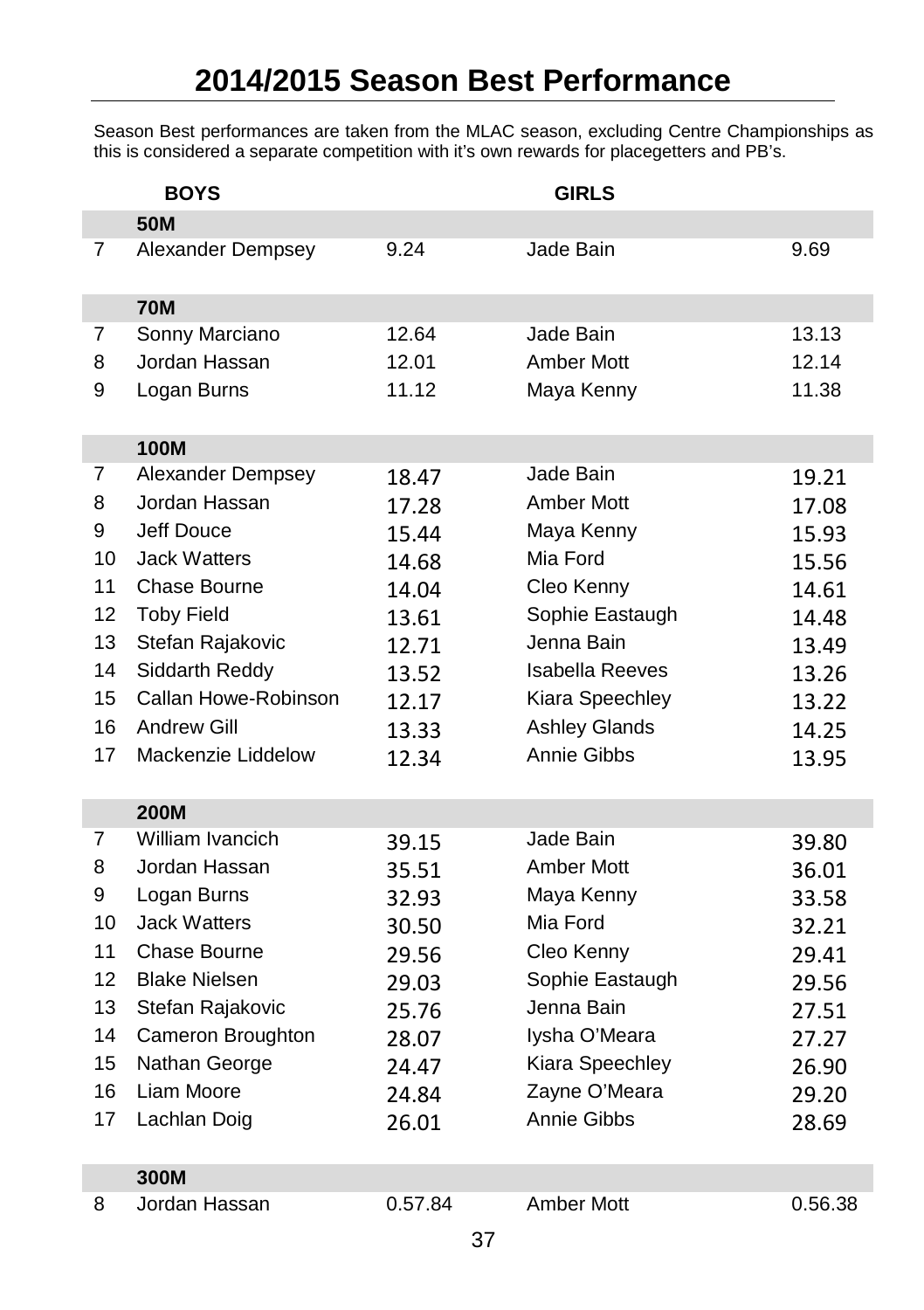|    | 400M                                 |          |                               |         |
|----|--------------------------------------|----------|-------------------------------|---------|
| 9  | Mario Munguia Lucio                  | 1:12.53  | Maya Kenny                    | 1:17.78 |
| 10 | <b>Jack Watters</b>                  | 1:10.63  | Quintelle Kenworthy-Groen     | 1:17.76 |
| 11 | Chase Bourne                         | 1:06.02  | Cleo Kenny                    | 1:06.42 |
| 12 | <b>Blake Nielsen</b>                 | 1:04.55  | Sophie Eastaugh               | 1:07.85 |
| 13 | Luke Shaw                            | 0:57.64  | Jenna Bain                    | 1:02.22 |
| 14 | Lochlann Downey                      | 1:02.26  | Ashlee Cronin                 | 1:03.84 |
| 15 | Nathan George                        | 0:53.33  | Kiara Speechley               | 0:59.87 |
| 16 | Sam Althorpe                         | 0:57.44  | Zayne O'Meara                 | 1:06.25 |
| 17 | Mackenzie Liddelow                   | 0:55.82  | Annie Gibbs                   | 1:04.94 |
|    |                                      |          |                               |         |
|    | 800M                                 |          |                               |         |
| 9  | Ky Hehir                             | 2:51.14  | Maya Kenny                    | 2:54.66 |
| 10 | James Maher                          | 2:46.95  | <b>Tia McArthur</b>           | 2:59.44 |
| 11 | Luke Chapman                         | 2:38.54  | Cleo Kenny                    | 2:34.11 |
| 12 | <b>Blake Nielsen</b>                 | 2:29.18  | Meg Hebiton                   | 2:42.14 |
| 13 | Luke Shaw                            | 2:16.68  | Tia Kenny                     | 2:38.52 |
| 14 | Cameron Broughton                    | 2:25.47  | Amelia Hayward                | 2:33.63 |
| 15 | Nathan George                        | 2:09.32  | Jizelle Kenworthy-Groen       | 2:39.23 |
| 16 | Sam Althorpe                         | 2:12.48  | Zayne O'Meara                 | 2:43.50 |
| 17 | Hamish Macpherson                    | 2:25.57  | Zoe Hinton                    | 2:43.42 |
|    |                                      |          |                               |         |
|    | 1500M                                |          |                               |         |
| 11 | <b>Edward Astill</b>                 | 5:22.07  | Cleo Kenny                    | 5:21.74 |
| 12 | <b>Blake Nielsen</b>                 | 5:04.94  | Matilda Sayer                 | 5:49.10 |
| 13 | Luke Shaw                            | 4:38.74  | Tia Kenny                     | 5:35.30 |
| 14 | Cameron Broughton                    | 5:05.51  | Amelia Hayward                | 5:28.96 |
| 15 | Joshua Mott                          | 4:43.60  | Mikayla Johns                 | 5:46.94 |
| 16 | <b>Andrew Gill</b>                   | 5:01.24  | Zayne O'Meara                 | 6:14.92 |
| 17 | Hamish Macpherson                    | 5:04.37  | Zoe Hinton                    | 5:39.30 |
|    |                                      |          |                               |         |
|    | 700m Walk                            |          |                               |         |
| 9  | Noah Mellody                         | 4.30.41  | Florence Chapman              | 4.14.62 |
|    |                                      |          |                               |         |
|    | 1100m Walk                           |          |                               |         |
| 10 | <b>Jack Clutterbuck</b>              | 6:33.03  | Tia McArthur                  | 6:33.79 |
| 11 | Patrick Danielson                    | 6:06.12  | <b>Ellie Glands</b>           | 6:04.90 |
|    |                                      |          |                               |         |
| 12 | 1500m Walk<br><b>Matthew Flowers</b> |          |                               |         |
| 13 | <b>William Coutts</b>                | 10:03.46 | Meg Hebiton<br>Courtney Johns | 9:56.92 |
|    |                                      | 11:11.19 |                               | 8:05.25 |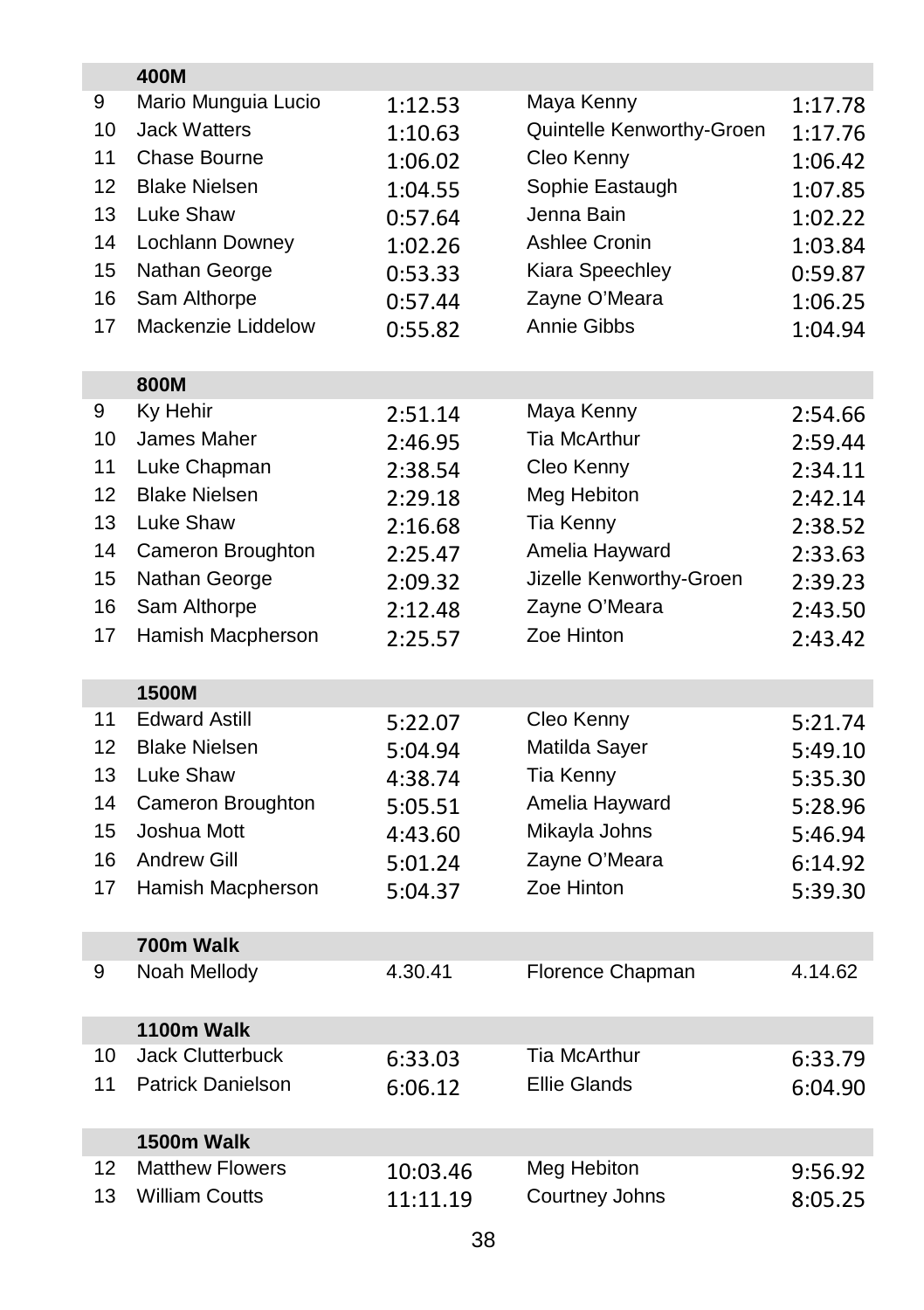| 14<br>15       | Cameron Broughton       | 7.46.76 | <b>Brianna Sinclair</b><br>Mikayla Johns | 10:31.85            |
|----------------|-------------------------|---------|------------------------------------------|---------------------|
| 16             |                         |         | Sara Becker                              | 8:15.54             |
| 17             |                         |         | <b>Holly Hughes</b>                      | 10:18.14<br>7:51.05 |
|                |                         |         |                                          |                     |
|                | <b>60m HURDLES</b>      |         |                                          |                     |
| 7              | Sonny Marciano          | 13.11   | Parker Brindle                           | 13.69               |
| 8              | Jake Whitelaw           | 12.73   | Emma Kempson                             | 12.19               |
| 9              | Noah Mellody            | 10.80   | Maya Kenny                               | 11.08               |
| 10             | <b>Jack Clutterbuck</b> | 11.23   | Mia Ford                                 | 12.30               |
| 11             | Chase Bourne            | 10.33   | Cleo Kenny                               | 10.75               |
| 12             | <b>Toby Field</b>       | 10.29   | Meg Hebiton                              | 10.85               |
|                | 80m HURDLES             |         |                                          |                     |
| 13             | Sasha Zhoya             | 12.71   | Anji Ponnampalam                         | 14.58               |
| 14             | Lochlann Downey         | 15.81   | <b>Isabella Reeves</b>                   | 13.08               |
|                |                         |         |                                          |                     |
| 14             | 90m HURDLES             |         |                                          |                     |
| 15             |                         |         | <b>Holly Ralston</b>                     | 15.46               |
| 16             |                         |         | Zayne O'Meara                            | 16.22               |
|                |                         |         |                                          |                     |
|                | 100m HURDLES            |         |                                          |                     |
| 15             | Lachlan Fox             | 15.21   |                                          |                     |
| 16             | <b>Andrew Gill</b>      | 15.35   |                                          |                     |
| 17             |                         |         | Nicola Vester                            | 17.99               |
|                | 110m HURDLES            |         |                                          |                     |
| 17             | Lachlan Doig            | 16.12   |                                          |                     |
|                |                         |         |                                          |                     |
|                | 200m HURDLES            |         |                                          |                     |
| 13             | Stefan Rajakovic        | 27.53   | Anji Ponnampalam                         | 31.05               |
| 14             | Lochlann Downey         | 30.73   | <b>Isabella Reeves</b>                   | 29.80               |
| 15             | Lachlan Fox             | 28.31   | <b>Holly Ralston</b>                     | 31.35               |
| 16             | <b>Andrew Gill</b>      | 29.15   | Lauren Lowrey                            | 30.50               |
| 17             | Lachlan Doig            | 28.81   | <b>Emily Cowden</b>                      | 33.22               |
|                |                         |         |                                          |                     |
|                | <b>DISCUS</b>           |         |                                          |                     |
| $\overline{7}$ | Heath Mellody           | 15.09   | Jesse Cartwright                         | 12.92               |
| 8              | Aidan Hancy             | 14.96   | Emma Kempson                             | 17.91               |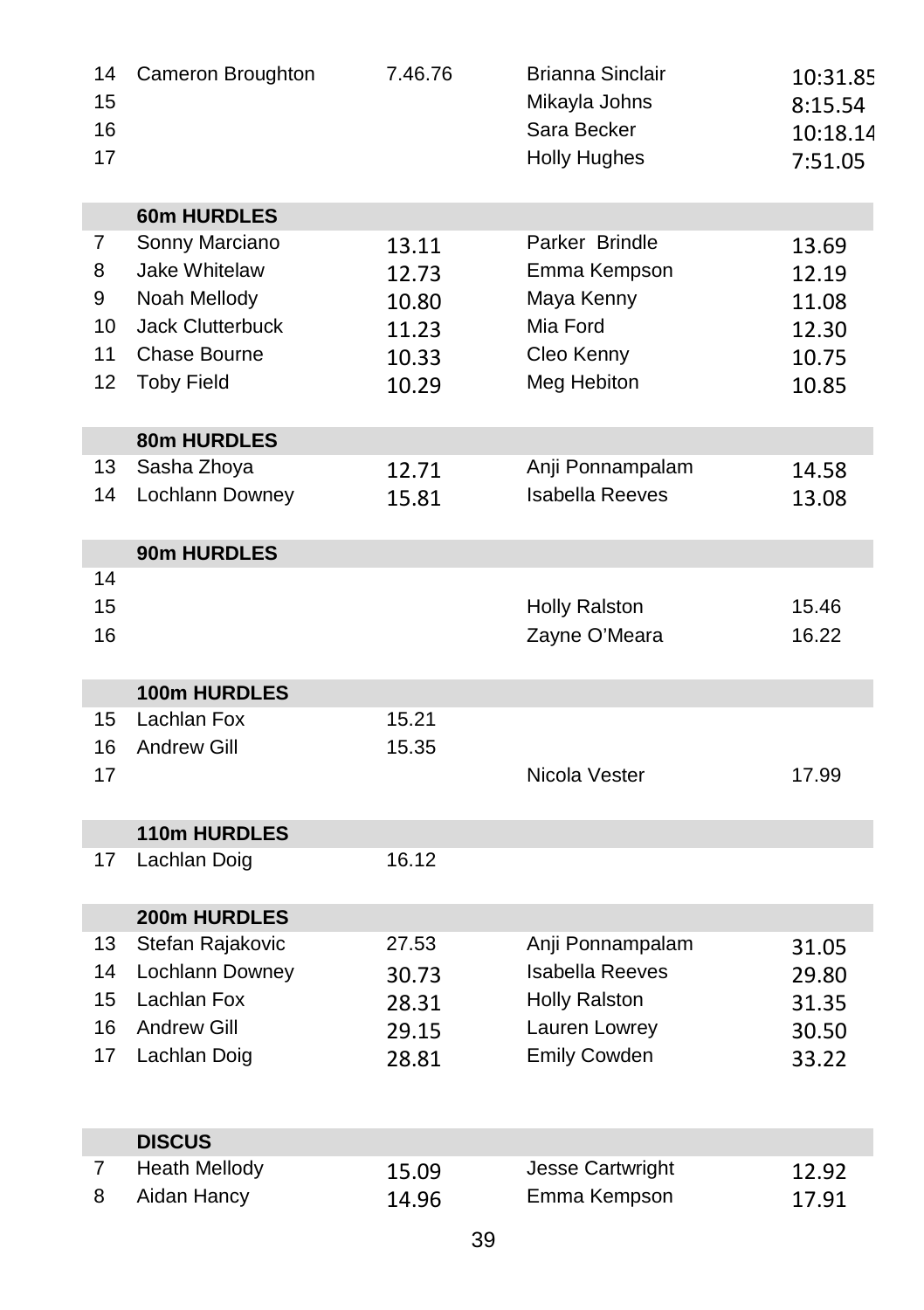| 9  | Aidan Harvey           | 22.98 | Caitlyn Treleven          | 13.50 |
|----|------------------------|-------|---------------------------|-------|
| 10 | <b>Jack Watters</b>    | 24.17 | Mia Ford                  | 18.15 |
| 11 | Cameron Mulvey         | 25.34 | Sabrina McCay-Tuckerman   | 20.57 |
| 12 | <b>Toby Field</b>      | 24.01 | Kaycee Yates              | 28.24 |
| 13 | Stefan Rajakovic       | 31.85 | Courtney Johns            | 25.05 |
| 14 | Liam Fox               | 38.73 | Ashlee Cronin             | 22.76 |
| 15 | John Craggs            | 40.51 | Imogen Taylor             | 34.72 |
| 16 | <b>Andrew Gill</b>     | 33.03 | Ashlee Glands             | 24.35 |
| 17 | <b>Tristen Peers</b>   | 23.72 | Ciara Browne              | 30.80 |
|    |                        |       |                           |       |
|    | <b>HIGH JUMP</b>       |       |                           |       |
| 9  | Aidan Harvey           | 1.21  | Maya Kenny                | 1.15  |
| 10 | Jack Clutterbuck       | 1.20  | Mia Ford                  | 1.08  |
| 11 | Mason Bradwell         | 1.30  | Sabrina McCay-Tuckerman   | 1.29  |
| 12 | <b>Toby Field</b>      | 1.44  | Hannah Sullivan           | 1.39  |
| 13 | Sasha Zhoya            | 1.46  | <b>Elizabeth Hart</b>     | 1.44  |
| 14 | Oliver Bodlovich       | 1.47  | Caitlin Blackman          | 1.49  |
| 15 | Lachlan Fox            | 1.85  | <b>Holly Ralston</b>      | 1.58  |
| 16 | <b>Andrew Gill</b>     | 1.55  | Lauren Lowrey             | 1.57  |
| 17 | Mackenzie Liddelow     | 1.75  | Nicola Vester             | 1.40  |
|    | <b>TURBO JAV</b>       |       |                           |       |
| 7  | William Jennings       | 12.96 | Parker Brindle            | 12.27 |
| 8  | Joshua Pye             | 15.86 | Emma Kempson              | 15.36 |
| 9  | Logan Burns            | 23.20 | Maya Kenny                | 14.21 |
|    |                        |       |                           |       |
|    | <b>JAVELIN</b>         |       |                           |       |
| 10 | Zachary Hilliard       | 22.42 | Quintelle Kenworthy-Groen | 19.19 |
| 11 | Jackson McManus        | 29.68 | <b>Ellie Glands</b>       | 22.13 |
| 12 | <b>Toby Field</b>      | 28.52 | Kaycee Yates              | 26.65 |
| 13 | Lyndon Kenworthy-Groen | 29.95 | Courtney Johns            | 29.46 |
| 14 | <b>Tyler Glands</b>    | 33.11 | Ella Eastaugh             | 35.39 |
| 15 | John Craggs            | 38.73 | Lara Ilievski             | 40.77 |
| 16 | <b>Andrew Gill</b>     | 31.70 | <b>Ashlee Glands</b>      | 26.03 |
| 17 | Hamish Macpherson      | 22.04 | Jayde Newman              | 25.57 |
|    |                        |       |                           |       |

| <b>LONG JUMP</b> |      |                      |      |
|------------------|------|----------------------|------|
| Heath Mellody    | 2.99 | <b>Bianca Stanes</b> | 2.88 |
| Jordan Hassan    | 3.46 | Amber mott           | 3.41 |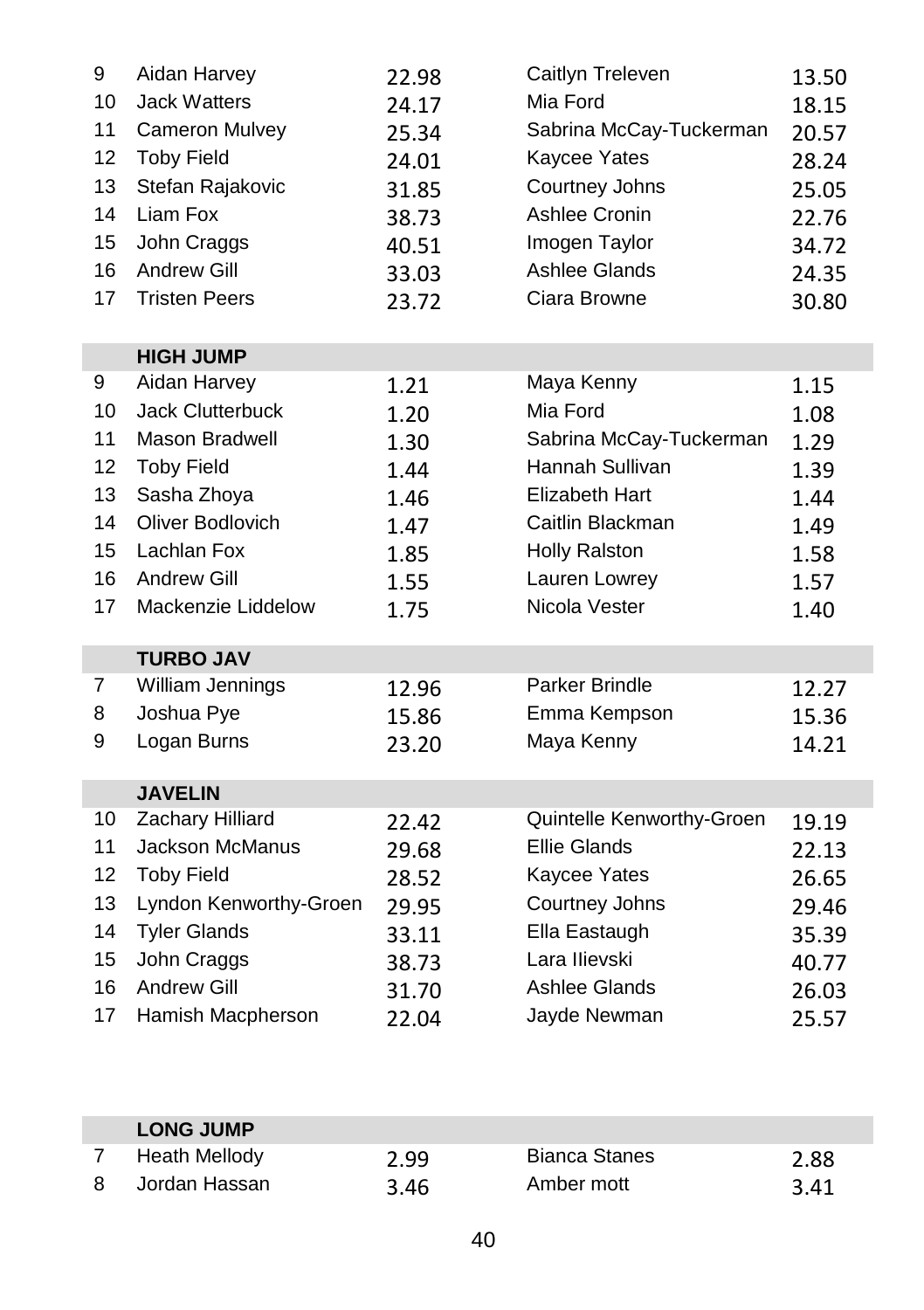| 9  | Logan Burns             | 4.36  | Maya Kenny                | 3.90  |
|----|-------------------------|-------|---------------------------|-------|
| 10 | <b>Jack Clutterbuck</b> | 4.45  | Mia Ford                  | 3.69  |
| 11 | Chase Bourne            | 4.65  | <b>Ebonique Paciente</b>  | 4.42  |
| 12 | <b>Toby Field</b>       | 5.43  | Hannah Sullivan           | 4.69  |
| 13 | Stefan Rajakovic        | 6.02  | Jenna Bain                | 5.00  |
| 14 | Siddarth Reddy          | 4.97  | Caitlin Blackman          | 5.52  |
| 15 | Callan Howe-Robinson    | 5.52  | Zoe Walker                | 5.14  |
| 16 | Liam Moore              | 5.43  | <b>Ashlee Glands</b>      | 5.02  |
| 17 | Mackenzie Liddelow      | 6.32  | Annie Gibbs               | 5.12  |
|    |                         |       |                           |       |
|    | <b>SHOT PUT</b>         |       |                           |       |
| 7  | Joshua Kelly            | 4.49  | Jade Bain                 | 4.78  |
| 8  | <b>Myles Marley</b>     | 5.69  | Emma Kempson              | 5.93  |
| 9  | Aidan Harvey            | 7.37  | Annabelle Cosmelli        | 5.20  |
| 10 | <b>Jack Watters</b>     | 7.92  | Quintelle Kenworthy-Groen | 6.29  |
| 11 | <b>Jackson McManus</b>  | 10.20 | Sabrina McKay-Tuckerman   | 7.39  |
| 12 | <b>Rhys Harvey</b>      | 7.99  | Jessica Ellul             | 11.42 |
| 13 | Stefan Rajakovic        | 12.68 | <b>Bridie Taylor-Wall</b> | 8.63  |
| 14 | Liam Fox                | 15.11 | Ella Eastaugh             | 9.04  |
| 15 | Nathan George           | 11.45 | <b>Cheyenne Yates</b>     | 11.74 |
| 16 | <b>Andrew Gill</b>      | 9.29  | Ashlee Glands             | 8.73  |
| 17 | <b>Tristen Peers</b>    | 8.53  | Ciara Browne              | 9.49  |
|    |                         |       |                           |       |
|    | <b>TRIPLE JUMP</b>      |       |                           |       |
| 10 | <b>Jack Clutterbuck</b> | 8.72  | Mia Ford                  | 7.61  |
| 11 | Chase Bourne            | 9.28  | Sabrina McKay-Tuckerman   | 8.67  |
| 12 | <b>Toby Field</b>       | 11.33 | Meg Hebiton               | 9.23  |
| 13 | Stefan Rajakovic        | 12.69 | Jenna Bain                | 10.07 |
| 14 | Siddarth Reddy          | 11.16 | Caitlin Blackman          | 11.11 |
| 15 | Aidan Correa            | 11.71 | Lara Ilievski             | 10.55 |
| 16 | <b>Andrew Gill</b>      | 11.37 | Ashlee Glands             | 10.42 |
| 17 | Mackenzie Liddelow      | 12.35 | Annie Gibbs               | 10.56 |

 $\begin{array}{c} \hline \end{array}$ 

Melville Little Athletics Centre sincerely thanks all athletes who participated during the season.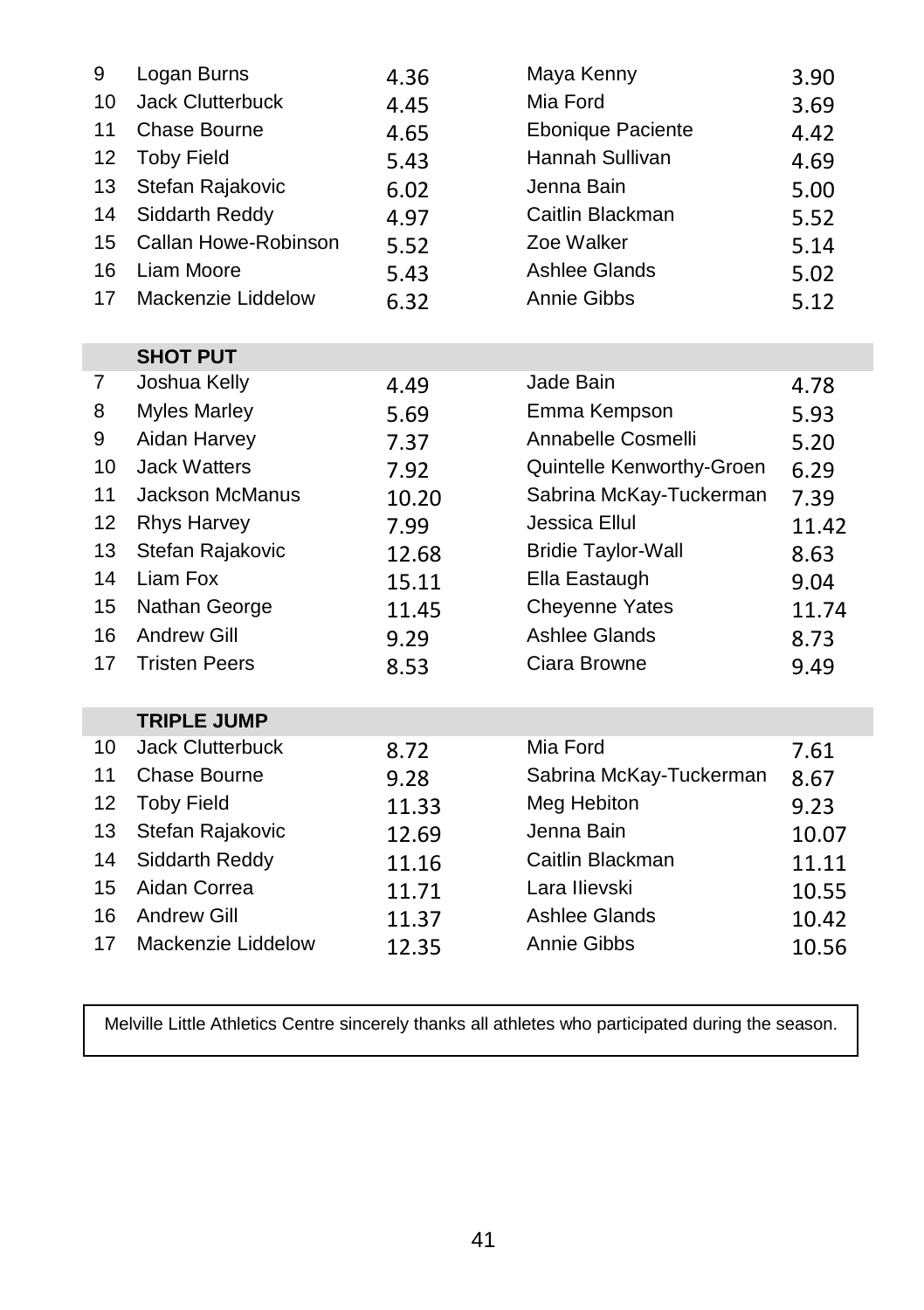# <span id="page-41-0"></span>**State Championships Winter Medals 2015**

|                | <b>ROAD WALKING</b>                  |                       |                |                                       |                                |  |  |
|----------------|--------------------------------------|-----------------------|----------------|---------------------------------------|--------------------------------|--|--|
|                |                                      |                       | 13G<br>17G     | Courtney Johns<br><b>Holly Hughes</b> | GOLD<br>GOLD                   |  |  |
|                | <b>CROSS COUNTRY</b>                 |                       |                |                                       |                                |  |  |
| 7В<br>8Β<br>9Β | Joshua Kelly                         | <b>BRONZE</b>         | 7G<br>8G<br>9G | Maya Kenny                            | <b>SILVER</b>                  |  |  |
| 10B            |                                      |                       | 10G            | Tia McArthur                          | GOLD                           |  |  |
|                |                                      |                       |                |                                       |                                |  |  |
| 11B            |                                      |                       | 11G            | Cleo Kenny                            | GOLD                           |  |  |
| 12B            | Jay Lindorff<br><b>Blake Nielsen</b> | GOLD<br><b>SILVER</b> | 12G            |                                       |                                |  |  |
| 13B            | Luke Shaw<br>Daniel Kempson          | GOLD<br><b>BRONZE</b> | 13G            |                                       |                                |  |  |
| 14B            |                                      |                       | 14G            |                                       |                                |  |  |
| 15B            | Luke Burrows                         | <b>BRONZE</b>         | 15G            |                                       |                                |  |  |
| 16B            |                                      |                       | 16G            | Zayne O'Meara<br>Ashlee Glands        | <b>SILVER</b><br><b>BRONZE</b> |  |  |
| 17B            |                                      |                       | 17G            |                                       |                                |  |  |

# **MLAC Winter Award Winners 2015**

<span id="page-41-1"></span>

| <b>Cross Country</b>                                  |                       | <b>Boys</b>                          | <b>Girls</b>                   |  |  |  |
|-------------------------------------------------------|-----------------------|--------------------------------------|--------------------------------|--|--|--|
| Junior                                                | Champion<br>Runner Up | Joshua Kelly<br>Archie Prall         | Maya Kenny<br>Lillian Sharpe   |  |  |  |
| Intermediate                                          | Champion<br>Runner Up | <b>Edward Astill</b><br>Jay Lindorff | Ellie Glands<br>Tia McArthur   |  |  |  |
| <b>Senior</b>                                         | Champion<br>Runner Up | Luke Burrows<br>Luke Shaw            | Ashlee Glands<br>Zayne O'Meara |  |  |  |
| Walk                                                  |                       |                                      |                                |  |  |  |
| <b>U7-U10</b>                                         | Champion<br>Runner Up | Declan Johns                         | <b>Tia McArthur</b>            |  |  |  |
| U11-U17                                               | Champion<br>Runner Up | Courtney Johns                       | <b>Holly Hughes</b>            |  |  |  |
| <b>Coach's Winter Award</b>                           |                       | Jessica Millard                      |                                |  |  |  |
|                                                       |                       |                                      |                                |  |  |  |
| <b>Mitchell Allomes Memorial Award Malachy Davies</b> |                       |                                      |                                |  |  |  |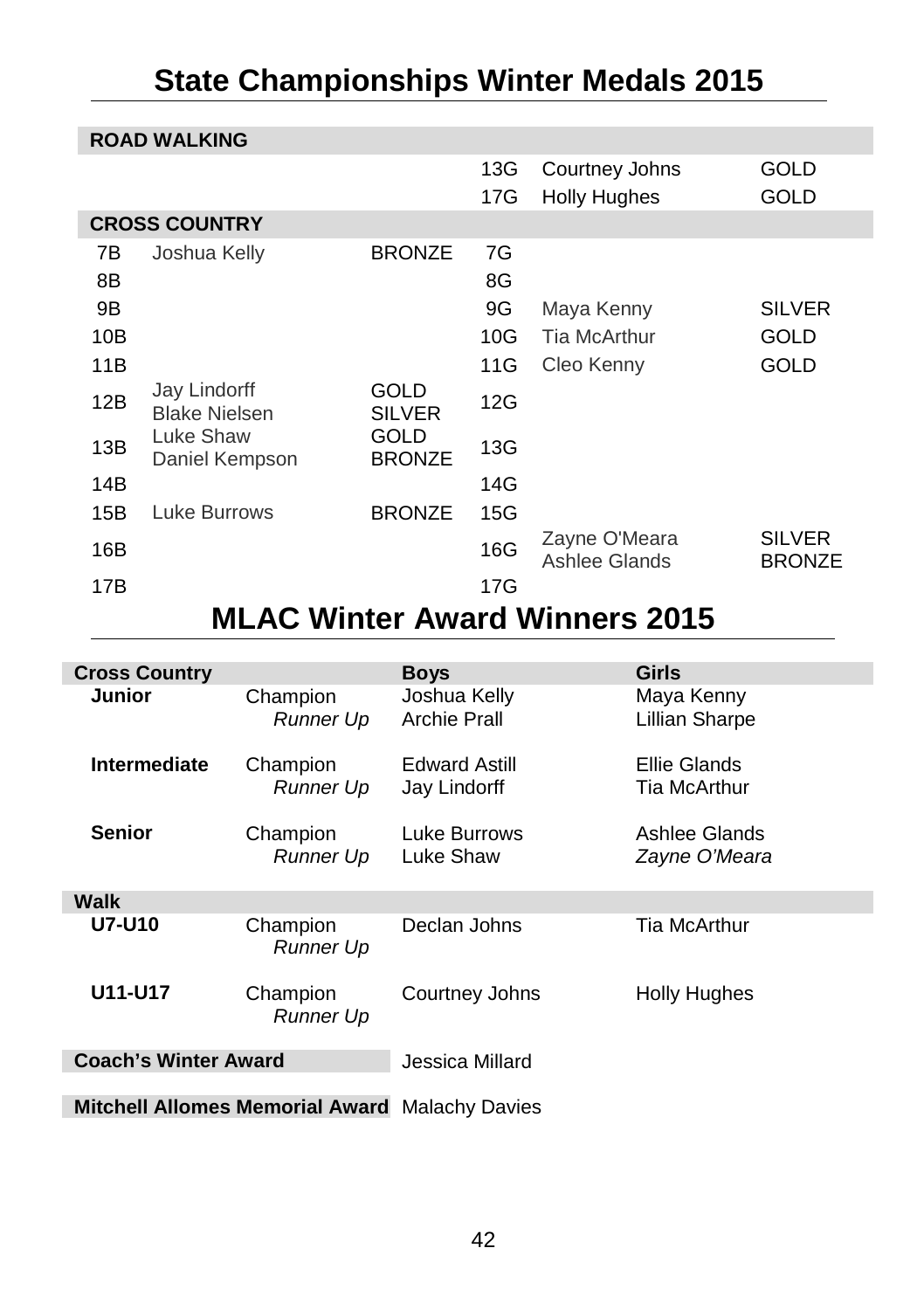# **Centre Records**

#### (Records achieved in a MLAC competition by a Melville athlete)

#### <span id="page-42-0"></span>Abbreviations:

| Attadale<br>AT<br>Olympia<br>OL<br>Leeming<br>LM<br>ARD Ardross<br>Lynwood<br>LYN.<br>Kardinya<br>KD. | <b>Mount Pleasant</b><br>MT<br>Brentwood<br><b>BW</b><br>CW Carawatha/Willagee<br>COO Coolbellup<br>Spearwood<br>SP.<br>PB Palmyra/Bicton | <b>BB</b> Bateman/Bullcreek<br>RM Rossmoyne<br>MW Melway/Winthrop<br>HL Hilton<br>KIT Kitchener (split into<br>Melway & Olympia) |
|-------------------------------------------------------------------------------------------------------|-------------------------------------------------------------------------------------------------------------------------------------------|----------------------------------------------------------------------------------------------------------------------------------|
| <b>BTM Bateman</b>                                                                                    |                                                                                                                                           |                                                                                                                                  |

Note: 1. Timing gates were purchased and introduced in 2006/07 season. Centre records that have been broken using electronic timing since are indicated with an (e).

Note: 2. Only records for current events are shown. Manual records are maintained for all events and are held by Centre Recorder.

Note 3. Records achieved in the previous season are in *Bold*

| <b>Boys</b>     |                      |                                        |                                     |                              | <b>Girls</b>         |                                    |                              |                          |
|-----------------|----------------------|----------------------------------------|-------------------------------------|------------------------------|----------------------|------------------------------------|------------------------------|--------------------------|
| Age             | Year                 | <b>Name</b>                            | Club                                | <b>Result</b>                | Year                 | <b>Name</b>                        | Club                         | <b>Result</b>            |
| 50 <sub>m</sub> |                      |                                        |                                     |                              | 50 <sub>m</sub>      |                                    |                              |                          |
| U7              | 1996<br>2007         | <b>B</b> Abel<br>C Reeves              | <b>LM</b><br><b>PB</b>              | 8.7<br>8.94(e)               | 2009                 | H Sullivan                         | LM                           | $8.78$ (e)               |
| <b>70m</b>      |                      |                                        |                                     |                              | <b>70m</b>           |                                    |                              |                          |
| U7<br>U8<br>U9  | 2007<br>1981<br>2007 | C Reeves<br>N Mansfield<br>L McDermott | <b>PB</b><br><b>MW</b><br><b>PB</b> | 12.12(e)<br>10.6<br>10.32(e) | 2009<br>1992<br>1982 | H Sullivan<br>J Hofsink<br>D Evans | LM<br>AT<br><b>OL</b>        | 12.25(e)<br>11.2<br>10.7 |
| 100m            |                      |                                        |                                     |                              | 100m                 |                                    |                              |                          |
| U7<br>U8        | 2007<br>1972         | C Reeves<br>M Bradley                  | <b>PB</b><br><b>RM</b>              | 17.26(e)<br>14.8             | 2012<br>1971<br>1974 | M Kenny<br>J Richmond<br>C Smith   | <b>PB</b><br>AT<br><b>PB</b> | 17.47(e)<br>15.9<br>15.9 |
| U9              | 1972                 | K Atkinson                             | <b>CW</b>                           | 14.1                         | 1975                 | C Smith                            | <b>PB</b>                    | 14.6                     |
| U10             | 1971                 | S Kinniment                            | <b>BW</b>                           | 13.0                         | 1992                 | A Harding                          | <b>BB</b>                    | 14.3                     |
| U11             | 1975                 | R McKinnon                             | <b>MW</b>                           | 13.1                         | 2013                 | N Darwin                           | <b>BB</b>                    | 13.96(e)                 |
| U12             | 1978                 | F Martin                               | <b>PB</b>                           | 12.5                         | 1975                 | M Fowler                           | <b>MW</b>                    | 12.9                     |
| U <sub>13</sub> | 2013                 | J Gallaugher                           | OL                                  | 12.03(e)                     | 1976                 | M Sands                            | <b>ARD</b>                   | 12.6                     |
| U14             | 2014                 | J Gallaugher                           | OL                                  | 11.49(e)                     | 1998                 | S Oksuz                            | <b>BW</b>                    | 12.6                     |
| U15             | 2013                 | L McDermott                            | <b>PB</b>                           | 11.47(e)                     | 1999                 | S Oksuz                            | <b>BW</b>                    | 12.5                     |
| U16             | 2001                 | M Dawson                               | BB                                  | 11.3                         | 2011                 | R Vester                           | PB                           | 13.03(e)                 |
| U17             | 2011                 | M.Craggs                               | BB                                  | 11.65(e)                     | 2012                 | R Vester                           | PB                           | 12.93(e)                 |
| 200m            |                      |                                        |                                     |                              | 200m                 |                                    |                              |                          |
| U7<br>U8        | 1988<br>1985         | N Hebbard<br>G Meadowcroft             | <b>LM</b><br>OL.                    | 35.6<br>31.4                 | 1991<br>2014         | J Hofsink<br>M Kenny               | AT<br><b>PB</b>              | 35.6<br>33.40(e)         |
| U9              | 1996                 | A Minchin                              | <b>LM</b>                           | 30.8                         | 1977                 | M Eldrid                           | <b>MW</b>                    | 31.5                     |
| U10             | 1977                 | F Martin                               | <b>PB</b>                           | 28.6                         | 1977                 | M Ashley                           | <b>LYN</b>                   | 29.7                     |
| U11             | 1977                 | F Martin                               | <b>PB</b>                           | 26.5                         | 1974                 | M Fowler                           | <b>MW</b>                    | 28.4                     |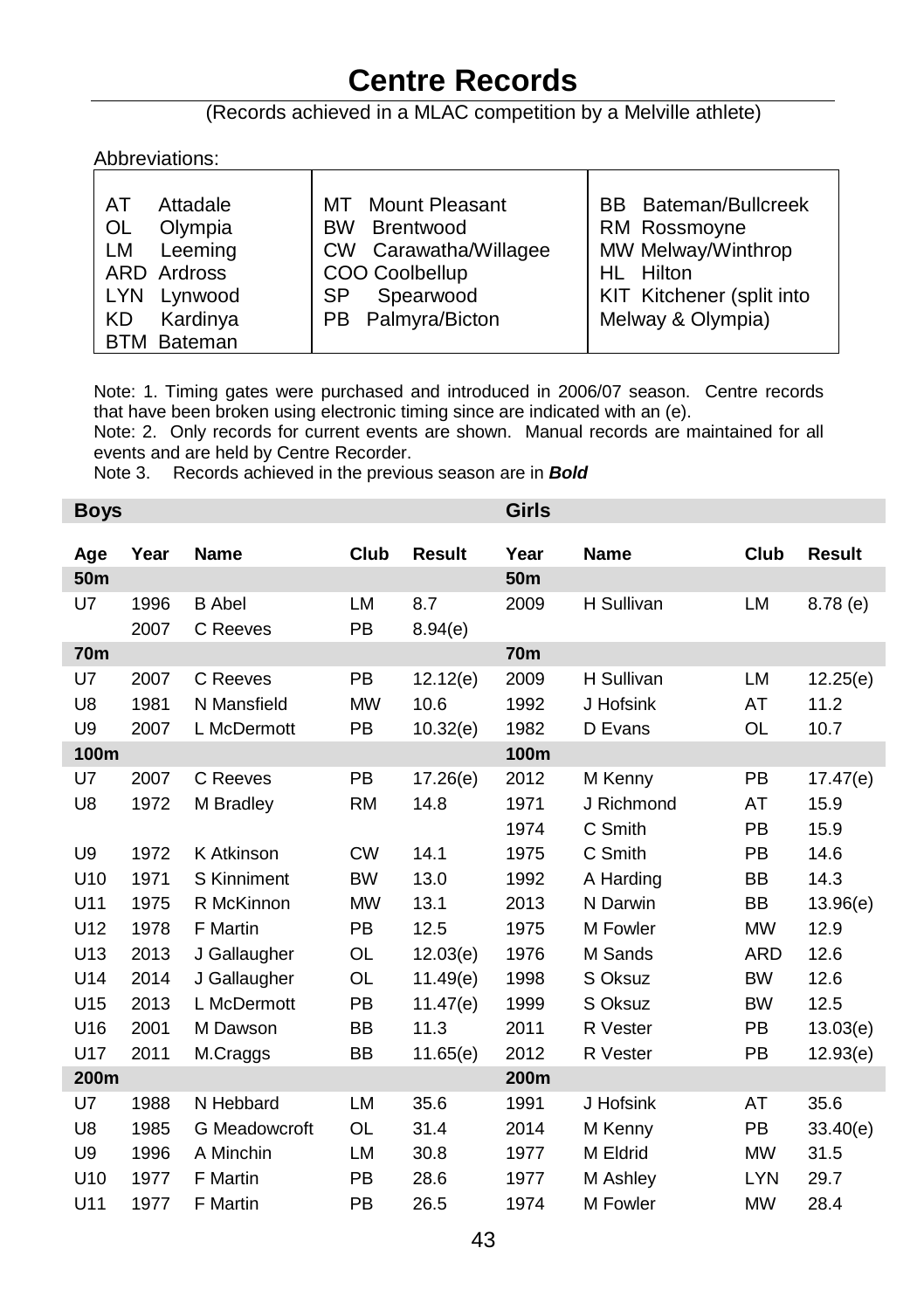| U12   | 1979        | F Martin          | PB        | 25.3     | 1975        | M Fowler         | <b>MW</b> | 27.3       |
|-------|-------------|-------------------|-----------|----------|-------------|------------------|-----------|------------|
| U13   | 2013        | J Gallaugher      | OL        | 24.34(e) | 1975        | M Fowler         | <b>MW</b> | 26.5       |
| U14   | 2013        | N George          | LM        | 24.48(e) | 2008        | <b>B</b> Pires-  | PB        | 26.09(e)   |
| U15   | 2013        | L McDermott       | PB        | 23.74(e) | 1999        | <b>B</b> Wood    | OL        | 25.3       |
| U16   | 1999        | C Troode          | BB        | 23.5     | 2005        | E Longo          | OL        | 26.3       |
| U17   | 2001        | M Simon           | OL        | 23.5     | 2013        | R Vester         | PB        | 27.32(e)   |
| 300m  |             |                   |           |          | 300m        |                  |           |            |
| U8    | 2011        | C Bourne          | BW        | 52.40    | 2014        | M Kenny          | PB        | 54.74      |
| 400m  |             |                   |           |          | 400m        |                  |           |            |
| U9    | 1972        | K Atkinson        | СW        | 1:09.3   | 1971        | L Quail          | LYN       | 1:13.0     |
| U10   | 1975        | D Wright          | <b>MP</b> | 1:05.7   | 1982        | M Miragliotta    | PB        | 1:08.7     |
| U11   | 1977        | F Martin          | PB        | 1:02.3   | 1974        | M Fowler         | ΜW        | 1:04.9     |
| U12   | 2011        | N George          | LM        | 59.16(e) | 1975        | M Fowler         | <b>MW</b> | 1:00.4     |
| U13   | 2013        | N George          | LM        | 54.56(e) | 1975        | M Fowler         | <b>MW</b> | 1:00.4     |
| U14   | 2014        | N George          | LM        | 53.06(e) | 2002        | R Francisco      | OL        | 0:59.1     |
| U15   | 1991        | J Watters         | PB        | 52.8     | 2012        | M Hollick        | OL        | 0:58.6     |
| U16   | 1999        | C Troode          | BB        | 50.9     | 2012        | N Clark          | LM        | 1:01.19(e) |
| U17   | 2001        | M Simon           | OL        | 52.8     | 2013        | N Clark          | LM        | 1:02.05(e) |
| 800m  |             |                   |           |          | 800m        |                  |           |            |
| U9    | 1994        | K Taylor          | OL        | 2:40.6   | 2013        | C Kenny          | PB        | 2:53.63    |
| U10   | 1991        | M Colegate        | OL        | 2:35.3   | 2007        | N Clark          | LM        | 2:44.0     |
| U11   | 1974        | S Francis         | <b>MP</b> | 2:25.7   | 1974        | M Fowler         | <b>MW</b> | 2:33.7     |
| U12   | 1975        | <b>K</b> Davies   | <b>RM</b> | 2:19.6   | 1980        | D Barnett        | <b>MW</b> | 2:29.8     |
|       | 1975        | S Francis         | ΜP        | 2:19.6   |             |                  |           |            |
| U13   | 2012        | N George          | LM        | 2:13.41  | 2002        | M Hollick        | OL        | 2:22.0     |
| U14   | 2011        | E Williams        | PB        | 2:12.95  | 2003        | M Hollick        | OL        | 2:18.8     |
| U15   | 1990        | S Hair            | KD        | 2:06.8   | 2004        | M Hollick        | OL        | 2:21.6     |
| U16   | 2011        | A Tharle          | OL        | 2:04.15  | 2006        | M Hollick        | OL        | 2:25.8     |
| U17   | 2013        | T Kenworthy-Groen | BB        | 2:03.43  | 2012        | <b>K</b> Audsley | <b>MW</b> | 2.27.26    |
| 1500m |             |                   |           |          | 1500m       |                  |           |            |
| U11   | 1974        | S Francis         | <b>MP</b> | 5:00.7   | 2014        | C Kenny          | PB        | 5:21:74    |
| U12   | 1975        | K Davies          | <b>RM</b> | 4:43.3   | 1981        | M Lang           | <b>MW</b> | 5:16.7     |
|       | 1975        | S Francis         | <b>MP</b> | 4:43.3   |             |                  |           |            |
| U13   | 1976        | K Davies          | RM        | 4:38.5   | 2002        | M Hollick        | OL        | 5:07.0     |
| U14   | 2012        | E Williams        | PB        | 4:35.59  | 1999        | A Anderson       | LM        | 5:00.8     |
| U15   | 1997        | <b>B</b> Johnson  | OL        | 4:30.9   | 2004        | M Hollick        | OL        | 4:54.5     |
| U16   | 2013        | K Metzner         | BB        | 4:25.06  | 2005        | M Hollick        | OL        | 5:06.5     |
| U17   | 2013        | T Kenworthy-Groen | BB        | 4:27.69  | 2013        | K Audsley        | <b>MW</b> | 5.13.98    |
|       | 60m Hurdles |                   |           |          | 60m Hurdles |                  |           |            |
| U7    |             |                   |           |          |             |                  |           |            |
| U8    | 2011        | C Bourne          | BW        | 11.38(e) | 2009        | I Reeves         | PB        | 11.74(e)   |
| U9    | 2012        | <b>T</b> Field    | LM        | 10.69(e) | 1991        | A Harding        | BB        | 10.7       |
| U10   | 2008        | L McDermott       | PB        | 10.99(e) | 1999        | M Hollick        | OL        | 11.2       |
| U11   | 2012        | S Zhoya           | LM        | 9.60(e)  | 2000        | M Hollick        | OL        | 10.2       |
|       |             |                   |           |          |             | S Oksuz          | <b>BW</b> | 10.2       |
| U12   | 2013        | S Zhoya           | PB        | 9.80(e)  | 2009        | R D'Cunha        | <b>MW</b> | 10.19(e)   |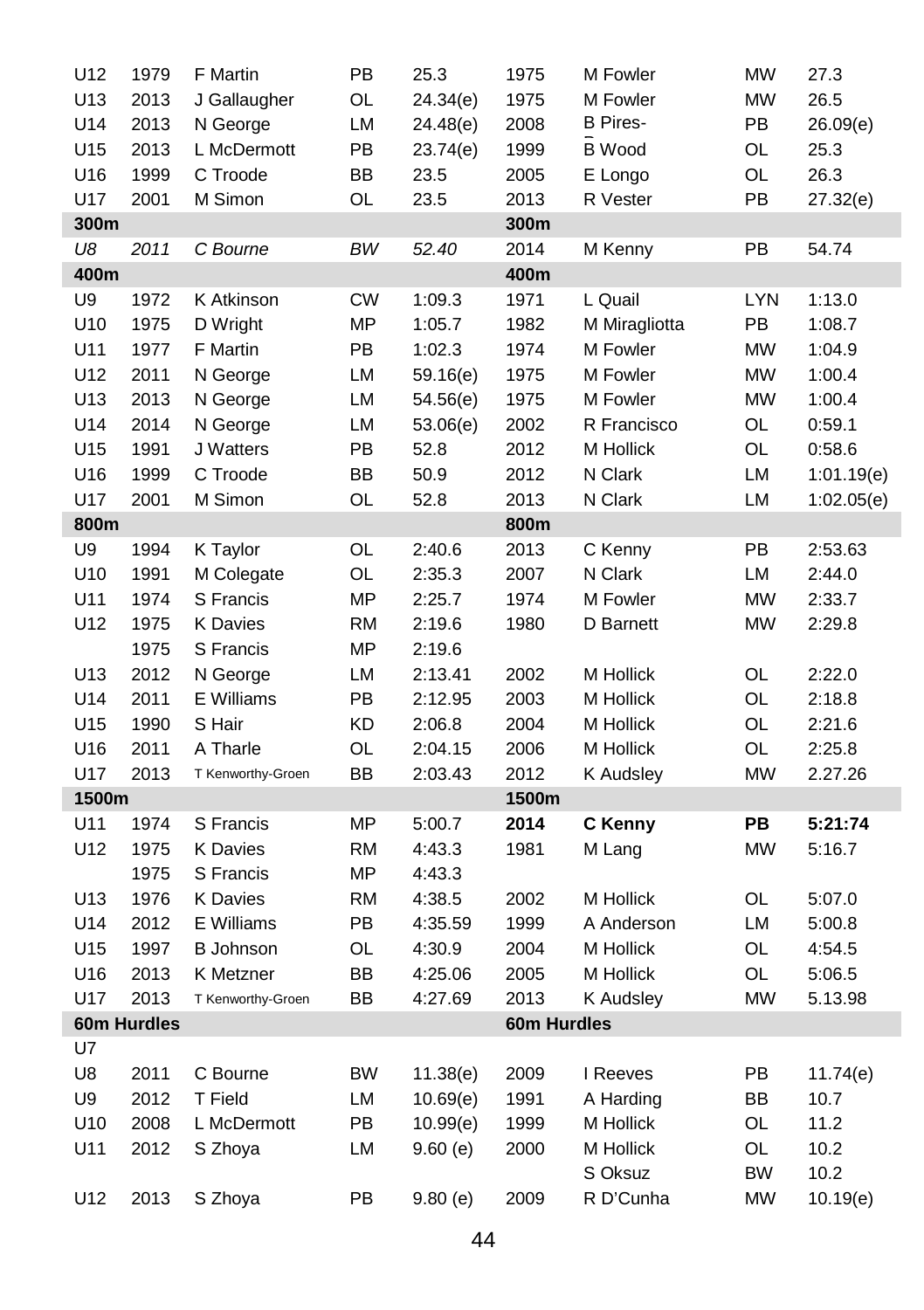|                | 80m Hurdles              |                                 |           |                          | 80m Hurdles      |                   |                |          |
|----------------|--------------------------|---------------------------------|-----------|--------------------------|------------------|-------------------|----------------|----------|
| U13            | 1997                     | <b>B</b> Jewell                 | PB        | 12.3                     | 2010             | C Gibson          | PB             | 13.20(e) |
| U14            | $\overline{a}$           | ---                             | ---       | ---                      | 2014             | I Reeves          | PB             | 13.08    |
|                | 90m Hurdles              |                                 |           |                          | 90m Hurdles      |                   |                |          |
| U14            | 1999                     | C Jovanovic                     | PB        | 12.8                     | ---              |                   |                | ---      |
| U15            | $\overline{\phantom{a}}$ | ---                             | ---       | $\overline{\phantom{a}}$ | 1999             | J Hofsink         | PB             | 13.6     |
| U16            | ---                      | $-$                             | ---       | ---                      | 2012             | A Reid            | PB             | 14.10(e) |
|                | 100m Hurdles             |                                 |           |                          |                  |                   |                |          |
| U15            | 2000                     | J Surjan                        | PB        | 13.6                     | ---              | ---               | $\overline{a}$ | ---      |
|                | 2000                     | C Jovanovic                     | PB        | 13.6                     | ---              | ---               | $\overline{a}$ | $\sim$   |
| U16            | 2010                     | M Craggs                        | ВB        | 13.84                    | $\overline{a}$   | ---               | ---            | ---      |
| U17            | 2000                     | <b>G</b> Artemis                | OL        | 13.6                     | 2014             | A Reid            | PB             | 15.83    |
|                | 110m Hurdles             |                                 |           |                          |                  |                   |                |          |
| U17            | 2011                     | M Craggs                        | ВB        | 14.88(e)                 | ---              | ---               | ---            | ---      |
|                | 200m Hurdles             |                                 |           |                          | 200m Hurdles     |                   |                |          |
| U13            | 2015                     | S Rajakovic                     | <b>BW</b> | 27.53                    | 2002             | M Hollick         | OL             | 29.3     |
| U14            | 2000                     | D Prigmore                      | PB        | 27.7                     | 2003             | M Hollick         | OL             | 29.1     |
| U15            | 2000                     | C Jovanovic                     | PB        | 25.6                     | 2004             | <b>M</b> Hollick  | OL             | 29.0     |
| U16            | 2004                     | Z Farrow                        | OL        | 25.9                     | 2005             | S McCann          | OL             | 29.4     |
| U17            | 2011                     | M Craggs                        | ВB        | 26.01(e)                 | 2006             | S McCann          | OL             | 29.0     |
| 700m Walk      |                          |                                 |           |                          | 700m Walk        |                   |                |          |
| U <sub>9</sub> | 1989                     | D Schmidberger                  | LM        | 3:46.8                   | 1983             | H Walsh           | <b>BB</b>      | 3:48.8   |
|                | 1100m Walk               |                                 |           |                          | <b>1100 Walk</b> |                   |                |          |
| U10            | 1996                     | T Hellings                      | OL        | 5.34.4                   | 2009             | M Johns           | <b>PB</b>      | 5:41.84  |
| U11            | 1995                     | J Klauz                         | OL        | 5:44.4                   | 2010             | M Johns           | PB             | 5:41.90  |
|                | 1500m Walk               |                                 |           |                          | 1500m Walk       |                   |                |          |
| U12            | 1997                     | N Avery                         | ВB        | 7:08.4                   | 2012             | M Johns           | PB             | 7:36.07  |
| U13            | 1997                     | N Avery                         | ВB        | 6:51.1                   | 2008             | H Watson          | <b>BW</b>      | 7:12.8   |
| U14            | 1999                     | N Avery                         | ВB        | 6:47.1                   | 2008             | H Watson          | <b>BW</b>      | 6:57:70  |
| U15            | 1995                     | J Gawley                        | BB        | 6:28.6                   | 2009             | H Watson          | <b>BW</b>      | 7:05.75  |
| U16            | 2000                     | J Klauz                         | OL        | 6:22.3                   | 2010             | H Watson          | <b>BW</b>      | 7.05.00  |
| U17            | 2000                     | J Klauz                         | OL        | 6:42.7                   | 2012             | H Watson          | <b>BW</b>      | 7.08.00  |
| U7             | Long Jump<br>1996        | D Chan                          | OL        | 3.36                     | Long Jump        | A Mott            | LM             | 3.17     |
| U8             | 1985                     |                                 | OL        | 3.90                     | 2014             | H Sullivan        | LM             | 3.64     |
| U9             | 2014                     | G Meadowcroft<br><b>L</b> Burns | BB        | 4.36                     | 2011<br>2009     | Z Walker          | PB             | 3.99     |
| U10            | 1987                     | G Meadowcroft                   | OL        | 4.51                     | 1993             | <b>B</b> Wood     | OL             | 4.41     |
| U11            | 1981                     | M Hamilton                      | <b>CW</b> |                          | 1972             | L Richmond        | AT             | 4.84     |
| U12            | 2014                     | <b>T</b> Field                  | LМ        | 5.16<br>5.43             | 2014             | S White           | PB             | 5.09     |
| U13            | 1980                     | F Martin                        | PB        | 6.26                     | 1996             | S Oksuz           | <b>BW</b>      | 5.22     |
| U14            | 1984                     | A Ritchie                       | PB        | 5.92                     | 2014             | <b>C</b> Blackman | OL             | 5.52     |
| U15            | 2000                     | J Surjan                        | PB        | 6.28                     | 1999             | S Oksuz           | <b>BW</b>      | 5.64     |
| U16            | 2014                     | M Liddelow                      | PB        | 6.40                     | 2014             | A Gibbs           | OL             | 5.21     |
| U17            | 2011                     | M Craggs                        | BB        | 6.60                     | 2012             | <b>R</b> Vester   | PB             | 5.19     |
|                |                          |                                 |           |                          |                  |                   |                |          |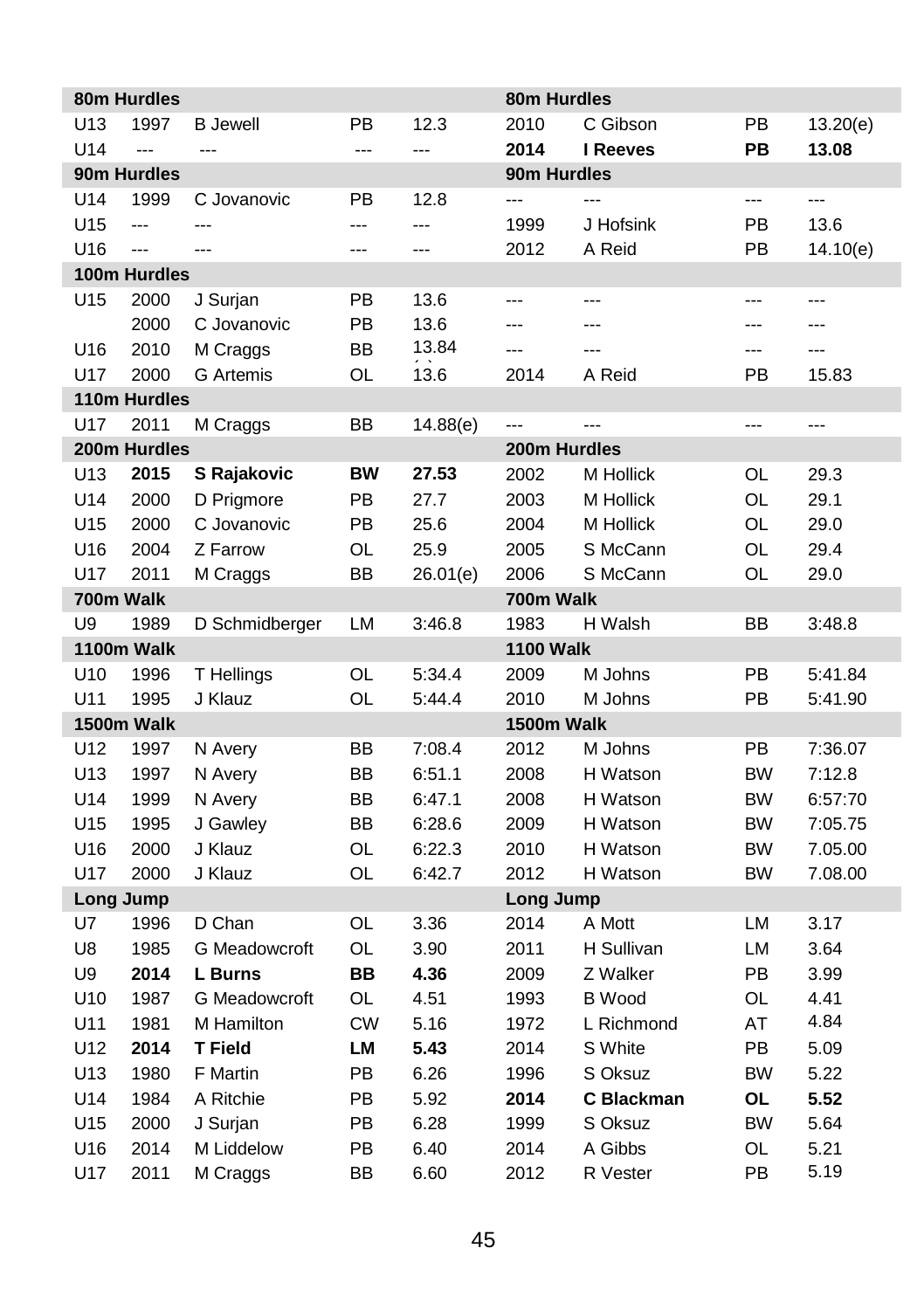| <b>Triple Jump</b> |                      |                  |           |                | <b>Triple Jump</b>   |                |           |       |
|--------------------|----------------------|------------------|-----------|----------------|----------------------|----------------|-----------|-------|
| U <sub>10</sub>    | 1984                 | M Cattalini      | OL        | 9.34           | 1993                 | <b>B</b> Wood  | OL        | 8.98  |
| U11                | 2013                 | S Zhoya          | LM        | 9.98           | 1995                 | S Oksuz        | <b>BW</b> | 9.52  |
| U12                | 2015                 | <b>T</b> Field   | LM        | 11.33          | 2013                 | C Blackman     | <b>BW</b> | 10.27 |
| U13                | 2014                 | S Rajakovic      | <b>BW</b> | 12.69          | 2014                 | C Blackman     | <b>BW</b> | 10.83 |
| U14                | 1992                 | D Davey          | <b>BW</b> | 12.66          | 2014                 | C Blackman     | OL        | 11.11 |
| U15                | 1990                 | S Hair           | KD        | 13.07          | 2013                 | A Glands       | BB        | 11.06 |
| U16                | 2014                 | M Liddelow       | PB        | 13.25          | 2013                 | C Chay         | <b>MW</b> | 10.63 |
| U17                | 2000                 | <b>G</b> Artemis | OL        | 13.01          | 2015                 | A Gibbs        | OL        | 10.56 |
| High Jump          |                      |                  |           |                | <b>High Jump</b>     |                |           |       |
| U8                 | 1980                 | J Edlich         | OL        | 1.11           | 1991                 | L Smith        | OL        | 1.06  |
| U9                 | 2014                 | A Harvey         | <b>PB</b> | 1.21           | 2014                 | <b>M</b> Kenny | PB        | 1.15  |
| U10                | 2011                 | C Fitzgerald     | <b>BW</b> | 1.23           | 1983                 | K Woodward     | KD        | 1.25  |
| U11                | 1977                 | D Anderson       |           | 1.47           | 1979                 | G Legge        |           | 1.37  |
| U12                | 1977                 | D Anderson       | <b>MW</b> | 1.60           | 1983                 | L Shenstone    | <b>BW</b> | 1.57  |
| U13                | 1978                 | D Anderson       | <b>MW</b> | 1.73           | 2010                 | N Robinson     | PB        | 1.60  |
| U14                | 2014                 | L Fox            | BB        | 1.76           | 2010                 | N Robinson     | PB        | 1.62  |
| U15                | 2014                 | L Fox            | <b>BB</b> | 1.85           | 2011                 | N Robinson     | PB        | 1.62  |
| U16                | 2012                 | J Konle          | OL        | 1.87           | 1999                 | S Blackney     | <b>BB</b> | 1.60  |
| U17                | 2013                 | L Peers          | <b>BB</b> | 1.82           | 2005                 | S McCann       | OL        | 1.50  |
|                    | <b>Turbo Javelin</b> |                  |           |                | <b>Turbo Javelin</b> |                |           |       |
| U8                 | 2001                 | D Duplock        | <b>CW</b> | 21.11          | 2004                 | A Robinson     | LM        | 18.24 |
| U <sub>9</sub>     | 2002                 | M Craggs         | <b>BB</b> | 25.76          | 2005                 | A Robinson     | LM        | 21.63 |
|                    | Javelin 400g         |                  |           |                | Javelin 400g         |                |           |       |
| U10                | 1978                 | A Foley          | <b>BB</b> | 34.12          | 2005                 | A Robinson     | LM        | 26.68 |
| U11                | 1980                 | A Foley          | BB        | 42.78          | 2007                 | A Robinson     | LM        | 29.29 |
| U12                | 1980                 | A Foley          | ВB        | 44.96          | 2008                 | A Robinson     | PB        | 34.79 |
| U13                | $\overline{a}$       | $-$ - $-$        | ---       | $\overline{a}$ | 2009                 | A Robinson     | PB        | 39.42 |
| U14                | ---                  | ---              | ---       | ---            | 2014                 | L Ilievski     | <b>BW</b> | 38.94 |
|                    | Javelin 500g         |                  |           |                | Javelin 500g         |                |           |       |
| U15                | ---                  | $-$              | ---       | $\overline{a}$ | 2014                 | L Ilievski     | OL        | 40.77 |
| U16                | ---                  | ---              | ---       | ---            | 2014                 | A Glands       | <b>BB</b> | 26.03 |
| U17                | ---                  | $-$              | ---       | $\sim$         | 2013                 | A Robinson     | PB        | 36.04 |
|                    | Javelin 600g         |                  |           |                | Javelin 600g         |                |           |       |
| U13                | 1981                 | R Giroud         | <b>MW</b> | 45.06          |                      |                | ---       | ---   |
| U14                | 2000                 | D Prigmore       | PB        | 51.18          | ---                  | ---            | ---       | ---   |
| U15                | 1999                 | C Jovanovic      | PB        | 56.7           | ---                  | ---            | ---       | ---   |
|                    | Javelin 700g         |                  |           |                |                      |                |           |       |
| U16                | 2010                 | M Craggs         | BB        | 51.24          | ---                  | ---            | ---       | --    |
| U17                | 2002                 | A Hofstee        | <b>CW</b> | 52.0           | ---                  | ---            | ---       | ---   |
|                    | Shot Put 1.5kg       |                  | <b>BW</b> |                | Shot Put 1.5kg       |                |           |       |
| U7                 | 2008                 | O Bodlovich      |           | 5.96           | 1987                 | A Christian    | PB        | 5.57  |
| U8                 | 1989                 | N Hebbard        | <b>LM</b> | 8.29           | 2004                 | A Robinson     | LM        | 6.69  |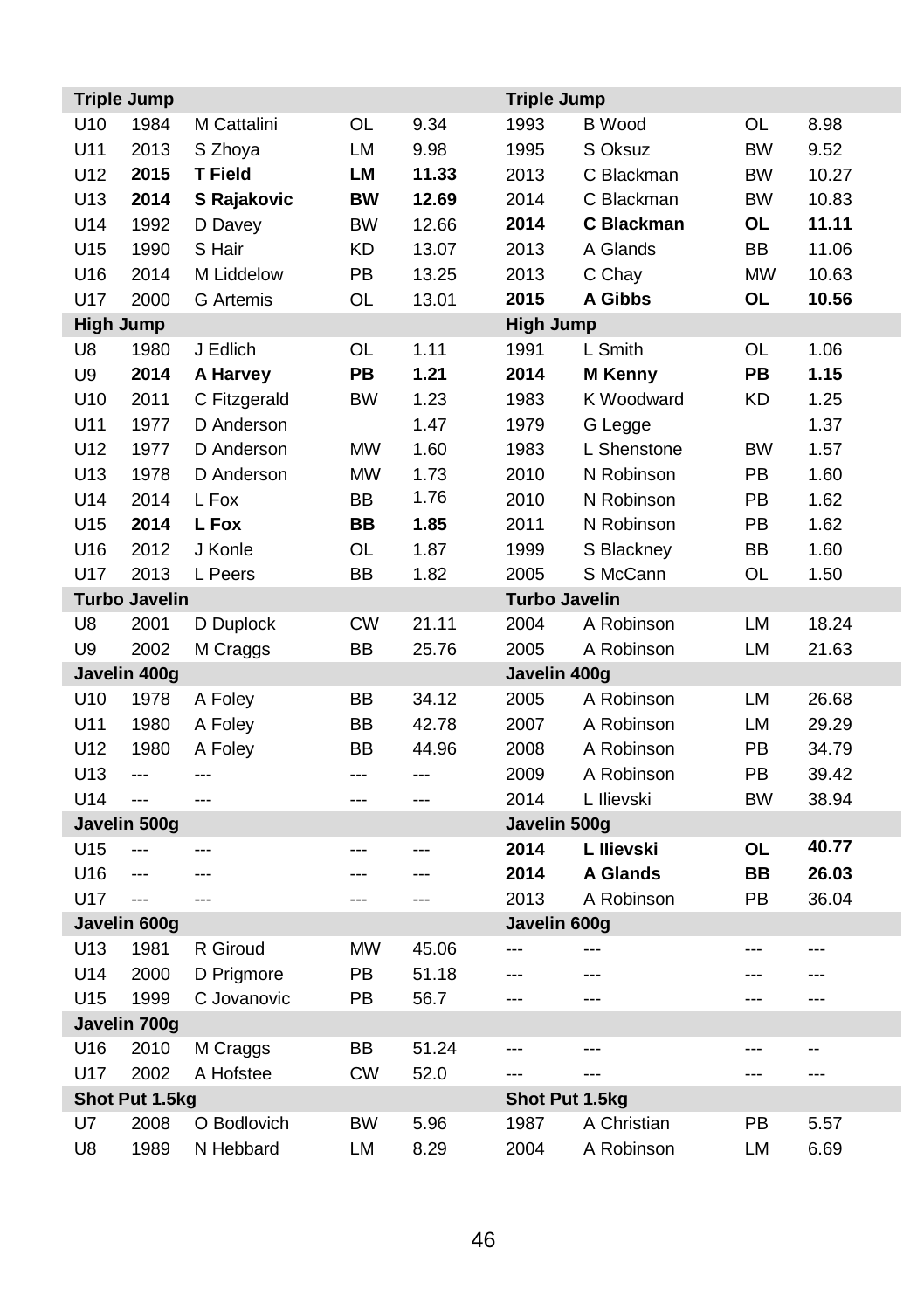|                   | <b>Shot Put 2kg</b>      |                          |            |       | <b>Shot Put 2kg</b> |                |           |                |
|-------------------|--------------------------|--------------------------|------------|-------|---------------------|----------------|-----------|----------------|
| U <sub>9</sub>    | 1989                     | N Hebbard                | LM         | 8.81  | 2004                | A Robinson     | LM        | 7.26           |
| U <sub>10</sub>   | 1973                     | S Fazey                  | <b>OL</b>  | 10.18 | 1989                | A Christian    | PB        | 8.84           |
| U11               | 1998                     | H O'Brien                | PB         | 11.16 | 2012                | J Patterson    | <b>OL</b> | 9.55           |
| U12               | ---                      | ---                      | ---        | ---   | 1981                | P Moore        | BB        | 12.02          |
|                   | <b>Shot Put 3kg</b>      |                          |            |       | <b>Shot Put 3kg</b> |                |           |                |
| U12               | 1979                     | F Martin                 | <b>PB</b>  | 11.65 | ---                 | <u></u>        | ---       | ---            |
| U13               | 1982                     | R Giroud                 | <b>MW</b>  | 14.64 | 2000                | L Smith        | LM        | 11.47          |
| U14               | 2015                     | L Fox                    | <b>BB</b>  | 15.11 | 1992                | <b>B</b> Payze | PB        | 12.81          |
| U15               | $\sim$                   | ---                      | ---        | ---   | 1993                | <b>B</b> Payze | PB        | 13.57          |
| U16               | $\overline{a}$           | ---                      | ---        | ---   | 1999                | H Lawson       | <b>MW</b> | 10.84          |
| U17               | ---                      | $\overline{a}$           | ---        | ---   | 1999                | J Hazell       | <b>MW</b> | 11.38          |
|                   | <b>Shot Put 4kg</b>      |                          |            |       | <b>Shot Put 4kg</b> |                |           |                |
| U15               | 2002                     | T Grabe                  | OL         | 15.99 | ---                 | ---            | ---       | ---            |
| U16               | 1998                     | J Hofstee                | <b>OL</b>  | 15.86 | ---                 | ---            | ---       | ---            |
|                   | <b>Shot Put 5kg</b>      |                          |            |       |                     |                |           |                |
| U17               | 2000                     | S Leighton               | <b>CW</b>  | 13.23 | ---                 | $---$          | ---       | $---$          |
|                   | Discus 350g              |                          |            |       | Discus 350g         |                |           |                |
| U7                | 2001                     | M O'Brien                | <b>BTM</b> | 19.79 | 1993                | S Dunnet       | PB        | 15.09          |
|                   | Discus 500g              |                          |            |       | Discus 500g         |                |           |                |
| U8                | 1992                     | A Prince                 | <b>PB</b>  | 24.7  | 1994                | S Dunnet       | <b>PB</b> | 19.72          |
| U <sub>9</sub>    | 1989                     | N Hebbard                | LM         | 29.73 | 1988                | A Christian    | PB        | 22.86          |
| U10               | 1979                     | N Hancy                  | OL         | 32.96 | 1989                | A Christian    | PB        | 27.24          |
|                   | Discus 750g              |                          |            |       | Discus 750g         |                |           |                |
| U11               | 1980                     | R Giroud                 | <b>MW</b>  | 31.64 | 1991                | A Christian    | PB        | 30             |
| U12               | 1981                     | A Foley                  | BB         | 40.04 | 1995                | L Smith        | OL        | 32.74          |
| U13               | ---                      | $\overline{a}$           | ---        | ---   | 1991                | <b>B</b> Payze | PB        | 37.42          |
| <b>Discus 1kg</b> |                          |                          |            |       | <b>Discus 1kg</b>   |                |           |                |
| U13               | 2006                     | M O'Brien                | <b>PB</b>  | 38.53 | ---                 | ---            | ---       | ---            |
| U14               | 2000                     | D Prigmore               | PB         | 51.18 | 1992                | <b>B</b> Payze | PB        | 37.8           |
| U15               | 1991                     | A Casey                  | <b>PB</b>  | 47.1  | 1992                | <b>B</b> Payze | <b>PB</b> | 38.89          |
| U16               | ---                      | $\overline{a}$           | ---        | ---   | 2003                | L Smith        | LM        | 40.55          |
| U17               | $\overline{\phantom{a}}$ | $\overline{\phantom{a}}$ | ---        | ---   | 2009                | S Fenwick      | OL        | 38.03          |
|                   | Discus 1.5kg             |                          |            |       |                     |                |           |                |
| U16               | 2004                     | M Malone                 | OL         | 46.66 |                     | ---            |           | $\overline{a}$ |
| U17               | 2010                     | M Craggs                 | <b>BB</b>  | 38.00 | ---                 | $\overline{a}$ | ---       | $\overline{a}$ |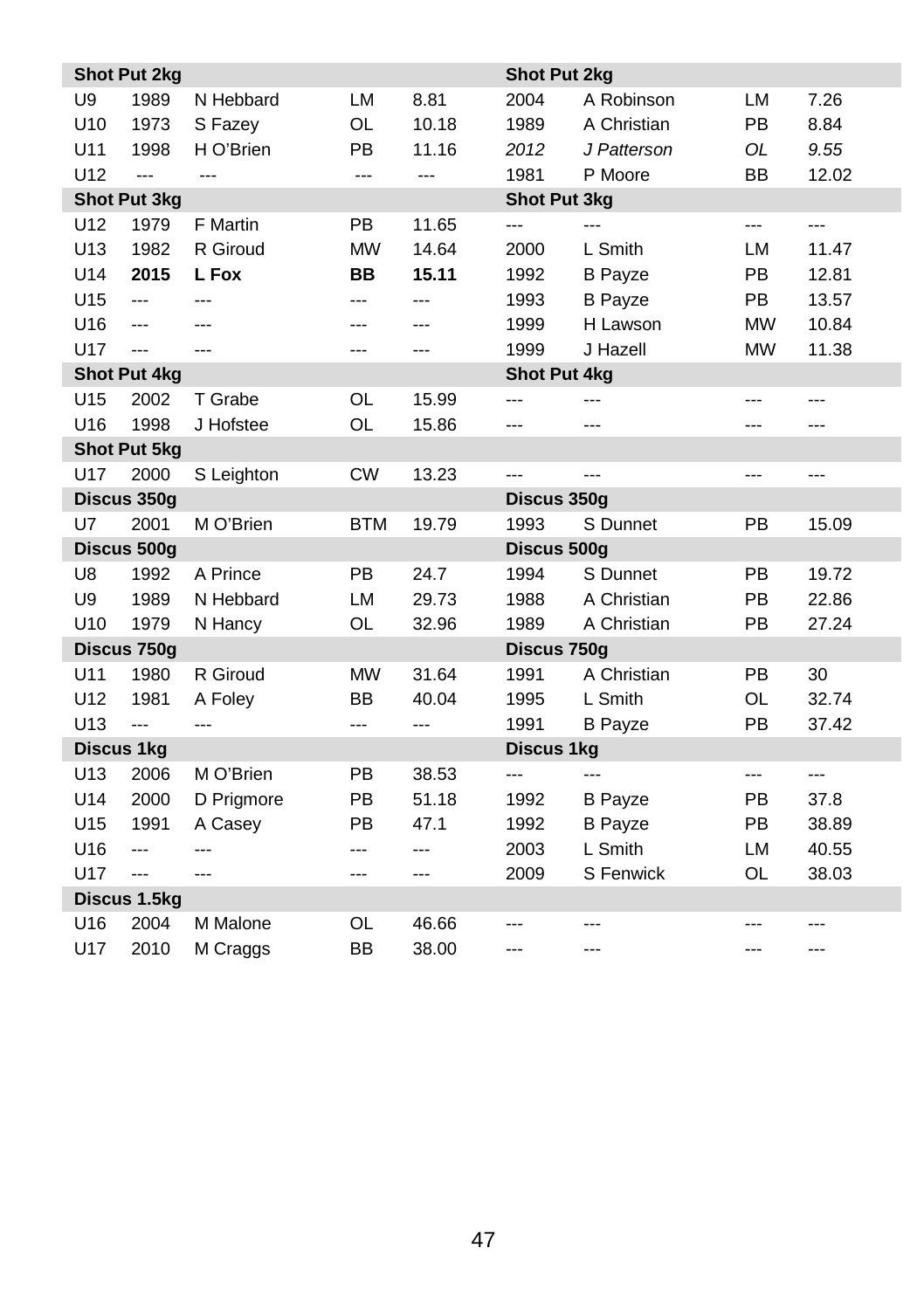# **Open Records**

<span id="page-47-0"></span>

| AT Attadale                  | LM Leeming           | <b>MP Mount Pleasant</b> |
|------------------------------|----------------------|--------------------------|
| <b>BB Bateman/Bull Creek</b> | MW Melway/Winthrop   | OL Olympia               |
| <b>BW Brentwood</b>          | COO Coolbellup       | PB Palmyra/Bicton        |
| KD Kardinya                  | LYN Lynwood          | <b>RM Rossmoyne</b>      |
| CW Carawatha/Willagee        | <b>ARD Ardross</b>   | <b>HIL Hilton</b>        |
| SP Spearwood                 | <b>KIT Kitchener</b> |                          |

#### **TO CLAIM A RECORD:**

Any Melville Little Athletics Centre athlete who can provide proof of a better performance in any event at any authorized WALA or Little Athletics National Competition, excluding country meets, should contact the Centre Recorder.

| <b>Boys</b>     |      |                      |           |               | <b>Girls</b> |                 |           |               |
|-----------------|------|----------------------|-----------|---------------|--------------|-----------------|-----------|---------------|
|                 |      |                      |           |               |              |                 |           |               |
| Age             | Year | <b>Name</b>          | Clu       | <b>Result</b> | Year         | Name            | Club      | <b>Result</b> |
| 50 <sub>m</sub> |      |                      |           |               | <b>50m</b>   |                 |           |               |
| U7              | 1996 | <b>B</b> Abel        | LM        | 8.7           | 1990         | A Harding       | <b>BB</b> | 8.6           |
| <b>70m</b>      |      |                      |           |               | <b>70m</b>   |                 |           |               |
| U7              | 2011 | J Cleaver            | <b>BW</b> | 11.64         | 2014         | A Mott          | <b>LM</b> | 11.99         |
| U8              | 1986 | <b>G</b> Meadowcroft | <b>OL</b> | 10.4          | 1981         | D Evans         | <b>OL</b> | 11            |
|                 |      |                      |           |               | 1997         | <b>K Elliss</b> | <b>PB</b> | 11            |
| U <sub>9</sub>  | 2007 | L McDermott          | <b>PB</b> | 9.7           | 1977         | M Eldrid        | <b>MW</b> | 10.1          |
| 100m            |      |                      |           |               | 100m         |                 |           |               |
| U7              | 1988 | N Hebbard            | LM        | 16.6          | 2014         | A Mott          | <b>LM</b> | 17.09         |
|                 |      |                      |           |               | 2010         | H Sullivan      | LM        | 17.3          |
| U8              | 1986 | <b>G</b> Meadowcroft | <b>OL</b> | 14.5          | 1991         | A Harding       | <b>BB</b> | 15.7          |
| U9              | 1987 | G Meadowcroft        | <b>OL</b> | 13.9          | 1975         | C Smith         | PB        | 14.6          |
| U10             | 1971 | <b>S</b> Kinniment   | <b>BW</b> | 13            | 2010         | Z Walker        | <b>PB</b> | 13.98         |
| U11             | 1978 | F Martin             | PB        | 12.9          | 2013         | N Darwin        | <b>BB</b> | 13.16         |
| U12             | 1979 | <b>F</b> Martin      | PB        | 12.4          | 2011         | <b>G</b> Boxley | PB        | 12.5          |
| U13             | 2015 | S Rajakovic          | <b>BW</b> | 11.22         | 2012         | G Boxley        | <b>PB</b> | 12.49         |
| U14             | 2014 | J Gallaugher         | OL        | 11.09         | 2013         | G Boxley        | <b>PB</b> | 11.99         |
| U15             | 2013 | L McDermott          | PB        | 10.89         | 1999         | S Oksuz         | <b>BW</b> | 12.3          |
| U16             | 2002 | M Dawson             | PB        | 10.9          | 2006         | E Longo         | <b>OL</b> | 12.2          |
| U17             | 2015 | <b>M Liddelow</b>    | PB        | 11.18         | 2010         | R O'Kane        | BB        | 12.53         |
| 200m            |      |                      |           |               | 200m         |                 |           |               |
| U7              | 1987 | N Hebbard            | LM        | 35.6          | 1991         | J Hofsink       | AT        | 35.6          |
| U8              | 1986 | <b>G</b> Meadowcroft | OL        | 31            | 1992         | A Chequer       | <b>BW</b> | 32.9          |
| U9              | 1987 | <b>G</b> Meadowcroft | OL        | 29.4          | 1992         | A Harding       | <b>BB</b> | 30.4          |
| U10             | 1973 | K Atkinson           | <b>CW</b> | 28            | 2000         | M Hollick       | OL        | 29.2          |
| U11             | 1978 | <b>F</b> Martin      | <b>PB</b> | 26.3          | 2001         | M Hollick       | OL        | 27.2          |
|                 | 2013 | S Zhoya              | LM        | 26.3          |              |                 |           |               |
| U12             | 1979 | F Martin             | PB        | 24.7          | 2002         | M Hollick       | OL        | 26.6          |
| U13             | 1980 | <b>F</b> Martin      | PB        | 23.6          | 2015         | J Bain          | PB        | 25.47         |
|                 |      |                      |           |               |              |                 |           |               |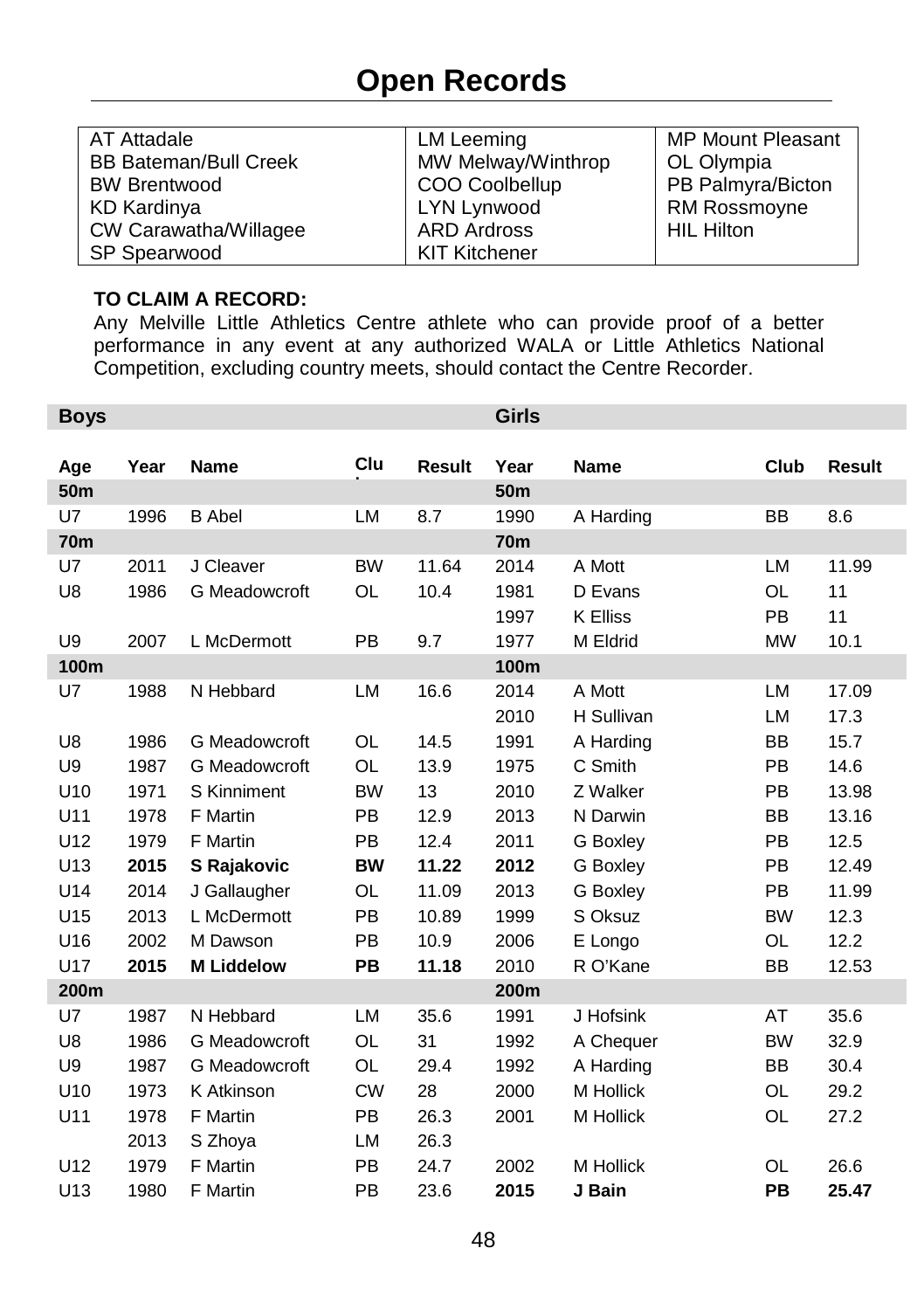| U14         | 2014 | J Gallaugher       | OL        | 22.6    | 1990        | L Miller           | <b>MW</b> | 25.2    |
|-------------|------|--------------------|-----------|---------|-------------|--------------------|-----------|---------|
| U15         | 2013 | L McDermott        | PB        | 22.52   | 2015        | <b>K Speechley</b> | LM        | 24.86   |
| U16         | 1998 | C Troode           | BB        | 23.1    | 2006        | E Longo            | OL        | 25.4    |
| U17         | 2002 | M Simon            | OL        | 23.2    | 2014        | N Clark            | PB        | 26.3    |
| 400m        |      |                    |           |         | 400m        |                    |           |         |
| U9          | 1972 | K Atkinson         | <b>CW</b> | 1:09.3  | 1984        | L Chadwick         | BB        | 1:12.70 |
| U10         | 1986 | J Watters          | PB        | 1:04.4  | 1982        | M Miragliotta      | PB        | 1:05.70 |
| U11         | 1978 | <b>F</b> Martin    | PB        | 1:00.6  | 2015        | C Kenny            | <b>PB</b> | 1:02:75 |
| U12         | 1979 | <b>F</b> Martin    | PB        | 55.0    | 1975        | M Fowler           | <b>MW</b> | 1:00.4  |
| U13         | 1980 | F Martin           | PB        | 51.9    | 1995        | C Cochrane         | <b>MW</b> | 59.4    |
|             |      |                    |           |         | 2003        | M Hollick          | OL        | 59.4    |
| U14         | 2014 | N George           | LM        | 50.83   | 2002        | M Wheatley         | PB        | 57.8    |
| U15         | 2015 | N George           | LМ        | 51.0    | 2015        | <b>K Speechley</b> | OL        | 57.48   |
| U16         | 2015 | L Moore            | ВB        | 49.52   | 2006        | E Longo            | OL        | 1:00.1  |
| U17         | 2002 | M D Simon          | OL        | 51.3    | 2014        | N Clark            | LM        | 59.52   |
| 800m        |      |                    |           |         | 800m        |                    |           |         |
| U9          | 1994 | K Taylor           | OL        | 2:38.9  | 2006        | N Clark            | LM        | 2:50.1  |
| U10         | 2004 | J Mapstone         | LM        | 2:31.1  | 2007        | N Clark            | LM        | 2:37.9  |
| U11         | 1986 | O Dartnall         | <b>MP</b> | 2:21.9  | 2008        | N Clark            | LM        | 2:29.4  |
| U12         | 2012 | N George           | LM        | 2:14.55 | 1998        | A Anderson         | LM        | 2:25.4  |
| U13         | 2015 | L Shaw             | BW        | 2:06:25 | 2003        | M Hollick          | OL        | 2:15.6  |
| U14         | 2008 | J Mapstone         | LM        | 2:08.3  | 2003        | M Hollick          | OL        | 2:18.8  |
| U15         | 1998 | M McNally          | ВB        | 2:03.5  | 2005        | M Hollick          | OL        | 2:15.9  |
| U16         | 2013 | T Kenworthy-Groen  | BB        | 2:02.58 | 2012        | <b>K</b> Audsley   | <b>MW</b> | 2:21.22 |
| U17         | 2014 | T Kenworthy-Groen  | BB        | 1:59.29 | 2013        | <b>K</b> Audsley   | <b>MW</b> | 2:22.01 |
| 1500m       |      |                    |           |         | 1500m       |                    |           |         |
| U11         | 1986 | O Dartnall         | MP        | 4:47.2  | 2008        | N Clark            | LM        | 5:10.8  |
| U12         | 1987 | O Dartnall         | <b>MP</b> | 4.41.1  | 2004        | C O'Donnell        | <b>MW</b> | 5:11.4  |
| U13         | 2015 | L Shaw             | <b>BW</b> | 4:18:17 | 2009        | K Audsley          | <b>MW</b> | 4:58.4  |
| U14         | 1996 | <b>B</b> Pattinson | PB        | 4:31.5  | 2000        | A Anderson         | LM        | 4:51.1  |
| U15         | 1992 | <b>B</b> Prosser   | МP        | 4:17.8  | 2001        | A Anderson         | LM        | 4:48.8  |
| U16         | 2014 | K Metzner          | <b>BB</b> | 4:15.93 | 2012        | K Audsley          | MW        | 5:04.55 |
| U17         | 2014 | T Kenworthy-Groen  | BB        | 4.22.13 | 2013        | K Audsley          | <b>MW</b> | 5:01.37 |
| 60m Hurdles |      |                    |           |         | 60m Hurdles |                    |           |         |
| U7          |      |                    |           |         |             |                    |           |         |
| U8          | 2012 | C Bourne           | <b>BW</b> | 10.56   | 2014        | M Kenny            | PB        | 11.13   |
| U9          | 2012 | T Field            | LM        | 9.97    | 1995        | T Brown            | <b>MW</b> | 10.6    |
| U10         | 1997 | M Schrader         | LM        | 10.1    | 1997        | C Douglas          | OL        | 10.3    |
|             | 2012 | S Zhoya            | LM        | 10.1    |             |                    |           |         |
| U11         | 2013 | S Zhoya            | LM        | 9.13    | 2001        | M Hollick          | OL        | 9.5     |
| U12         | 2014 | S Zhoya            | PB        | 9.10    | 2014        | S White            | PB        | 9.6     |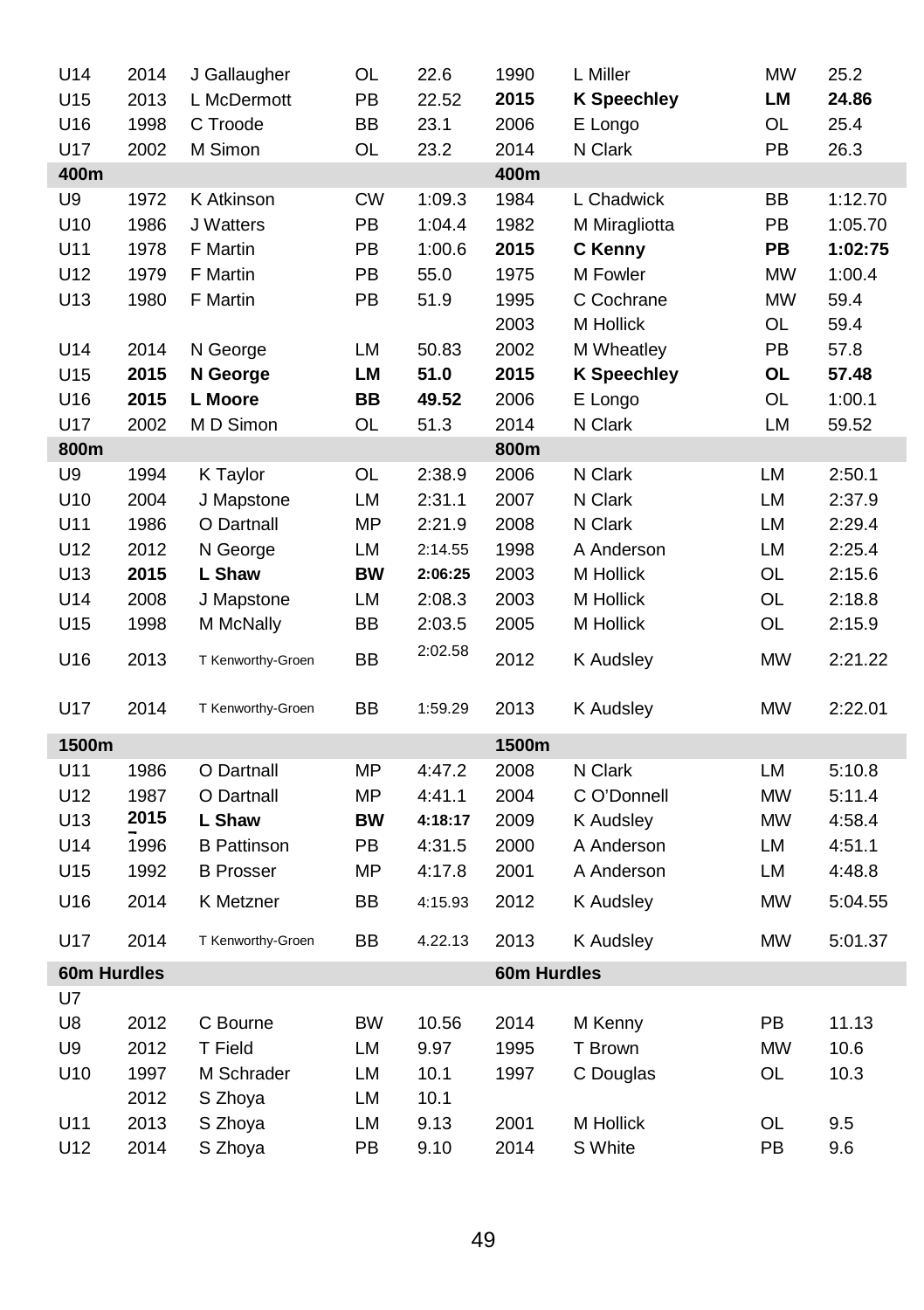|                 | 80m Hurdles    |               |           |        | 80m Hurdles  |                 |           |         |
|-----------------|----------------|---------------|-----------|--------|--------------|-----------------|-----------|---------|
| U <sub>13</sub> | 2015           | S Zhoya       | PВ        | 11.61  | 1997         | A Chequer       | <b>BW</b> | 12.60   |
| U14             | ---            |               |           | ---    | 2015         | I Reeves        | PB        | 12.20   |
|                 |                |               |           |        | 2000         | T Pollard       | PB        | 12.70   |
|                 | 90m Hurdles    |               |           |        | 90m Hurdles  |                 |           |         |
| U14             | 2012           | L McDermott   | PB        | 12.74  | ---          | ---             | ---       | ---     |
| U15             | ---            | ---           | ---       | ---    | 2014         | S Williams      | BB        | 12.99   |
| U16             | ---            | ---           | ---       | ---    | 2005         | K Robinson      | <b>MW</b> | 13.40   |
|                 | 100m Hurdles   |               |           |        | 100m Hurdles |                 |           |         |
| U15             | 2000           | J Surian      | PB        | 13.2   | ---          | ---             | ---       | ---     |
|                 | 2000           | C Jovanovic   | PB        | 13.2   |              |                 |           |         |
| U16             | 2003           | C Artemis     | <b>CW</b> | 13.4   | ---          |                 | ---       |         |
| U17             | $\overline{a}$ | ---           | ---       | ---    | 2014         | A Reid          | PB        | 15.24   |
|                 | 110m Hurdles   |               |           |        |              |                 |           |         |
| U17             | 2011           | M Craggs      | ВB        | 14.00  | ---          | ---             | ---       | ---     |
|                 | 200m Hurdles   |               |           |        | 200m Hurdles |                 |           |         |
| U13             | 2015           | S Rajokovic   | ВW        | 25.39  | 2014         | I Reeves        | PB        | 29.12   |
| U14             | 2008           | M Craggs      | ВB        | 26.2   | 2015         | I Reeves        | PВ        | 28.26   |
| U15             | 2000           | C Jovanovic   | PB        | 25.1   | 2004         | <b>K</b> Crerie | PB        | 27.4    |
| U16             | 2010           | M Craggs      | ВB        | 24.23  | 2013         | A Reid          | PB        | 28.6    |
| U17             | 2014           | L Peers       | ВB        | 25.38  | 2006         | S McCann        | OL        | 28.7    |
| 700m Walk       |                |               |           |        | 700m Walk    |                 |           |         |
| U9              | 1983           | A Fitzgerald  | <b>MW</b> | 3:36.3 | 1992         | A Thevenau      | ВB        | 3:41.3  |
| 1100m Walk      |                |               |           |        | 1100m Walk   |                 |           |         |
| U <sub>10</sub> | 1996           | T Hellings    | OL        | 5:34.4 | 2009         | M Johns         | PB        | 5:41.84 |
| U11             | 1995           | J Klauz       | OL        | 5:37.3 | 2008         | K Holt          | OL        | 5:34.1  |
| 1500m Walk      |                |               |           |        | 1500m Walk   |                 |           |         |
| U12             | 1997           | N Avery       | BB        | 7:08.4 | 1999         | S Avery         | BB        | 7:13.8  |
| U13             | 1997           | N Avery       | BB        | 6:51.1 | 2008         | H Watson        | <b>BW</b> | 7:00.5  |
| U14             | 1999           | N Avery       | ВB        | 6.47.1 | 2009         | H Watson        | BW        | 6:48.2  |
| U15             | 1995           | J Gawley      | ВB        | 6:28.4 | 2009         | H Watson        | BW        | 6:54.30 |
| U16             | 2000           | J Klauz       | OL        | 6:21.9 | 2011         | H Watson        | BW        | 7.05.00 |
| U17             | 2001           | J Klauz       | OL        | 6:42.7 | 2012         | H Watson        | BW        | 6:59.85 |
| Long Jump       |                |               |           |        | Long Jump    |                 |           |         |
| U7              | 1996           | D Chan        | OL        | 3.36   | 1990         | L Smith         | OL        | 3.2     |
| U8              | 1986           | G Meadowcroft | OL        | 4.09   | 1983         | L Miller        | <b>CW</b> | 3.7     |
| U9              | 1987           | G Meadowcroft | OL        | 4.37   | 2009         | Z Walker        | PB        | 3.99    |
| U10             | 1987           | M Chequer     | <b>BW</b> | 4.67   | 1993         | <b>B</b> Wood   | OL        | 4.41    |
| U11             | 1981           | M Hamilton    | СW        | 5.16   | 1972         | L Richmond      | AT        | 4.84    |
| U12             | 2014           | S Zhoya       | PB        | 5.48   | 2014         | S White         | PB        | 5.09    |
| U13             | 2015           | S Rajokovic   | BW        | 6.56   | 2002         | J McKinnon      | BB        | 5.34    |
| U14             | 2014           | J Gallaugher  | OL        | 6.38   | 1998         | S Oksuz         | <b>BW</b> | 5.59    |
| U15             | 1998           | W Surjan      | PB        | 6.32   | 1999         | S Oksuz         | <b>BW</b> | 6.19    |
| U16             | 1999           | G Artemis     | OL        | 6.40   | 2014         | A Gibbs         | OL        | 5.21    |
| U16             | 2014           | M Liddelow    | PB        | 6.40   |              |                 |           |         |
| U17             | 2011           | M Craggs      | BB        | 6.69   | 2015         | A Gibbs         | OL        | 5.31    |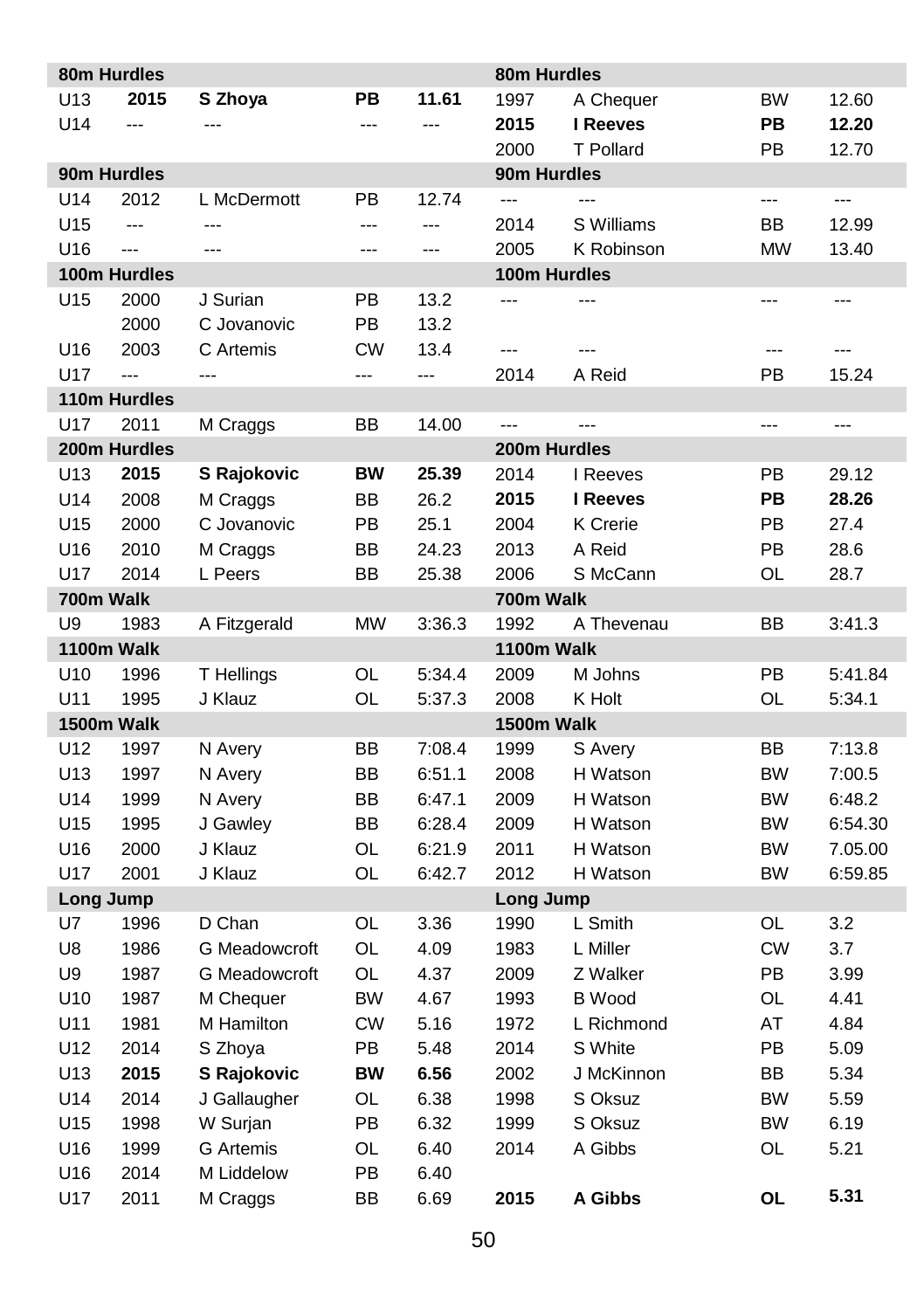| <b>Triple Jump</b> |                      |                  |           |       | <b>Triple Jump</b>   |                 |           |       |
|--------------------|----------------------|------------------|-----------|-------|----------------------|-----------------|-----------|-------|
| U10                | 1988                 | G Meadowcroft    | OL        | 9.82  | 2011                 | C Blackman      | <b>BW</b> | 9.53  |
| U11                | 2013                 | S Zhoya          | LM        | 10.89 | 1998                 | C Douglas       | OL        | 10.12 |
| U12                | 1988                 | S Hair           | KD        | 11.46 | 2001                 | J McKinnon      | BB        | 11.04 |
| U13                | 2014                 | S Rajakovic      | <b>BW</b> | 13.09 | 2014                 | C Blackman      | <b>BW</b> | 10.83 |
| U14                | 1992                 | D Davey          | <b>BW</b> | 12.66 | 1994                 | <b>B</b> Payze  | PB        | 11.11 |
|                    |                      |                  |           |       | 2015                 | C Blackmann     | <b>OL</b> | 11.73 |
| U15                | 1991                 | S Hair           | KD        | 13.19 | 2014                 | A Glands        | BB        | 11.56 |
| U16                | 2013                 | J Konle          | OL        | 13.90 | 2014                 | A Gibbs         | OL        | 11.00 |
| U17                | 2000                 | <b>G</b> Artemis | <b>OL</b> | 13.01 | 2015                 | A Gibbs         | <b>OL</b> | 11.06 |
| <b>High Jump</b>   |                      |                  |           |       | <b>High Jump</b>     |                 |           |       |
| U8                 | 1980                 | J Edlich         | OL        | 1.11  | 1991                 | L Smith         | OL        | 1.06  |
| U9                 | 1975                 | D Anderson       | <b>MW</b> | 1.28  | 1982                 | J Mullings      | KD        | 1.18  |
| U10                | 1980                 | J Cook           | <b>MW</b> | 1.42  | 1983                 | K Woodward      | KD        | 1.25  |
| U11                | 1977                 | D Anderson       | <b>MW</b> | 1.58  | 1982                 | K. Bailey       | <b>MW</b> | 1.43  |
| U12                | 1978                 | D Anderson       | <b>MW</b> | 1.6   | 1983                 | L Shenstone     | <b>BW</b> | 1.57  |
| U13                | 1979                 | D Anderson       | <b>MW</b> | 1.82  | 2008                 | K Sexton        | OL        | 1.65  |
| U14                | 1997                 | D Singe          | ВB        | 1.76  | 2011                 | N Robinson      | PB        | 1.68  |
|                    | 2014                 | L Fox            | BB        | 1.76  |                      |                 |           |       |
| U15                | 1990                 | J Pozzi          | <b>MP</b> | 1.93  | 2012                 | N Robinson      | PB        | 1.65  |
| U16                | 2013                 | J Konle          | OL        | 1.90  | 1999                 | S Blackney      | BB        | 1.6   |
| U17                | 2013                 | L Peers          | LM        | 1.82  | 2006                 | S McCann        | OL        | 1.50  |
|                    | <b>Turbo Javelin</b> |                  |           |       | <b>Turbo Javelin</b> |                 |           |       |
| U8                 | 2002                 | D Duplock        | <b>CW</b> | 24.04 | 2004                 | A Robinson      | LM        | 18.3  |
| U9                 | 2001                 | G Derrington     | <b>BW</b> | 28.07 | 2005                 | A Robinson      | LM        | 22.26 |
|                    | Javelin 400g         |                  |           |       | Javelin 400g         |                 |           |       |
| U10                | 1979                 | A Foley          | ВB        | 38.9  | 2006                 | A Robinson      | LM        | 27.28 |
| U11                | 1980                 | A Foley          | BB        | 42.78 | 2001                 | J O'Donovan     | <b>BW</b> | 30.74 |
| U12                | 1980                 | A Foley          | <b>BB</b> | 47.7  | 2008                 | A Robinson      | PB        | 34.79 |
| U13                | ---                  | ---              |           | ---   | 1996                 | L Smith         | OL        | 40.96 |
| U14                | $\overline{a}$       | ---              | ---       | ---   | 2014                 | L Ilievski      | <b>BW</b> | 38.94 |
|                    | Javelin 500g         |                  |           |       | Javelin 500g         |                 |           |       |
| U15                | ---                  | ---              | ---       | ---   | 2015                 | L Ilievski      | <b>BW</b> | 45.96 |
| U16                | ---                  | ---              | ---       | ---   | 2014                 | <b>A Glands</b> | BB        | 26.03 |
| U17                |                      | ---              | ---       | ---   | 2013                 | A Robinson      | PB        | 37.45 |
|                    | Javelin 600g         |                  |           |       | Javelin 600g         |                 |           |       |
| U13                | 1998                 | C Jovanovic      | PB        | 46.46 | ---                  |                 |           | ---   |
| U14                | 1990                 | C Roebuck        | <b>MW</b> | 54.56 | ---                  | ---             |           |       |
| U15                | 1991                 | C Roebuck        | <b>MW</b> | 59.84 | ---                  | ---             | ---       | ---   |
|                    | Javelin 700g         |                  |           |       | Javelin 700g         |                 |           |       |
| U16                | 2010                 | M Craggs         | BB        | 51.24 | ---                  |                 | ---       | ---   |
| U17                | 2002                 | A Hoftsee        | <b>CW</b> | 52.0  |                      |                 |           |       |
|                    | Shot Put 1.5kg       |                  |           |       | Shot Put 1.5kg       |                 |           |       |
| U7                 | 1988                 | N Hebbard        | LM        | 6.4   | 1987                 | A Christian     | PB        | 5.57  |
| U8                 | 1989                 | N Hebbard        | LM        | 9.41  | 1988                 | A Christian     | PB        | 7.46  |
|                    | <b>Shot Put 2kg</b>  |                  |           |       | Shot Put 2kg         |                 |           |       |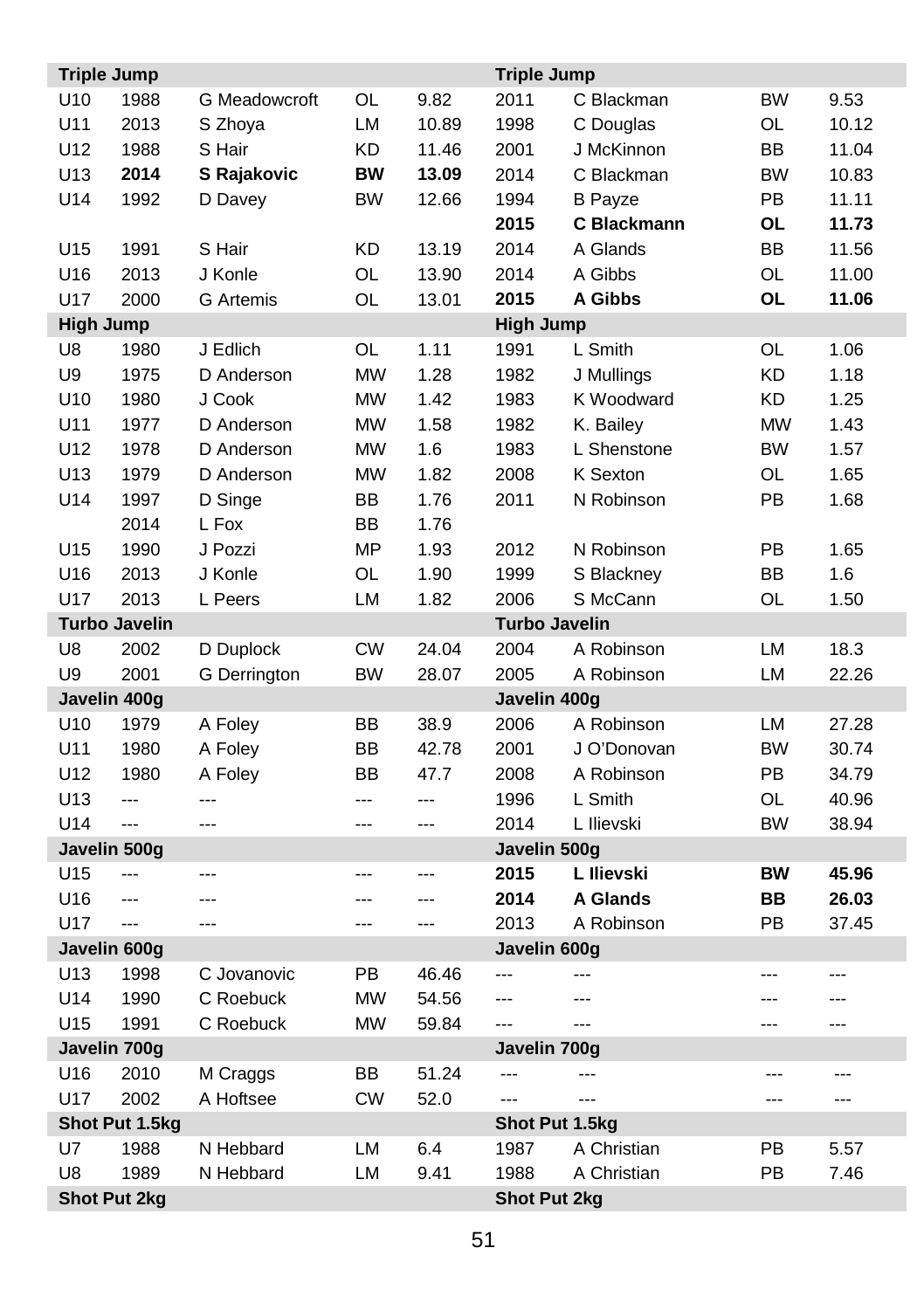| U <sub>9</sub> | 1975                | A Reeves       | AT             | 9.31           | 1989                | A Christian    | PB                       | 7.59  |
|----------------|---------------------|----------------|----------------|----------------|---------------------|----------------|--------------------------|-------|
| U10            | 1973                | S Fazey        | OL             | 10.45          | 1989                | A Christian    | PB                       | 8.84  |
|                |                     |                |                |                |                     |                |                          |       |
| U11            | 1998                | H O'Brien      | <b>PB</b>      | 11.16          | 1995                | H Lawson       | <b>MW</b>                | 10.09 |
|                | 2005                | M Craggs       | <b>BB</b>      | 11.16          |                     |                |                          |       |
| U12            | $\overline{a}$      | $\overline{a}$ | ---            | $\overline{a}$ | 1986                | C Finucane     | <b>PB</b>                | 12.42 |
|                | <b>Shot Put 3kg</b> |                |                |                | <b>Shot Put 3kg</b> |                |                          |       |
| U12            | 1979                | F Martin       | PB             | 11.65          | ---                 | aaan.          | $\overline{a}$           | ---   |
| U13            | 1982                | R Giroud       | <b>MW</b>      | 14.64          | 2000                | L Smith        | LM                       | 11.47 |
| U14            | 2015                | L Fox          | BB             | 15.11          | 1992                | <b>B</b> Payze | <b>PB</b>                | 12.88 |
| U15            | $\overline{a}$      | $\overline{a}$ | $\overline{a}$ | ---            | 1995                | L Wai          | PB                       | 13.96 |
| U16            | $\overline{a}$      | ---            | ---            | ---            | 1999                | H Lawson       | <b>MW</b>                | 10.84 |
| U17            | $\overline{a}$      | <u></u>        | ---            | ---            | 1999                | J Hazell       | <b>MW</b>                | 11.38 |
|                | <b>Shot Put 4kg</b> |                |                |                | Shot Put 4kg        |                |                          |       |
| U15            | 2003                | T Grabe        | OL             | 16.2           |                     | $\overline{a}$ | $\overline{a}$           | ---   |
| U16            | 1998                | J Hoftsee      | OL             | 15.86          | ---                 | ---            |                          | ---   |
|                | <b>Shot Put 5kg</b> |                |                |                |                     |                |                          |       |
| U17            | 2000                | J Hoftsee      | OL             | 13.41          | $\overline{a}$      | $\overline{a}$ | $\overline{a}$           | ---   |
|                |                     |                |                |                |                     |                |                          |       |
|                | Discus 350g         |                |                |                | Discus 350g         |                |                          |       |
| U7             | 2001                | M O'Brien      | <b>BTM</b>     | 19.79          | 2010                | K Yates        | <b>BW</b>                | 16.81 |
|                | Discus 500g         |                |                |                | Discus 500g         |                |                          |       |
| U8             | 1992                | A Prince       | PB             | 24.7           | 1987                | A Christian    | PB                       | 20.2  |
| U9             | 1983                | J Foley        | BB             | 30.8           | 1989                | A Christian    | PB                       | 25.14 |
| U10            | 1978                | A Foley        | BB             | 34.28          | 1990                | A Christian    | PB                       | 30.68 |
|                | Discus 750g         |                |                |                | Discus 750g         |                |                          |       |
| U11            | 2003                | G Derrington   | <b>BW</b>      | 32.13          | 1991                | A Christian    | <b>PB</b>                | 30    |
| U12            | 1980                | A Foley        | <b>BB</b>      | 42.5           | 1992                | A Christian    | PB                       | 34.34 |
| U13            | ---                 | $\sim$ $\sim$  | $\overline{a}$ | $\overline{a}$ | 1991                | <b>B</b> Payze | <b>PB</b>                | 37.8  |
| Discus 1 kg    |                     |                |                |                | Discus 1 kg         |                |                          |       |
| U13            | 1998                | G O'Brien      | <b>PB</b>      | 38.96          | ---                 | $---$          | $\overline{\phantom{a}}$ | ---   |
| U14            | 1985                | R Vogel        | <b>MP</b>      | 49.08          | 1992                | <b>B</b> Payze | <b>PB</b>                | 38.1  |
| U15            | 1991                | C Roebuck      | <b>MW</b>      | 47.28          | 1993                | <b>B</b> Payze | <b>PB</b>                | 39.68 |
| U16            | 1999                | J Hoftsee      | OL             | 49.22          | 2004                | L Smith        | LM                       | 42.34 |
| U17            | $\overline{a}$      | $\overline{a}$ | $\overline{a}$ | ---            | 2009                | S Fenwick      | OL                       | 38.03 |
| U17            | Discus 1.5kg        |                |                |                |                     |                |                          |       |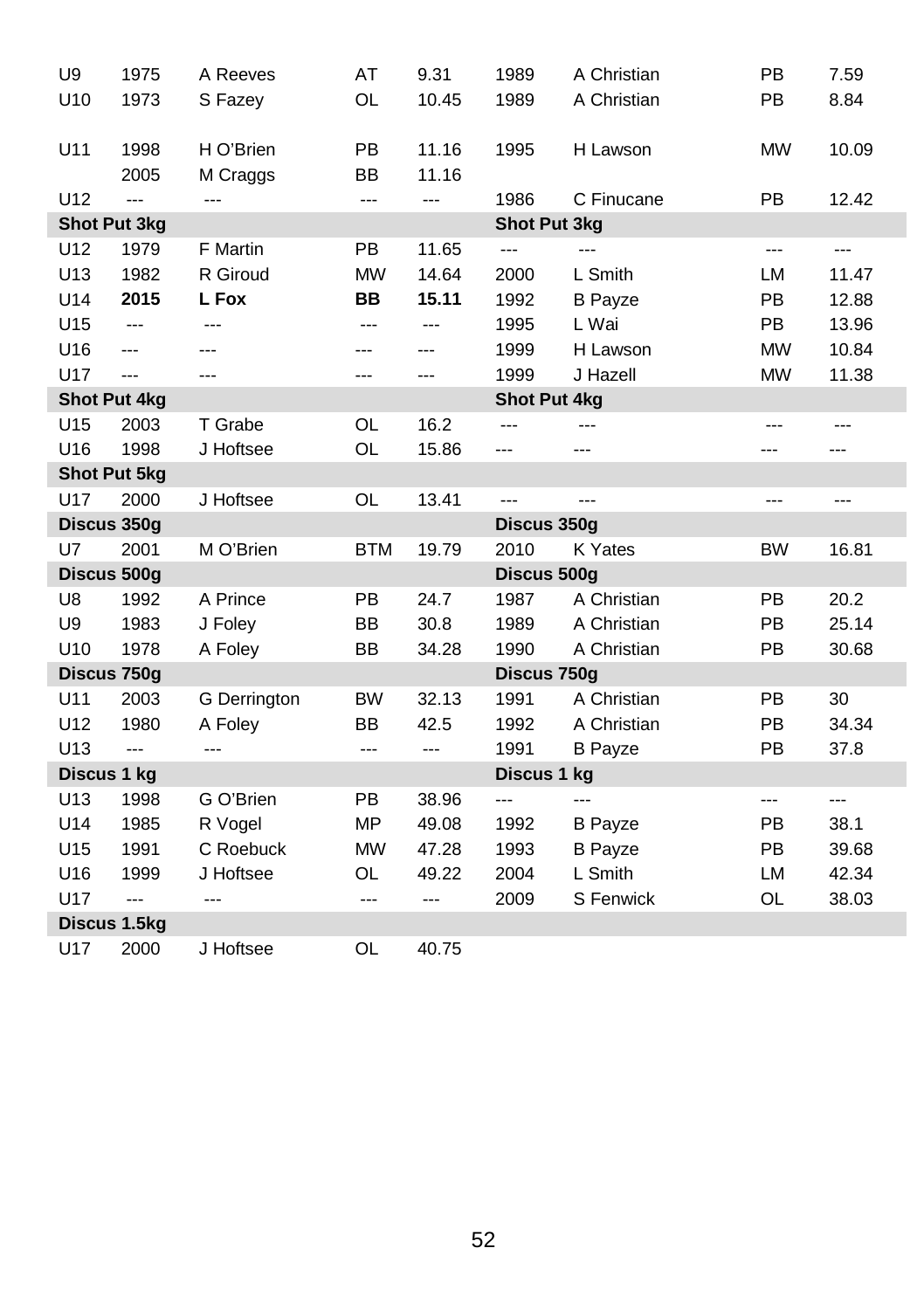#### <span id="page-52-0"></span>**High Jump**

Competition at MLAC commences with the bar at the heights listed below:

The bar is then raised in 5cm increments until all but the final six  $(6)$  athletes<sup>[1](#page-52-1)</sup> have been eliminated. The bar is then raised a minimum of 2cm intervals. Each athlete is allowed two (2) attempts at any one height until only 6 are left in each age group up to and including U13. Then 3 attempts at each height will be allowed. **All U14 and up athletes will be allowed three attempts at any height before being eliminated; this rule may be modified at the discretion of the key official.** U8, U9 and U10 athletes to use 'scissors' style only.

|              | U8    | U9    | <b>U10</b> |  |  | U11   U12   U13   U14   U15   U16   U17                     |  |
|--------------|-------|-------|------------|--|--|-------------------------------------------------------------|--|
| <b>BOYS</b>  | 170cm | 80cm  |            |  |  | 90cm   95cm   1.05m   1.10m   1.20m   1.25m   1.30m   1.35m |  |
| $GHRLS$ 65cm |       | 175cm |            |  |  | 85cm   90cm   1.00m   1.05m   1.10m   1.15m   1.20m   1.25m |  |

**Note:** The starting height for state events differs from MLAC competition. Please refer to the WALA website for State starting heights prior to nominating to conduct this even at state events.

#### **Long Jump**

Each athlete is allowed three (3) jumps. The front of mat for U7 to U9 will be 20 cm from the pit. For U10 to U12 the front of the mat will be 1m from the pit and for U13-17 front of the strip will be 1m from the pit. A 1m mat is used for U7 to U9, a 0.5m mat for U10 to U12, and a 0.2m mat/board/strip for U13 to U17.

#### **Triple Jump**

Each athlete is allowed three (3) jumps. Take-off board/mat same size as for long jump. The board settings are listed below:

|              | U7  | U8  | U9  | U <sub>10</sub>  | U11              | U12                                         | U <sub>13</sub> | U <sub>14</sub> | U <sub>15</sub> | U <sub>16</sub> | <b>U17</b> |
|--------------|-----|-----|-----|------------------|------------------|---------------------------------------------|-----------------|-----------------|-----------------|-----------------|------------|
| <b>BOYS</b>  |     |     |     |                  |                  |                                             |                 |                 |                 |                 |            |
| Board<br>(m) | n/a | n/a | n/a | 0.5 <sub>m</sub> | 0.5 <sub>m</sub> | 0.5 <sub>m</sub>                            | Strip           | Strip           | Strip           | Strip           | Strip      |
| Mat(m)       | n/a | n/a | n/a |                  |                  | In full metre increments commencing from 5m |                 |                 |                 |                 |            |
| <b>GIRLS</b> |     |     |     |                  |                  |                                             |                 |                 |                 |                 |            |
| Board<br>(m) | n/a | n/a | n/a | 0.5 <sub>m</sub> | 0.5 <sub>m</sub> | 0.5 <sub>m</sub>                            | Strip           | Strip           | Strip           | Strip           | Strip      |
| Mat $(m)$    | n/a | n/a | n/a |                  |                  | In full metre increments commencing from 5m |                 |                 |                 |                 |            |

Competitors can request to move the mat/board in metre increments up or down from the recommended distance. Distance measured from edge of mat closest to pit.

<span id="page-52-1"></span> <sup>1</sup> Final 6 athletes refers to the highest jumping athletes in an age group, regardless of the number of sites operating. The exception is the first two weeks when PB's are still being determined.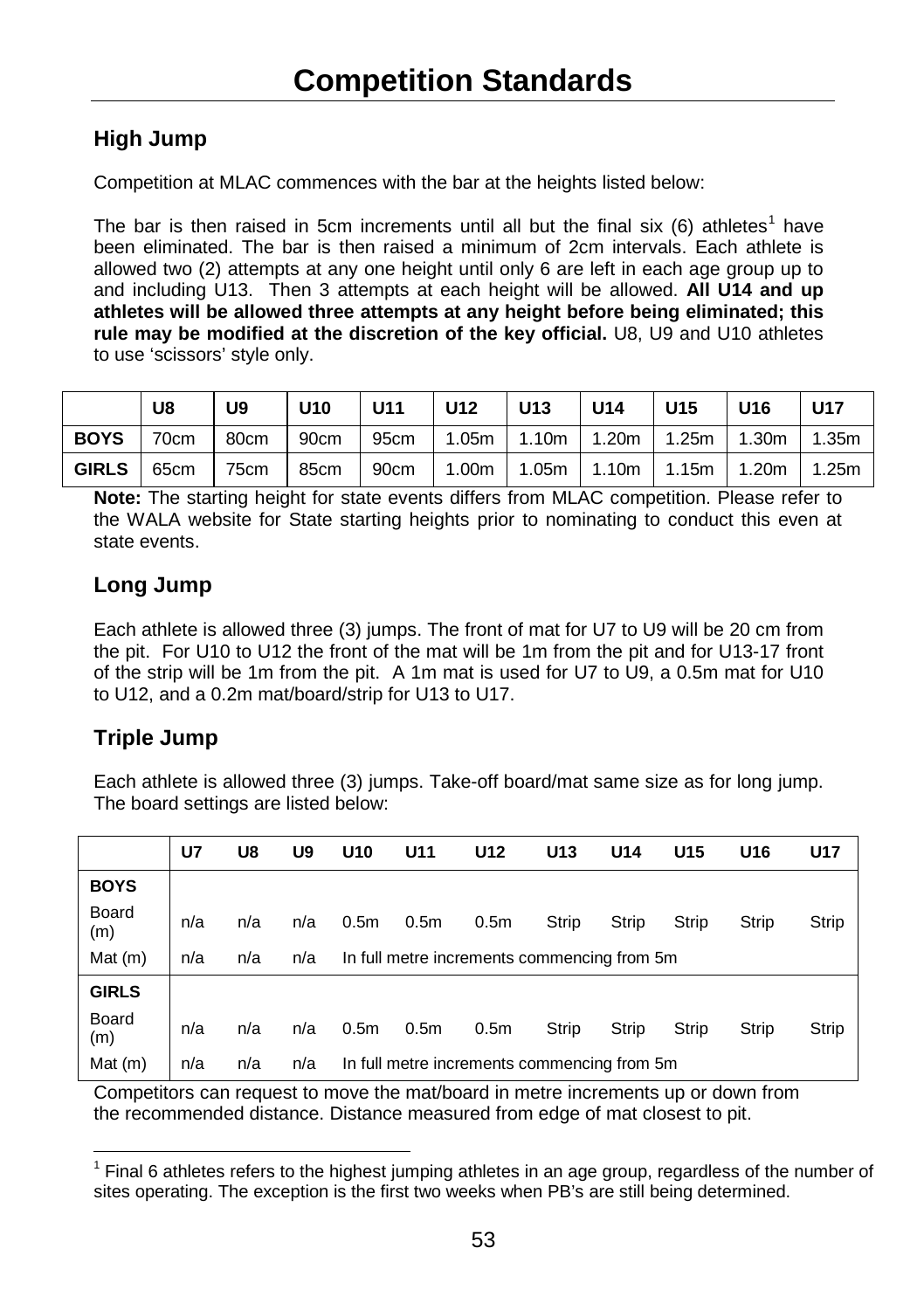#### **Shot Put**

Each athlete is allowed three (3) throws. Listed below are the weights of implements for each age group:

|             | U7                                                                      | U8                                           | U9 |  |  |             | U10   U11   U12   U13   U14   U15   U16   U17 |       |     |
|-------------|-------------------------------------------------------------------------|----------------------------------------------|----|--|--|-------------|-----------------------------------------------|-------|-----|
| <b>BOYS</b> |                                                                         | 1.5kg*   1.5kg   2kg   2kg   2kg   3kg   3kg |    |  |  | 3kg 4kg     |                                               | - 4kg | 5ka |
|             | <b>GIRLS</b>   1.5kg <sup>*</sup>   1.5kg   2kg   2kg   2kg   2kg   3kg |                                              |    |  |  | $\vert$ 3kg | $\vert$ 3kg                                   | 3kg   | 3kg |

\*1.0kg for WALA events

#### **Discus**

Each athlete is allowed three (3) throws. Listed below are the weights of implements for each age group:

|              | U7   | U8   | U9               | U <sub>10</sub>  | U11  | U12  | U <sub>13</sub> | U14 | U <sub>15</sub> | U16 | <b>U17</b> |
|--------------|------|------|------------------|------------------|------|------|-----------------|-----|-----------------|-----|------------|
| <b>BOYS</b>  | 350q | 500g | 500 <sub>g</sub> | 500g             | 750g | 750a | 1kg             | 1kg | 1kg             | 1ka | 1.5kg      |
| <b>GIRLS</b> | 350q | 500g | 500 <sub>g</sub> | 500 <sub>g</sub> | 750g | 750g | 750g            | 1kg | 1kg             | 1ka | 1kg        |

#### **Javelin**

Each athlete is allowed three throws. Below are the weights of implements for each age group:

|              | U7     | U8         | U9         | U <sub>10</sub> | U11              | U12              | U13              | U14  | U <sub>15</sub> | U <sub>16</sub> | <b>U17</b> |
|--------------|--------|------------|------------|-----------------|------------------|------------------|------------------|------|-----------------|-----------------|------------|
| <b>BOYS</b>  | Vortex | $\tau$ iav | $\tau$ iav | 400g            | 400q             | 400q             | 600g             | 600g | 600g            | 700g            | 700g       |
| <b>GIRLS</b> | Vortex | Tjav       | Tjav       | 400g            | 400 <sub>g</sub> | 400 <sub>g</sub> | 400 <sub>g</sub> | 400q | 500g            | 500q            | 500g       |

**Note:** Tjav = Turbo Javelin for U8 – U9.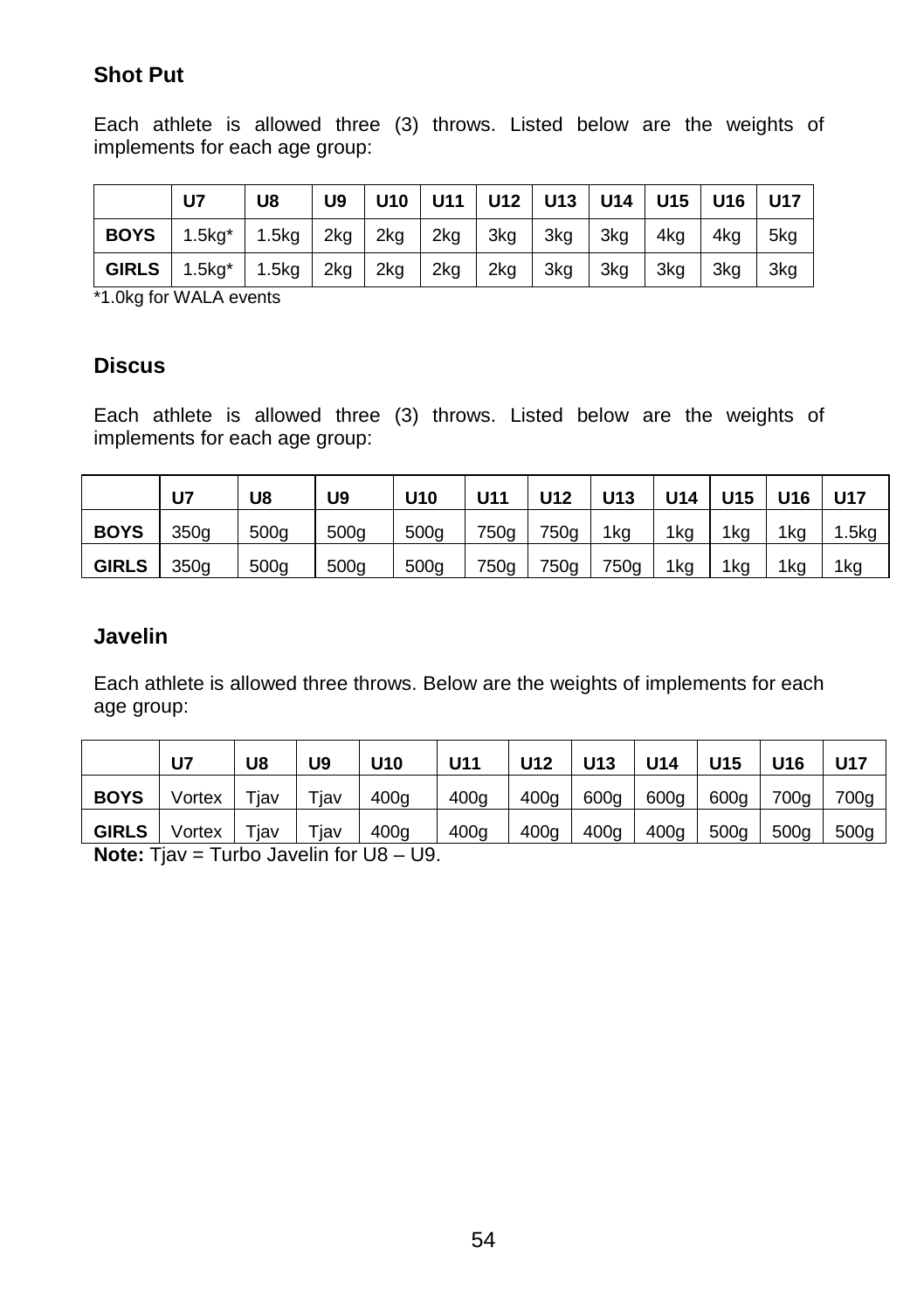Hurdles

Colour coding for Hurdles Spacing: **Hurdles** Constructed Spacing for August Space Space Space Sections Sections Sections Sections Sections Sections Sections Sections Sections Sections Sections Sections Sections Sections Sections Sections Sections Sections S

| Blue       | Boys U17     |               |
|------------|--------------|---------------|
| Yellow     | Boys U15-U16 | Girls U17     |
| White      | Boys U14     | Girls U15-U16 |
| <b>Red</b> | Boys U13     | Girls U13-U14 |
| Black      | Boys U7-U12  | Girls U7-U12  |
|            |              |               |

| <b>BOYS</b>           | 5             | U8/9 | <b>U10</b>     | 51            | <b>U12</b> | <b>U13</b>    | <b>J14</b>           | U15             | <b>U16</b>     | <b>J17</b>    | U13            | <b>U14</b>     | U <sub>15</sub> | U <sub>16</sub> | <b>25D</b>     |
|-----------------------|---------------|------|----------------|---------------|------------|---------------|----------------------|-----------------|----------------|---------------|----------------|----------------|-----------------|-----------------|----------------|
| Distance (m)          | 80            | 8    | 80             | 60            | 8          | 80            | 90                   | $\overline{00}$ | $\overline{0}$ | 110           | 200            | 200            | 200             | 200             | <u>ន</u>       |
| Height (cm)           | 30            | 45   | 8              | 8             | 89         | 76            | 76                   | 87              | 76             | 76            | 89             | 76             | 76              | 26              | 76             |
| Run in (m)            | $\frac{2}{3}$ | 12   | $\frac{2}{3}$  | $\frac{2}{3}$ | 2          | $\frac{2}{3}$ | $\tilde{\mathbf{c}}$ | 13              | 13             | 3.72          | 20             | 20             | $\overline{20}$ | 20              | 20             |
|                       |               |      |                |               |            |               |                      |                 |                |               | 35             | 35             | 35              | 35              | 35             |
| Dist between (m)      | r             | N    | N              | N             | N          | r             | ∞                    | 8.5             | 8.3            | 9.14          |                |                |                 |                 |                |
| Run Out (m)           | 13            | 13   | 13             | 13            | 13         | $\frac{2}{3}$ | 13                   | ယ္<br>Ö,        | 10.5           | 14.02         | $\overline{6}$ | $\overline{6}$ | $\frac{1}{4}$   | $\overline{a}$  | $\overline{4}$ |
| ×<br>Number of flight | ဖ             | ဖ    | ဖ              | ဖ             | ဖ          | თ             | တ                    | $\overline{0}$  | $\frac{0}{1}$  | $\frac{0}{1}$ | 5              | 5              | 5               | 5               | 5              |
|                       |               |      |                |               |            |               |                      |                 |                |               |                |                |                 |                 |                |
| GIRLS                 | 5             | U8/9 | <b>U10</b>     | 51<br>D       | U12        | U13           | <b>J14</b>           | U15             | <b>U16</b>     | 5r            | U13            | <b>J14</b>     | U15             | <b>U16</b>      | 5ru            |
| Distance (m)          | 8             | 8    | 80             | 80            | 8          | 80            | 80                   | 8               | 90             | $\frac{8}{1}$ | 200            | 200            | 200             | 200             | <u>ន</u>       |
| Height (cm)           | n/a           | 45   | 80             | 8             | 89         | 76            | 76                   | 76              | 76             | 76            | 89             | 76             | 76              | 87              | 76             |
| Run in (m)            | $\frac{2}{3}$ | 12   | $\frac{2}{3}$  | $\frac{2}{3}$ | 12         | $\frac{2}{3}$ | $\frac{2}{3}$        | 13              | 13             | 13            | 20             | 20             | 20              | 20              | 20             |
| Dist between (m)      | r             | L    | $\overline{ }$ | r             | N          | N             | N                    | $\infty$        | $\infty$       | 8.5           | 35             | 35             | 35              | 35              | 35             |
| Run Out (m)           | 13            | 13   | $\frac{3}{2}$  | $\frac{3}{2}$ | 13         | $\frac{2}{3}$ | $\frac{2}{3}$        | 13              | $\frac{3}{2}$  | 10.5          | $\overline{a}$ | $\overline{4}$ | $\frac{1}{2}$   | $\overline{a}$  | $\overline{6}$ |
| Number of flights     | ဖ             | ဖ    | ဖ              | ဖ             | ဖ          | თ             | თ                    | თ               | თ              | $\frac{0}{1}$ | 5              | ю              | 5               | ю               | 5              |

| <b>LLN</b>    | 200 | 76 | $\overline{c}$ | 35 | $\overline{Q}$ | 5 | <u><b>LLN</b></u> | 200 | 76 | $\overline{c}$      | 35 | $\overline{4}$ | Ю |
|---------------|-----|----|----------------|----|----------------|---|-------------------|-----|----|---------------------|----|----------------|---|
| <b>S</b>      | 200 | 76 | 20             | 33 | $\overline{Q}$ | 5 | $\frac{1}{5}$     | 200 | 76 | $\Omega$            | 35 | $\overline{a}$ | 5 |
| $\frac{1}{5}$ | 200 | 76 | $\overline{c}$ | 35 | $\overline{4}$ | 5 | $\overline{5}$    | 200 | 76 | $\overline{20}$     | 35 | $\overline{P}$ | 5 |
| <b>J14</b>    | 200 | 76 | $\Omega$       | 35 | $\overline{Q}$ | 5 | U14               | 200 | 76 | $\overline{\Omega}$ | 35 | $\overline{a}$ | Ю |
| U13           | 200 | 89 | 20             | 33 | $\overline{a}$ | Ю | U13               | 200 | 89 | $\Omega$            | 35 | $\overline{Q}$ | Ю |

55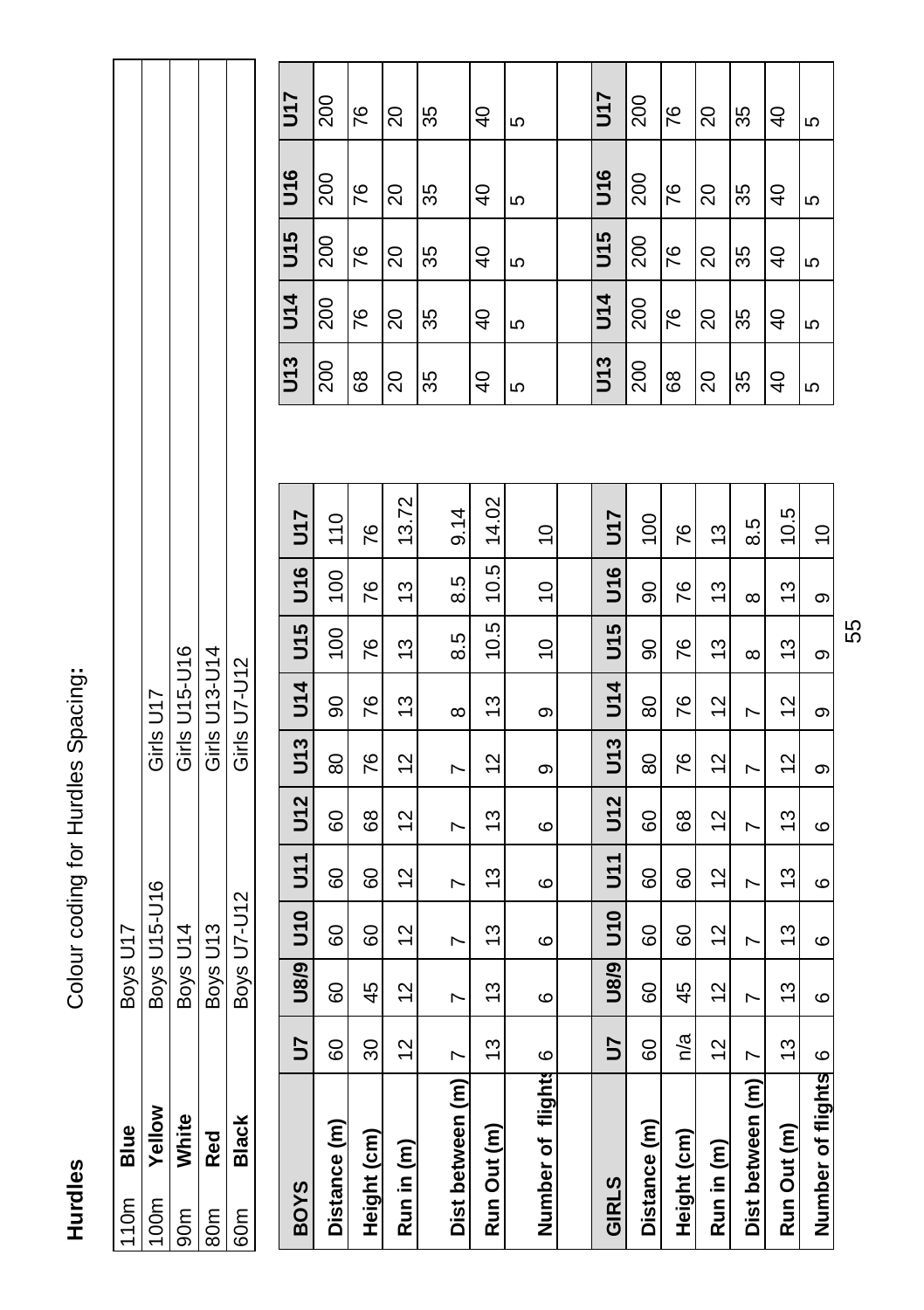<span id="page-55-0"></span>Achievement Ribbon Performance Levels - Girls **Achievement Ribbon Performance Levels - Girls**

|             | Gold           | $\frac{3}{2}$                                    |                                                             | 13                                              |  |            | 13               |                                                           |         | $\frac{3}{2}$                      |                         |                                                             |                             | 12                    |                                                        |                      |       | 12                               |  | 1,                                                                                                                                                                                                                                                                                                            |                        |                                                             |   | H                                                    |                      |       |                         | თ |                                                           |  | თ           |                                                             |  |
|-------------|----------------|--------------------------------------------------|-------------------------------------------------------------|-------------------------------------------------|--|------------|------------------|-----------------------------------------------------------|---------|------------------------------------|-------------------------|-------------------------------------------------------------|-----------------------------|-----------------------|--------------------------------------------------------|----------------------|-------|----------------------------------|--|---------------------------------------------------------------------------------------------------------------------------------------------------------------------------------------------------------------------------------------------------------------------------------------------------------------|------------------------|-------------------------------------------------------------|---|------------------------------------------------------|----------------------|-------|-------------------------|---|-----------------------------------------------------------|--|-------------|-------------------------------------------------------------|--|
|             | <b>Ribbons</b> |                                                  | $\circ$ $\circ$ $\sim$                                      | $\circ$ $\circ$ $\sim$                          |  |            |                  | $\circ$ $\circ$ $\sim$                                    |         |                                    | $\circ$ $\circ$ $\circ$ |                                                             |                             |                       | $\circ$ $\circ$ $\sim$                                 |                      |       | $\circ$ $\circ$ $\circ$          |  |                                                                                                                                                                                                                                                                                                               | $\circ$ $\circ$ $\sim$ |                                                             |   |                                                      | $\infty \sim \infty$ |       |                         |   | $\sim$ $\omega$                                           |  |             | $\omega$ $\omega$ $\rightarrow$                             |  |
|             | <b>WALKS</b>   |                                                  | $\begin{array}{c} 9.38.1 \\ 11.36.9 \\ 12.51.7 \end{array}$ | $9:38.1$<br>11:36.9<br>12:51.7                  |  |            | 8:42.9<br>9:58.1 |                                                           | 11:02.8 |                                    |                         | $\begin{array}{c} 9.16.3 \\ 10.59.7 \\ 12.21.8 \end{array}$ |                             | $9:45.9$<br>$10:59.0$ |                                                        | 12:01.9              | 1100M | 7:20.5<br>7:57.8<br>8:46.7       |  |                                                                                                                                                                                                                                                                                                               |                        | 7:28.3<br>8:12.9<br>8:51.4<br><b>700M</b>                   |   | 4:49.4<br>5:11.9<br>5:41.4                           |                      |       |                         |   |                                                           |  |             |                                                             |  |
| TRIPLE      | JUMP           |                                                  | 52<br>0.60 4<br>0.60                                        | 0.26<br>0.63<br>0.05                            |  |            |                  | $0.79$<br>$0.56$<br>$7.56$                                |         |                                    |                         | 2.56<br>2.93<br>7.07                                        |                             |                       | 8.32<br>7.43<br>6.71                                   |                      |       | 7.63<br>6.72<br>6.06             |  |                                                                                                                                                                                                                                                                                                               |                        | 6.88<br>6.17<br>5.52                                        |   |                                                      |                      |       |                         |   |                                                           |  |             |                                                             |  |
| <b>LONG</b> | JUMP           |                                                  | 4.375<br>4.4.37                                             | 4 0 2<br>4 4 3<br>4 4 3                         |  |            |                  | 36<br>4 36<br>4 3 3                                       |         |                                    |                         | វ<br>វី 35<br>វី 3                                          |                             |                       | 88 13 13<br>3 13 13<br>3 13 13                         |                      |       | 825<br>825<br>825                |  |                                                                                                                                                                                                                                                                                                               |                        | 3.32<br>3.31<br>2.13                                        |   |                                                      | 0<br>១ និ<br>១ ដូ    |       |                         |   | 82<br>23<br>23<br>24<br>24                                |  |             | 2.45<br>2.21<br>1.97                                        |  |
| HIGH        | JUMP           |                                                  | $\frac{47}{1.30}$                                           | $rac{4}{1}$ $rac{8}{1}$ $rac{8}{1}$ $rac{8}{1}$ |  |            |                  | 288.75                                                    |         |                                    |                         | $\frac{8}{1}$ $\frac{8}{1}$ $\frac{8}{1}$                   |                             |                       | 7.58                                                   |                      |       | $1.88$<br>$-0.85$                |  |                                                                                                                                                                                                                                                                                                               |                        | $\frac{3}{10}$ $\frac{8}{10}$ $\frac{8}{10}$ $\frac{8}{10}$ |   | 88<br>0<br>0<br>0<br>0<br>0                          |                      |       |                         |   |                                                           |  |             |                                                             |  |
|             | <b>JAVELIN</b> | <mark>ទ្</mark> រ<br>និង ១.១<br><b>និ</b> ង ១. ។ |                                                             | 24.00<br>18.00<br>14.00                         |  |            |                  | 909<br>2100<br>42125<br>4212                              |         |                                    |                         | 19.53<br>19.53<br>19.32                                     |                             |                       | 16.70<br>19.39<br>19.39                                |                      |       | 14.79<br>11.46<br>8.84           |  |                                                                                                                                                                                                                                                                                                               |                        | $7.34$<br>$9.53$<br>$7.49$                                  | Ŗ | $\begin{array}{c} 11.29 \\ 9.13 \\ 7.53 \end{array}$ |                      |       |                         |   |                                                           |  |             | 5.58<br>5.78<br>4.85                                        |  |
|             | <b>DISCUS</b>  | 1.0kg<br>24.10<br>18.32<br>16.50                 |                                                             | 22.28<br>17.48<br>14.30                         |  |            |                  | 20.07<br>15.33<br>13.33                                   |         | <b>209</b><br>1996<br>1998<br>1997 |                         |                                                             |                             |                       | $\begin{array}{c} 17.30 \\ 13.77 \\ 11.32 \end{array}$ |                      |       |                                  |  | $\begin{array}{c} 4.93 \\ 2.25 \\ 1.07 \\ 2.09 \\ 2.09 \\ 2.33 \\ 2.09 \\ 2.01 \\ 2.01 \\ 2.01 \\ 2.01 \\ 2.01 \\ 2.01 \\ 2.01 \\ 2.02 \\ 2.01 \\ 2.01 \\ 2.02 \\ 2.01 \\ 2.02 \\ 2.03 \\ 2.03 \\ 2.04 \\ 2.03 \\ 2.05 \\ 2.04 \\ 2.05 \\ 2.05 \\ 2.07 \\ 2.08 \\ 2.09 \\ 2.09 \\ 2.09 \\ 2.01 \\ 2.01 \\ 2.$ |                        |                                                             |   | 12.49<br>10.32<br>8.76                               |                      |       |                         |   |                                                           |  |             | 0.29<br>0.47<br>0.6 <mark>90</mark><br>0.88<br>0.88<br>0.88 |  |
|             | <b>SHOT</b>    |                                                  |                                                             | 8.42<br>8.42<br>6.14                            |  |            |                  | 7.82<br>6.87<br>5.7                                       |         |                                    |                         | 7.12<br>6.12<br>5.20                                        | 0kg<br>7.59<br>2.03<br>2.03 |                       |                                                        |                      |       | 6.47<br>5.47<br>4.76             |  |                                                                                                                                                                                                                                                                                                               |                        | 5.4.09<br>5.4.09                                            |   |                                                      |                      |       | $44987482$<br>$4497482$ |   |                                                           |  |             | 3<br>3<br>3<br>2<br>2<br>2                                  |  |
| 200M        | <b>HURDLES</b> |                                                  | 32 3 8<br>32 3 8                                            | 33<br>34.7<br>37.3                              |  |            |                  | 3<br>33<br>38<br>38                                       |         |                                    |                         | 8<br>38<br>38<br>4                                          |                             |                       |                                                        |                      |       |                                  |  |                                                                                                                                                                                                                                                                                                               |                        |                                                             |   |                                                      |                      |       |                         |   |                                                           |  |             |                                                             |  |
|             | <b>HURDLES</b> | Ne                                               | 17.22<br>18.54<br>19.74                                     | 16.01<br>17.50<br>19.90                         |  | <u>мов</u> |                  | $\begin{array}{c} 14.75 \\ 17.00 \\ 18.91 \end{array}$    |         |                                    |                         | $15.83$<br>$20.36$                                          | <b>M09</b>                  |                       | $12.37$<br>$13.39$<br>$14.39$                          |                      |       | 12.46<br>13.58<br>14.58          |  |                                                                                                                                                                                                                                                                                                               |                        | $13.32$<br>$14.17$<br>$15.22$                               |   | 12.88<br>14.70                                       |                      |       |                         |   | $13.50$<br>$14.41$<br>$15.56$                             |  |             | $14.59$<br>$16.38$<br>$18.00$                               |  |
|             | 1500M          |                                                  | 5:48.5<br>6:36.7<br>7:30.0                                  | 5:30.5<br>6:26.5<br>7:04.5                      |  |            |                  | 5:49.7<br>6:28.9<br>6:57.7                                |         |                                    |                         | 6:02.9<br>6:40.2<br>7:24.3                                  |                             |                       | 6:04.1<br>6:40.7<br>7:12.2                             |                      |       | 6:20.4<br>6:51.8<br>7:27.0       |  |                                                                                                                                                                                                                                                                                                               |                        |                                                             |   |                                                      |                      |       |                         |   |                                                           |  |             |                                                             |  |
|             | 800M           |                                                  | 2:47.3<br>3:03.8<br>3:35.0                                  | 2:49.1<br>3:02.0<br>3:28.0                      |  |            |                  | 2:49.0<br>3:02.5<br>3:21.7                                |         |                                    |                         | 2:52.6<br>3:11.6<br>3:30.6                                  |                             |                       | 2:58.8<br>3:15.7<br>3:31.8                             |                      |       | 3:05.9<br>3:20.5<br>3:37.5       |  |                                                                                                                                                                                                                                                                                                               |                        | 3:13.4<br>3:27.8<br>3:49.0                                  |   | 3:23.5<br>3:39.9<br>4:00.4                           |                      |       |                         |   |                                                           |  |             |                                                             |  |
|             | 400M           |                                                  | $\frac{136.3}{112.1}$                                       | $\frac{136.0}{119.1}$                           |  |            |                  | $\begin{array}{c} 1:07.8 \\ 1:13.9 \\ 1:23.0 \end{array}$ |         |                                    |                         | $1:10.0$<br>$1:7.7$<br>$1:24.0$                             |                             |                       | $114.0$<br>$120.7$<br>$127.8$                          |                      |       | $1:19.2$<br>$1:25.4$<br>$1:32.1$ |  |                                                                                                                                                                                                                                                                                                               |                        | $122.9$<br>$129.6$<br>$137.6$                               |   | 126.8<br>135.6<br>1:47.7                             |                      |       |                         |   |                                                           |  |             |                                                             |  |
|             | 300M           |                                                  |                                                             |                                                 |  |            |                  |                                                           |         |                                    |                         |                                                             |                             |                       |                                                        |                      |       |                                  |  |                                                                                                                                                                                                                                                                                                               |                        |                                                             |   |                                                      |                      |       |                         |   | $\begin{array}{c} 1:05.3 \\ 1:10.2 \\ 1:17.0 \end{array}$ |  |             |                                                             |  |
|             | 200M           |                                                  | 0 8 8<br>2 8 7<br>2 8 7                                     | 29.7<br>39.3<br>33.9                            |  |            |                  | 29.5<br>31.5<br>34.5                                      |         |                                    |                         | 30.7<br>38.7<br>35.7                                        |                             |                       | 32.5<br>34.5<br>37.1                                   |                      |       | 0 0 10<br>3 10 10<br>3 10 10     |  |                                                                                                                                                                                                                                                                                                               |                        | 35,4<br>38,4<br>41,9                                        |   |                                                      | 844<br>844           |       |                         |   | 8<br>81<br>24<br>31<br>4                                  |  |             | 4 4 6<br>4 4 6<br>5 6                                       |  |
|             | 100M           |                                                  | 13.88<br>14.41<br>15.37                                     | 14.04<br>14.79<br>15.41                         |  |            |                  | 14.20<br>15.13<br>16.17                                   |         |                                    |                         | 14.67<br>15.68<br>16.77                                     |                             |                       | 15.29<br>16.25<br>17.35                                |                      |       | 16.16<br>17.18<br>18.16          |  |                                                                                                                                                                                                                                                                                                               |                        | $16.91$<br>$19.20$                                          |   | 17.80                                                | $19.01$<br>$20.50$   |       |                         |   | 18.48<br>19.82<br>21.35                                   |  |             | 20.39<br>21.56<br>23.00                                     |  |
|             | 70M            |                                                  |                                                             |                                                 |  |            |                  |                                                           |         |                                    |                         |                                                             |                             |                       |                                                        |                      |       |                                  |  |                                                                                                                                                                                                                                                                                                               |                        |                                                             |   | $12.37$<br>$13.14$<br>$13.91$                        |                      |       |                         |   | 12.63<br>12.63<br>14.63                                   |  |             | $13.97$<br>$14.87$<br>$15.77$                               |  |
|             | 50M            |                                                  |                                                             |                                                 |  |            |                  |                                                           |         |                                    |                         |                                                             |                             |                       |                                                        |                      |       |                                  |  |                                                                                                                                                                                                                                                                                                               |                        |                                                             |   |                                                      |                      |       |                         |   |                                                           |  |             | $\begin{array}{c} 10.12 \\ 10.76 \\ 11.38 \end{array}$      |  |
|             | GIRLS          |                                                  | Blue<br>Red<br>Green                                        | Blue<br>Red<br>Green                            |  |            | Blue<br>Red      |                                                           | Green   |                                    | Blue<br>Red             | Green                                                       |                             |                       |                                                        | Blue<br>Red<br>Green |       | Blue<br>Red<br>Green             |  |                                                                                                                                                                                                                                                                                                               |                        | Blue<br>Red<br>Green                                        |   | Blue<br>Red                                          |                      | Green |                         |   | Blue<br>Red<br>Green                                      |  | Blue<br>Red | Green                                                       |  |
|             |                |                                                  | 16<br>16<br>16                                              | 15<br>15<br>15                                  |  |            |                  | 1<br>1<br>1<br>1<br>1<br>1                                |         |                                    |                         | 13<br>13<br>13                                              |                             |                       | 1202                                                   |                      |       | $11$<br>$11$                     |  |                                                                                                                                                                                                                                                                                                               |                        | $\frac{10}{10}$                                             |   |                                                      | ၀ ၀ ၀                |       |                         |   | $\infty$ $\infty$                                         |  |             | $\sim$ $\sim$ $\sim$                                        |  |

Note: There is insufficient data for U17 ribbon achievments. U16 data can be used noting some differences in distances and weights. Note: There is insufficient data for U17 ribbon achievments. U16 data can be used noting some differences in distances and weights.

56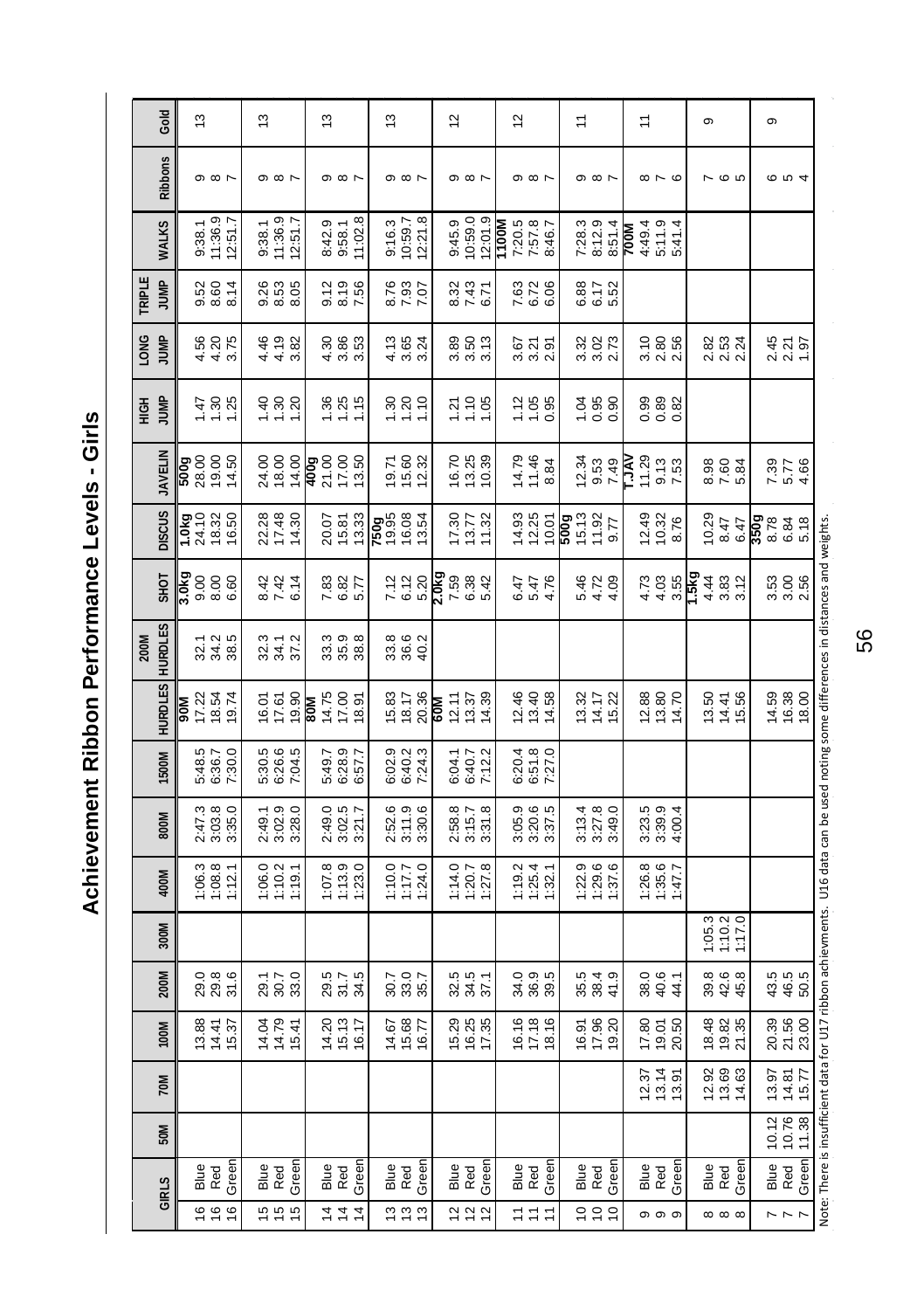<span id="page-56-0"></span>Achievement Ribbon Performance Levels - Boys **Achievement Ribbon Performance Levels - Boys**

|                  | Gold           |             | $\frac{3}{2}$    |                                                             |         | $\frac{3}{2}$                     |                            |                               |            | 13                            |                                 |         |    | $\frac{3}{2}$                   |                          |                             |     | $\frac{2}{3}$          |                           |         |                              | $\frac{2}{3}$                                |                         |        | $\overline{z}$         |                       |                                           |             | $\overline{z}$ |                               |        |                                 | ၜ           |                              |        |                                           | o            |                         |                                                                                                                                     |
|------------------|----------------|-------------|------------------|-------------------------------------------------------------|---------|-----------------------------------|----------------------------|-------------------------------|------------|-------------------------------|---------------------------------|---------|----|---------------------------------|--------------------------|-----------------------------|-----|------------------------|---------------------------|---------|------------------------------|----------------------------------------------|-------------------------|--------|------------------------|-----------------------|-------------------------------------------|-------------|----------------|-------------------------------|--------|---------------------------------|-------------|------------------------------|--------|-------------------------------------------|--------------|-------------------------|-------------------------------------------------------------------------------------------------------------------------------------|
|                  | Ribbons        |             |                  | $\circ$ $\circ$ $\circ$                                     |         |                                   | $\infty$ $\infty$ $\sim$   |                               |            |                               | $\circ$ $\circ$ $\circ$         |         |    |                                 | $\sigma$ $\infty$ $\sim$ |                             |     |                        | $\infty$ $\infty$ $\sim$  |         |                              |                                              | $\circ$ $\circ$ $\circ$ |        |                        |                       | $\circ$ $\circ$ $\circ$                   |             |                | $\infty$ $\sim$ $\infty$      |        |                                 |             | $\omega$                     |        |                                           |              | <b>604</b>              |                                                                                                                                     |
|                  | WALKS          | 1500M       | 9:04.6           | 10:28.8                                                     | 11:44.5 | 9:04.6                            | 10:28.8                    | 11:44.5                       |            | 9:04.6                        | 10:28.8                         | 11:44.5 |    | 9:31.3                          | 10:32.1                  | 11:52.7                     |     | 9:46.8                 | 10:46.5                   | 12:03.3 | M001                         | 7:00.6                                       | 7:44.8                  | 8:34.0 |                        | 7:22.2<br>7:53.8      | 8:39.1                                    | <b>NOOL</b> | 4:40.0         | 5:07.9                        | 5:41.3 |                                 |             |                              |        |                                           |              |                         |                                                                                                                                     |
| TRIPLE           | JUMP           |             |                  | $7.33$<br>9.87<br>8.68                                      |         |                                   |                            | 10.31<br>10.21<br>9.28        |            |                               | $10.07$<br>9.32<br>8.49         |         |    |                                 | 9.32<br>8.41             | 7.61                        |     |                        | 8.7.78<br>P.7.8           |         |                              | 8 8 8<br>8 7 8                               |                         |        |                        |                       | 8<br>6<br>6<br>5<br>5<br>5                |             |                | 3.3<br>3.3<br>2.73            |        |                                 |             | 3.05<br>2.15<br>2.47         |        |                                           |              | 8<br>23<br>23<br>23     |                                                                                                                                     |
| <b>LONG</b>      | JUMP           |             |                  | $\frac{45}{4}$ $\frac{86}{4}$ $\frac{5}{4}$                 |         |                                   | 5.7<br>5.4.22              |                               |            |                               | $4.78$<br>$4.8$<br>$6.76$       |         |    |                                 |                          | 4 3 3 4<br>4 3 5 4          |     |                        | $3.78$<br>$3.78$<br>$3.3$ |         |                              | 86 56 74<br>3 3 3 3                          |                         |        |                        |                       | 55<br>35<br>35<br>25                      |             |                | 3.3<br>3.3.73                 |        |                                 |             | 3.25<br>2.47<br>2.47         |        |                                           | 2.62<br>2.33 |                         |                                                                                                                                     |
| H <sub>Q</sub> H | JUMP           |             |                  | 68.84                                                       |         |                                   |                            |                               |            |                               | 5<br>5<br>5<br>5<br>5<br>5<br>5 |         |    | $\frac{36}{10}$ $\frac{36}{10}$ |                          |                             |     |                        | $\frac{186}{10}$          |         |                              | $\frac{6}{10}$ $\frac{6}{10}$ $\frac{6}{10}$ |                         |        |                        |                       | $\frac{8}{1}$ $\frac{8}{1}$ $\frac{8}{1}$ |             |                | 8880                          |        |                                 |             |                              |        |                                           |              |                         |                                                                                                                                     |
|                  | <b>JAVELIN</b> |             |                  | <b>9</b><br>8 - 8 - 9 - 9<br>8 - 8 - 8 - 8<br>2 - 8 - 8 - 8 |         | 1 1 2<br>99<br>99<br>9009<br>9009 |                            |                               |            |                               | 28.29<br>22.37<br>17.30         |         |    | 22.91<br>17.74                  |                          | 14.47                       |     | 400g                   | 18.61<br>14.65            |         |                              | 19.88<br>15.64<br>11.89                      |                         |        |                        | $\frac{17.03}{13.13}$ | 10.14                                     | <b>AVC1</b> |                | $16.22$<br>$24.83$<br>$9.80$  |        |                                 |             | 13.20<br>12.51<br>8.40       |        |                                           |              | 9.57<br>8.17<br>6.17    | Note: There is insufficient data for U17 ribbon achievments. U16 data can be used noting some differences in distances and weights. |
|                  | <b>DISCUS</b>  |             |                  | 1 13 17<br>33.17<br>27.87<br>22.05                          |         |                                   |                            | 32.57<br>26.58<br>20.68       |            |                               | 28.44<br>21.09<br>16.53         |         |    |                                 |                          | 20.90<br>16.56<br>13.78     |     | 750g<br>20.83<br>17.12 |                           | 14.08   |                              | $17.34$<br>$14.56$<br>$11.82$                |                         |        | 500g<br>18.62<br>14.99 |                       | 12.28                                     |             |                | 15.76<br>12.62                | 10.18  |                                 |             | $12.66$<br>$10.71$<br>$8.15$ |        | 80.<br>952<br><b>6</b> 052<br><b>6052</b> |              |                         |                                                                                                                                     |
|                  | <b>SHOT</b>    | 4.0kg       |                  | $7.368$<br>$9.56$<br>$8.6$                                  |         |                                   |                            | 88<br>88<br>73<br>7           |            | 00:2<br>00:6<br><b>6 x0:3</b> |                                 |         |    |                                 |                          | 37<br>6.98<br>6.9           |     |                        | 7.04<br>6.09<br>5.13      |         | 3.57<br>7.58<br>5.57<br>5.40 |                                              |                         |        |                        |                       | 6.57<br>5.78<br>4.83                      |             |                | 5.32<br>4.82<br>4.92          |        | $1.549$<br>5.36<br>4.62<br>3.94 |             |                              |        |                                           |              | $488$<br>$488$<br>$28$  |                                                                                                                                     |
| 200M             | <b>HURDLES</b> |             |                  | 28.35<br>29.37<br>32.37                                     |         |                                   |                            | 29.41<br>29.41<br>35.13       |            |                               | 30.32<br>30.33<br>35.35         |         |    |                                 |                          | 57<br>32 33<br>33 33        |     |                        |                           |         |                              |                                              |                         |        |                        |                       |                                           |             |                |                               |        |                                 |             |                              |        |                                           |              |                         |                                                                                                                                     |
|                  | <b>HURDLES</b> | <b>N001</b> |                  | $15.55$<br>$16.19$<br>$18.80$                               |         |                                   | 16.20<br>18.76             | 20.01                         | <b>M06</b> | 15.29<br>17.21<br>19.04       |                                 |         | ౹౾ | 15.25<br>17.18                  |                          | 18.96                       | 60M |                        | 11.56<br>12.75<br>13.76   |         |                              | 11.78<br>12.74                               |                         | 13.71  |                        |                       | 12.48<br>13.40<br>14.29                   |             |                | 12.35<br>13.93<br>13.93       |        |                                 |             | 12.95<br>13.76<br>14.86      |        |                                           |              | 14.29<br>15.53<br>17.01 |                                                                                                                                     |
|                  | 1500M          |             | 4:48.5<br>5:10.5 |                                                             | 5:54.7  | 4:54.1                            |                            | 5:13.8<br>5:57.3              |            |                               | 5:10.7<br>5:44.2<br>6:16.1      |         |    | 5:31.2<br>5:58.1                |                          | 6:35.7                      |     |                        | 5:48.6<br>6:15.3          | 6:43.8  |                              | 5:55.2                                       | 6:24.6                  | 6:59.4 |                        |                       |                                           |             |                |                               |        |                                 |             |                              |        |                                           |              |                         |                                                                                                                                     |
|                  | 800M           |             |                  | 2:18.6<br>2:23.7<br>2:44.3                                  |         |                                   | 2:24.9<br>2:35.6<br>3:04.3 |                               |            | 2:28.7<br>2:44.5<br>2:59.7    |                                 |         |    | 2:40.2<br>2:55.7                |                          | 3:11.2                      |     |                        | 2:49.4<br>3:00.9          | 3:18.8  |                              | 2:54.5<br>3:08.8                             |                         | 3:25.4 |                        |                       | $3:01.5$<br>$3:15.5$<br>$3:37.4$          |             |                | 3:09.3<br>3:26.4<br>3:48.0    |        |                                 |             |                              |        |                                           |              |                         |                                                                                                                                     |
|                  | 400M           |             |                  | 0:56.0<br>1:00.4<br>1:06.7                                  |         |                                   |                            | 0:57.5<br>1:02.5<br>1:11.8    |            | $1:00.8$<br>1:06.9            |                                 | 1:13.7  |    | 1:07.5                          | 1:14.2                   | 1:21.2                      |     | 1:11.6                 | 1:18.1                    | 1:25.8  |                              | $1:15.2$<br>$1:21.6$                         |                         | 1:27.9 | 1:19.7                 |                       | $1:24.3$<br>$1:33.5$                      |             |                | $1:22.9$<br>$1:29.3$          | 1:36.6 |                                 |             |                              |        |                                           |              |                         |                                                                                                                                     |
|                  | 300M           |             |                  |                                                             |         |                                   |                            |                               |            |                               |                                 |         |    |                                 |                          |                             |     |                        |                           |         |                              |                                              |                         |        |                        |                       |                                           |             |                |                               |        |                                 |             | $1:02.5$<br>$1:07.4$         | 1:14.7 |                                           |              |                         |                                                                                                                                     |
|                  | 200M           |             |                  | <u>o</u><br>ង ង ឌ                                           |         |                                   |                            | 36.3<br>80.7<br>80.7          |            |                               | 27.1<br>29.5<br>31.7            |         |    |                                 |                          | ್ತ .<br>ನಿ ಸ ಸ              |     |                        | 0<br>5 3 3<br>5 3 3       |         |                              | 5<br>33<br>35<br>37<br>37                    |                         |        | 34.1                   |                       | 36.8<br>40.2                              |             |                | $8899$<br>$419$               |        |                                 | 38.3        | 41.4                         | 44.4   |                                           | 41.7         | 45.8<br>48.8            |                                                                                                                                     |
|                  | 100M           |             |                  | 12.51<br>13.03<br>14.28                                     |         |                                   |                            | $13.08$<br>$13.43$<br>$14.28$ |            | 13.40<br>14.17                |                                 | 15.17   |    | 14.31                           | 15.32                    | 16.36                       |     |                        | 14.88<br>16.05            | 17.05   |                              | 15.53<br>16.55<br>17.60                      |                         |        |                        |                       | 16.24<br>17.15<br>18.46                   |             |                | $7.25$<br>$18.22$<br>$19.59$  |        |                                 | 18.03       | 19.16                        | 20.41  |                                           | 19.62        | 21.14<br>22.51          |                                                                                                                                     |
|                  | 70M            |             |                  |                                                             |         |                                   |                            |                               |            |                               |                                 |         |    |                                 |                          |                             |     |                        |                           |         |                              |                                              |                         |        |                        |                       |                                           |             |                | $12.77$<br>$12.77$<br>$13.46$ |        |                                 |             | 12.71<br>13.38<br>14.20      |        |                                           | 13.72        | 14.63<br>15.53          |                                                                                                                                     |
|                  | 50M            |             |                  |                                                             |         |                                   |                            |                               |            |                               |                                 |         |    |                                 |                          |                             |     |                        |                           |         |                              |                                              |                         |        |                        |                       |                                           |             |                |                               |        |                                 |             |                              |        |                                           | 9.86         | 10.54<br>11.22          |                                                                                                                                     |
|                  | <b>Boys</b>    |             | Blue             | Red                                                         | Green   |                                   | Blue<br>Red                | Green                         |            |                               | Blue<br>Red<br>Green            |         |    | Blue                            | Red                      | Green                       |     |                        | Blue<br>Red               | Green   |                              | Blue                                         | Red                     | Green  |                        | Blue<br>Red           | Green                                     |             | Blue<br>Red    |                               | Green  |                                 | Blue<br>Red |                              | Green  |                                           | Blue         | Green<br>Red            |                                                                                                                                     |
|                  |                |             |                  | $16$<br>$16$                                                |         |                                   | $15 - 15$                  |                               |            |                               | <u>न</u> न न<br>न न न           |         |    |                                 |                          | $\frac{3}{2}$ $\frac{3}{2}$ |     |                        | 12<br>12<br>12            |         |                              |                                              | a a a                   |        |                        |                       | 999                                       |             |                | თ თ თ                         |        |                                 |             | $\infty$ $\infty$            |        |                                           |              | $\sim$ $\sim$ $\sim$    |                                                                                                                                     |